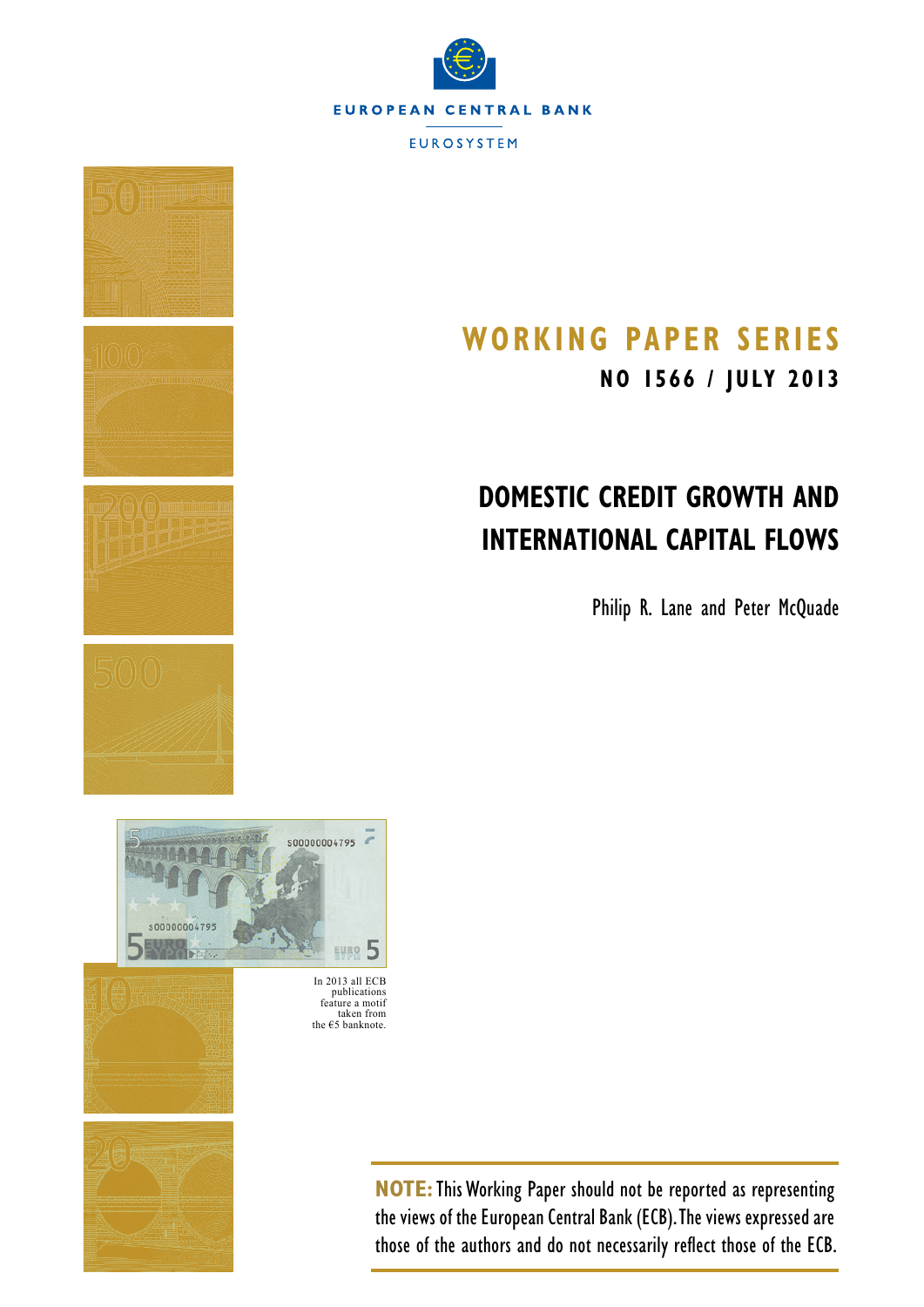#### **Acknowledgements**

This project was generously supported by Fondation Banque de France and the Institute for New Economic Thinking. We thank the three anonymous referees, Matthieu Bussiere and participants at seminars at the Banque de France, Banca d'Espana and the Bank for International Settlements for helpful comments. We thank Barbara Pels, Caroline Mehigan and Clemens Struck for research assistance. The opinions expressed in this paper are those of the authors and should not be attributed to the European Central Bank.

#### **Philip R. Lane**

[Trinity College Dublin;](http://www.tcd.ie/) e-mail: [plane@tcd.ie](mailto:plane%40tcd.ie?subject=)

#### **Peter McQuade**

[European Central Bank](http://www.ecb.europa.eu/home/html/index.en.html); e-mail: [peter.mcquade@ecb.europa.eu](mailto:peter.mcquade%40ecb.europa.eu?subject=)

#### **© European Central Bank, 2013**

| Address        | Kaiserstrasse 29, 60311 Frankfurt am Main, Germany  |
|----------------|-----------------------------------------------------|
| Postal address | Postfach 16 03 19, 60066 Frankfurt am Main, Germany |
| Telephone      | $+496913440$                                        |
| Internet       | http://www.ecb.europa.eu                            |
| Fax            | $+496913446000$                                     |
|                |                                                     |

All rights reserved.

| ISSN                   | 1725-2806 (online)           |
|------------------------|------------------------------|
| <b>EU Catalogue No</b> | $QB-AR-13-063-EN-N$ (online) |

Any reproduction, publication and reprint in the form of a different publication, whether printed or produced electronically, in whole or in part, is permitted only with the explicit written authorisation of the ECB or the authors.

This paper can be downloaded without charge from http://www.ecb.europa.eu or from the Social Science Research Network electronic library at http://ssrn.com/abstract\_id=2284255.

Information on all of the papers published in the ECB Working Paper Series can be found on the ECB's website, [http://www.ecb.](http://www.ecb.europa.eu/pub/scientific/wps/date/html/index.en.html) [europa.eu/pub/scientific/wps/date/html/index.en.html](http://www.ecb.europa.eu/pub/scientific/wps/date/html/index.en.html)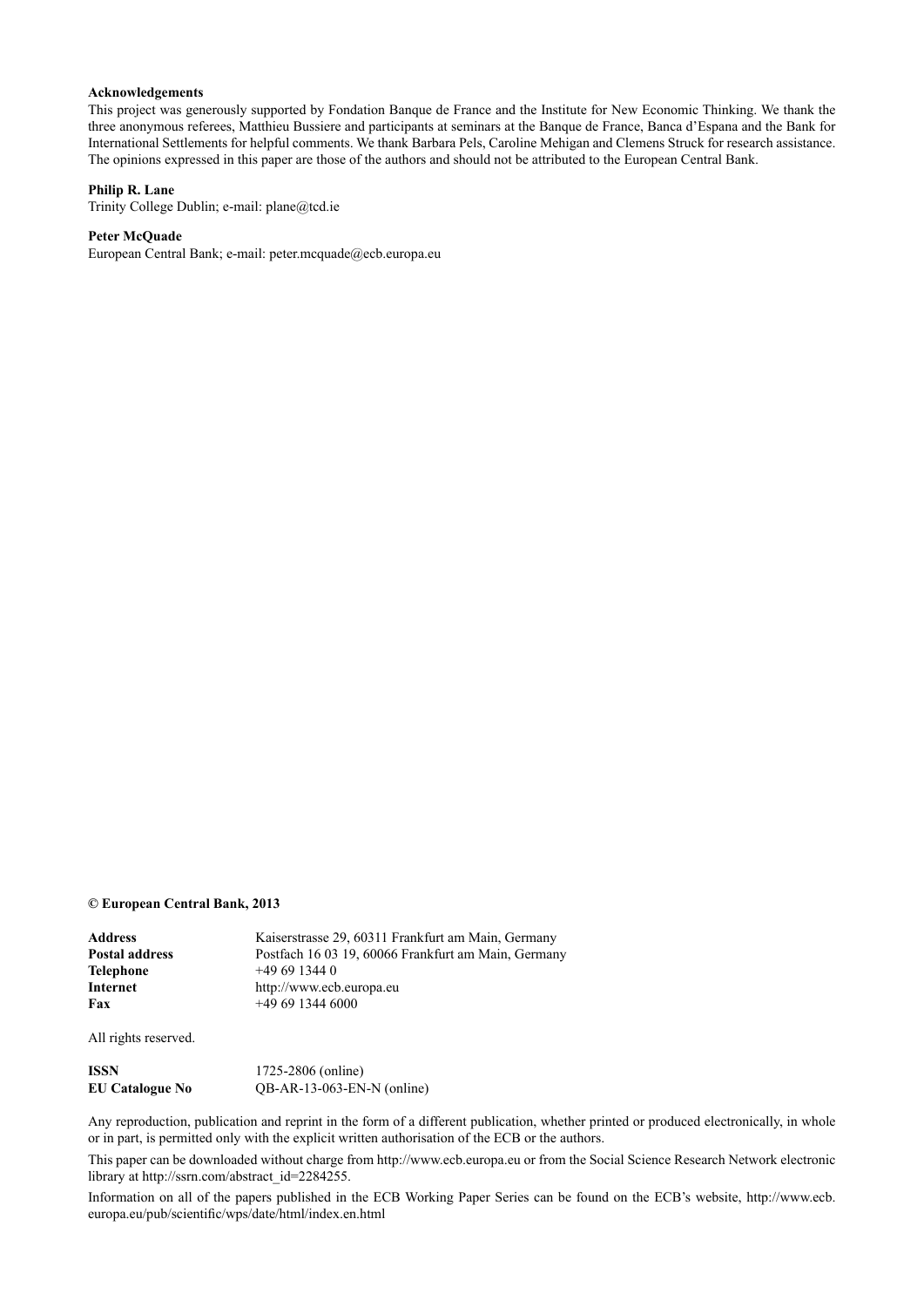# **ABSTRACT**

Europe experienced substantial cross-country variation in domestic credit growth and crossborder capital flows during the pre-crisis period. We investigate the inter-relations between domestic credit growth and international capital flows over 1993-2008, with a special focus on the 2003-2008 boom period. We establish that domestic credit growth in European countries is strongly related to net debt inflows but not to net equity inflows. This pattern also holds for an extended sample of 54 advanced and emerging economies.

**Keywords:** Financial stability, financial globalisation, macro-prudential regulation

**JEL codes:** E51, F32, G15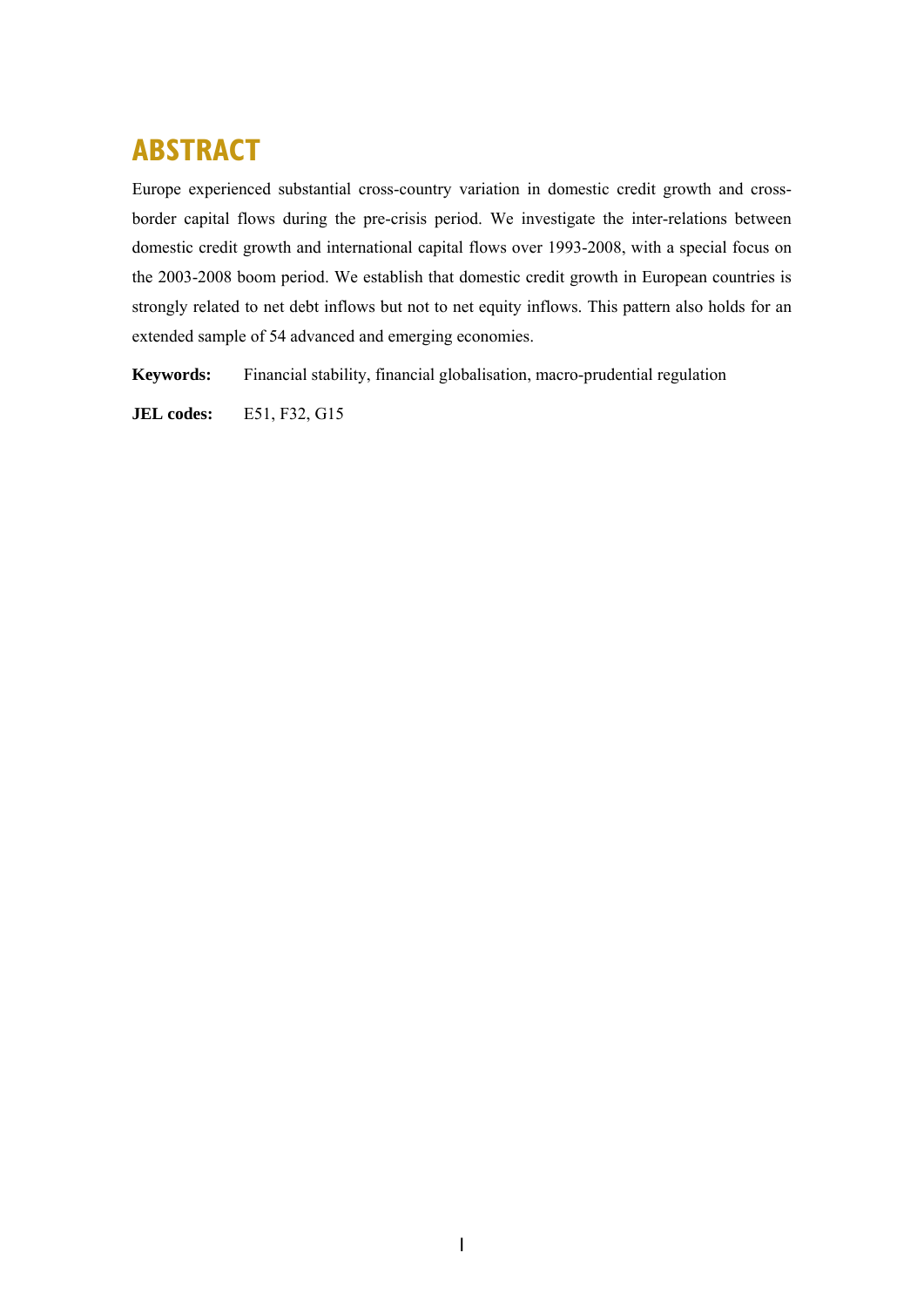## **NON-TECHNICAL SUMMARY**

Understanding the origins of the various waves of the global financial crisis (especially the current European crisis) is a high priority for researchers and policy-makers. Such diagnostic work is essential both in designing policy solutions to resolve the current crisis and in improving preventive frameworks to mitigate the risk of future crises.

Two key contributory factors in the current crisis have been the balance sheet problems associated with rapid credit growth in some countries (most obviously, Ireland and Spain) during the pre-crisis period and excessive external imbalances. For instance, Lane and Milesi-Ferretti (2011) have documented that the variation in the size of recessions during 2008-2009 was significantly related to the scale of domestic credit growth during the 2003-2008 period and the size of outstanding current account imbalances. In related fashion, Lane and Milesi-Ferretti (2012) show that above-normal current account deficits during the pre-crisis period was significantly associated with major declines in domestic demand and sharp reversals in private capital flows over 2008-2010.

The importance of these twin factors raises the question of whether there are important interactions between domestic credit growth and international capital flows. If these variables are jointly determined and/or interact in economically-interesting ways, this should frame the analytical framework guiding theoretical and policy analysis. Along one dimension, it would indicate that international capital flows should be a central theme in the rapidly-growing macroprudential literature that seeks to understand the dynamics of domestic credit growth (and the associated risk factors). Along another dimension, it would indicate the domestic credit channel is a key channel in understanding the relation between international capital flows and domestic macroeconomic and financial variables.

In this paper, our main focus is on the relation between domestic credit growth and international capital flows for a sample of European countries. In particular, we focus on the EU27, plus Norway, Switzerland and Iceland. (Taken together, we label these countries as the E30 group.) Europe is an important testing ground for exploring the inter-relation between credit and capital flows, in view of the remarkable dispersion in domestic credit patterns during the pre-crisis period and the very high level of cross-border capital flows.

Moreover, the large and persistent intra-European external imbalances provide an additional layer of complexity (Giavazzi and Spaventa 2010, Lane and Pels 2012). In particular, net capital ows and domestic credit growth have been separately identified as important sources of macroeconomic imbalances, such that it is highly relevant to understand any inter-connections between these variables.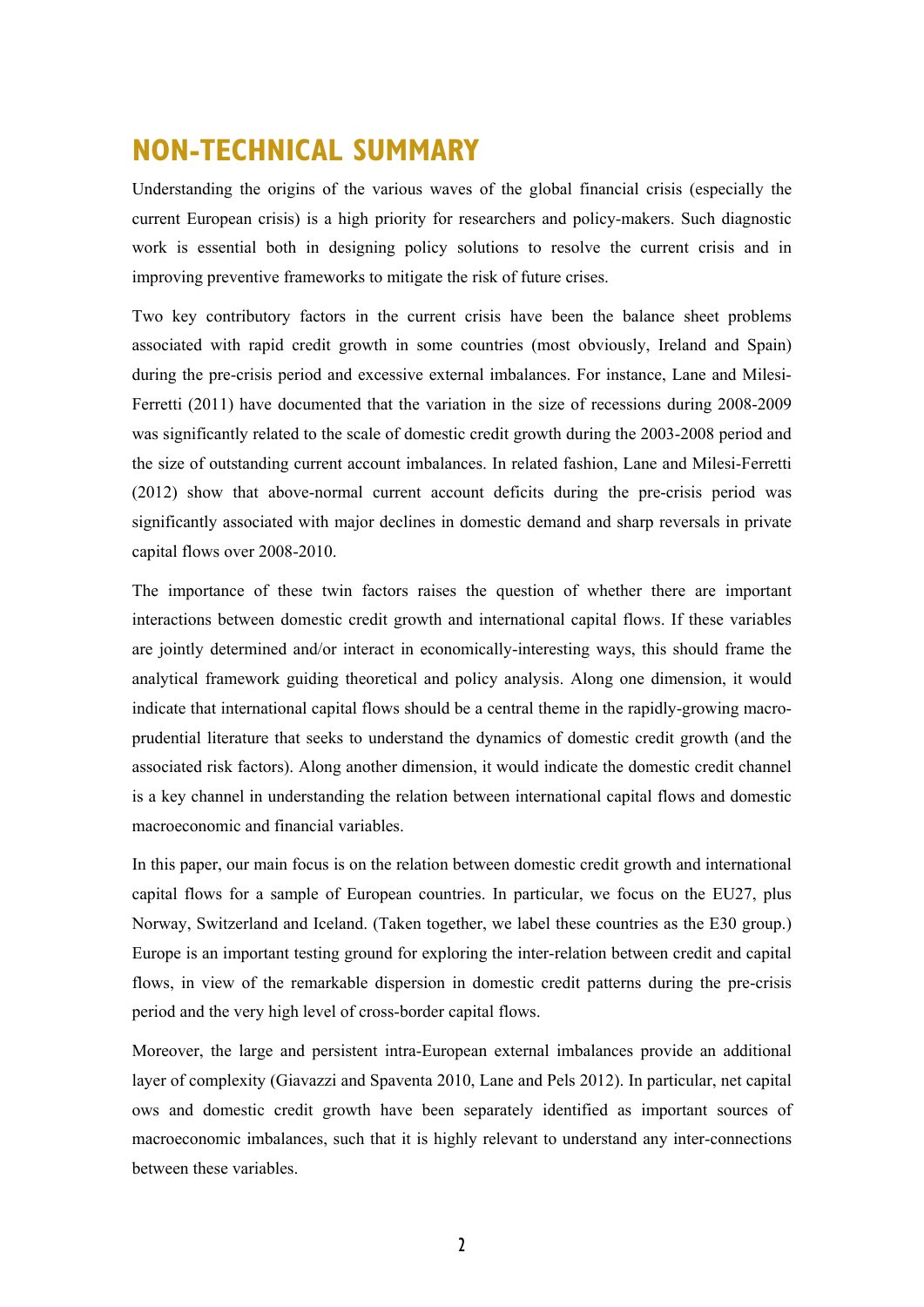A major trend in European banking systems during the pre-crisis period was the divergence between domestic deposit growth and credit growth. In order to finance credit growth that was more rapid than deposit growth, banks raised funds by borrowing short term on international interbank and money markets and by issuing bonds. These shifts in bank funding patterns in Europe and the associated growth in cross-border bank-related financial flows are suggestive that a systematic relation might exist between international capital flows and domestic credit growth.

The primary focus is on the E30 group over the period 2003-2008, although additional analysis is conducted on annual data for an extended sample of 54 countries for the period 1994-2008. Using these data we present stylised facts and run a series of OLS regressions to explain credit growth. As there may be two-way causality effects between domestic credit growth and international capital flows, we also report IV estimates, where international financial flows are instrumented by their lagged values.

Our analysis confirms that the current account balance is a misleading indicator in understanding the relation between international capital flows and domestic credit growth, in view of the striking differences in the co-variation of domestic credit growth with net debt flows and net equity flows. Moreover, it is striking that net debt flows appears to be the relevant measure, with no apparent gain to splitting net debt flows between gross debt inflows and gross debt outflows. This may have to do with the nature of international trade in debt claims, with many types of gross inflows and outflows essentially cancelling each other out. Furthermore, while our primary motivation is to study the European experience, it is striking that the results are quite similar in the extended sample.

The apparent empirical connection between net international debt flows and domestic credit growth calls for analytical models that can capture this relation. In particular, it is important to understand better both the direct relation between international debt flows and domestic credit growth (for instance, through the international funding activities of domestic banks) and the indirect relation (the impact of international debt flows on domestic macroeconomic and financial variables that can affect both supply and demand factors influencing domestic credit growth).

In turn, these findings have implications for macro-prudential policy frameworks and the monitoring of excessive imbalances. In particular, our analysis indicates that there is a strong international dimension to the determination of national credit growth rates and that domestic credit growth and external imbalances should be interpreted in an integrated, joint framework.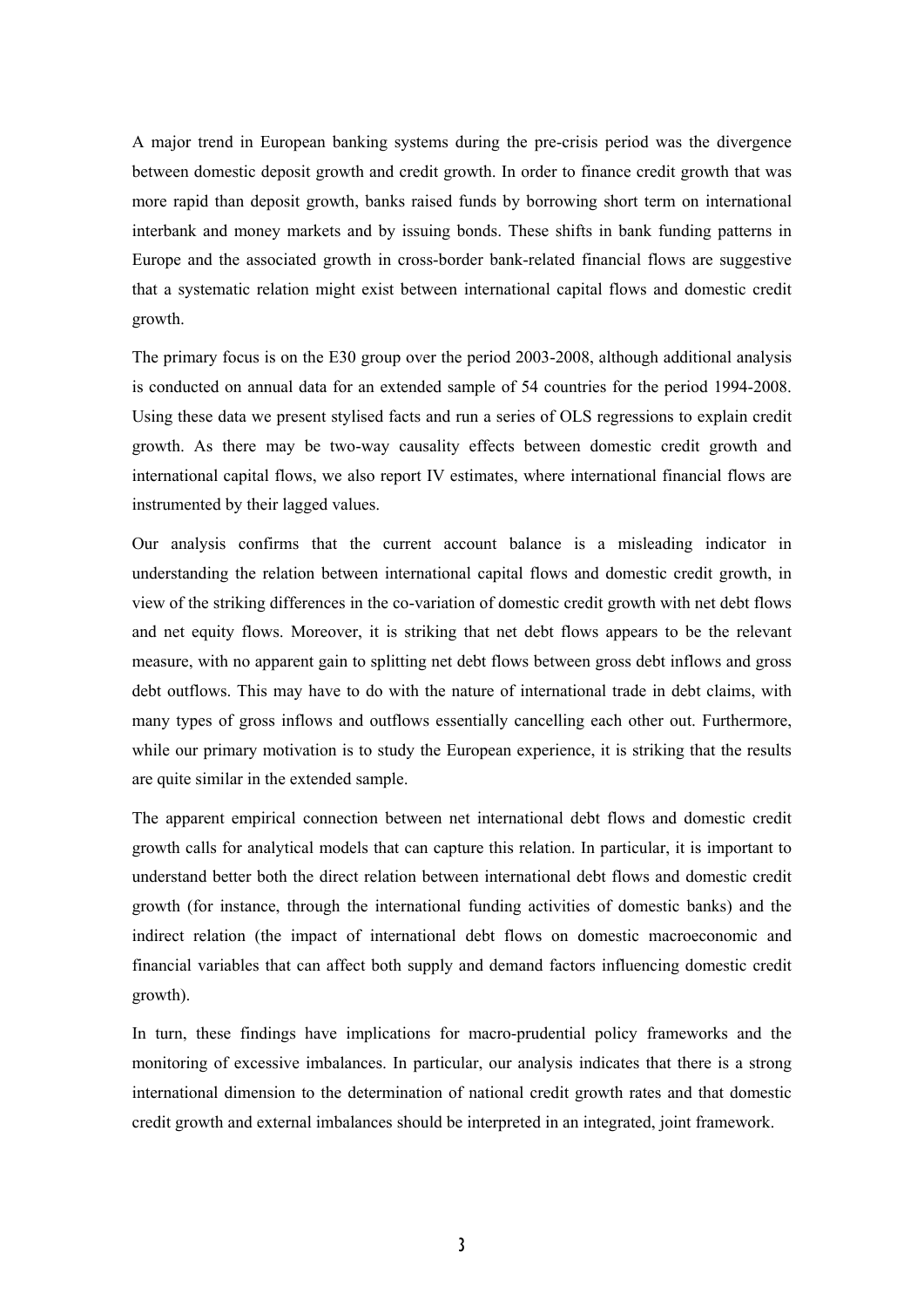# **1 INTRODUCTION**

Understanding the origins of the various waves of the global financial crisis (especially the current European crisis) is a high priority for researchers and policy-makers. Such diagnostic work is essential both in designing policy solutions to resolve the current crisis and in improving preventive frameworks to mitigate the risk of future crises.

Two key contributory factors in the current crisis have been the balance sheet problems associated with rapid credit growth in some countries (most obviously, Ireland and Spain) during the pre-crisis period and excessive external imbalances. For instance, Lane and Milesi-Ferretti (2011) have documented that the variation in the size of recessions during 2008-2009 was significantly related to the scale of domestic credit growth during the 2003-2008 period and the size of outstanding current account imbalances. In related fashion, Lane and Milesi-Ferretti (2012) show that above-normal current account deficits during the pre-crisis period were significantly associated with major declines in domestic demand and sharp reversals in private capital flows over 2008-2010.

The importance of these twin factors raises the question of whether there are important interactions between domestic credit growth and international capital flows. If these variables are jointly determined and/or interact in economically-interesting ways, this should frame the analytical framework guiding theoretical and policy analysis. Along one dimension, it would indicate that international capital flows should be a central theme in the rapidly-growing macroprudential literature that seeks to understand the dynamics of domestic credit growth (and the associated risk factors). Along another dimension, it would indicate the domestic credit channel is a key channel in understanding the relation between international capital flows and domestic macroeconomic and financial variables.

In terms of related literature, there is a sizeable body of work on the macroeconomic effects of credit booms (see, amongst others, Mendoza and Terrones 2012). In related fashion, there is considerable evidence that financial crises are often preceded by domestic credit booms (Jorda et al 2011, Schularick and Taylor 2012, Gourinchas and Obstfeld 2012).

Still, these studies largely do not focus on the driving forces behind cross-country differences in credit growth. While there is a development finance literature that studies cross-country variation in credit ratios, this literature focuses on differences between developing and advanced countries, rather than on variation within the set of advanced economies (Djankov et al 2007, Tressel and Detragiache 2008).

Moreover, Hume and Sentance (2009) emphasise that the nature of the recent credit boom poses a challenge to existing macroeconomic models. In part, this reflects the general limitations of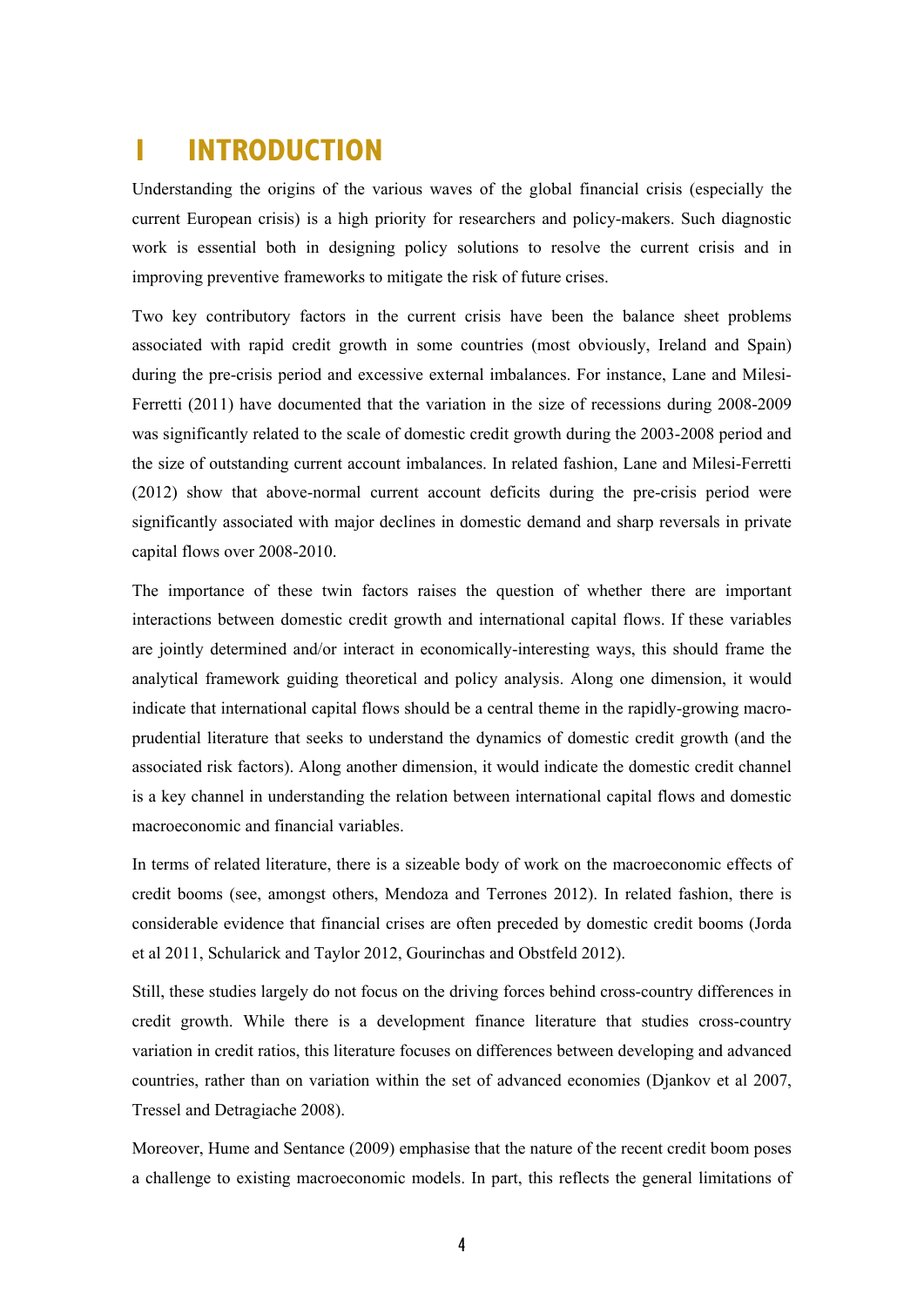current macroeconomic models to adequately incorporate the full spectrum of macro-financial linkages. In addition, financial innovation and structural changes in financial systems can disrupt traditional credit mechanisms. In this regard, Schularick and Taylor (2012) and Baeriswyl and Ganarin (2012) emphasise the weakening connection between monetary aggregates and credit growth, reducing the reliability of traditional monetary models of credit growth.

One of the major structural changes in financial systems in recent decades has been the rapid growth in international financial integration (Lane and Milesi-Ferretti 2007). Moreover, as emphasised by Lane and Milesi-Ferretti (2008), there is a strongly positive relation between the size of domestic financial systems and the scale of cross-border financial positions.

The opening up of financial systems and the rise in cross-border financial flows can influence domestic credit growth through multiple channels. At a macroeconomic level, current account imbalances can affect macroeconomic variables such as the rate of output growth, the level of domestic spending, exchange rates, inflation and asset prices which can all influence equilibrium credit growth in a range of macro-financial models.

Still, it is important to emphasise that financial integration can influence credit dynamics even if the current account is in balance (Borio and Disyatat 2011, Gourinchas 2012, Obstfeld 2012a, 2012b). In particular, gross international financial flows affect the funding environment faced by domestic banks and non-banks, while also altering the menu of financial assets that can be held by domestic banks and non-banks.

Under financial integration, domestic banks can seek funding from foreign depositors and international counterparties in the interbank market and money market. In addition, domestic banks can obtain medium-term funding through international bond issues. Interoffice funding is yet another channel, with domestically-owned banks linked to overseas affiliates and foreignowned affiliates active in the domestic system linked to their parent banks. In relation to equity funding, foreign portfolio investors and foreign direct investors are important sources of shareholder capital for domestic banks.

On the asset side, domestic banks can hold foreign assets as well as domestic assets, with foreign banks a primary set of counterparties for cross-border transactions. In relation to international banks and multinational banks, a substantial proportion of cross border positions are maintained vis-a-vis other branches and affiliates within the same banking organisation (see also McCauley et al 2010).

In relation to non-banks, most domestic corporates and households only indirectly engage with international financial system, with most claims and liabilities intermediated by the domestic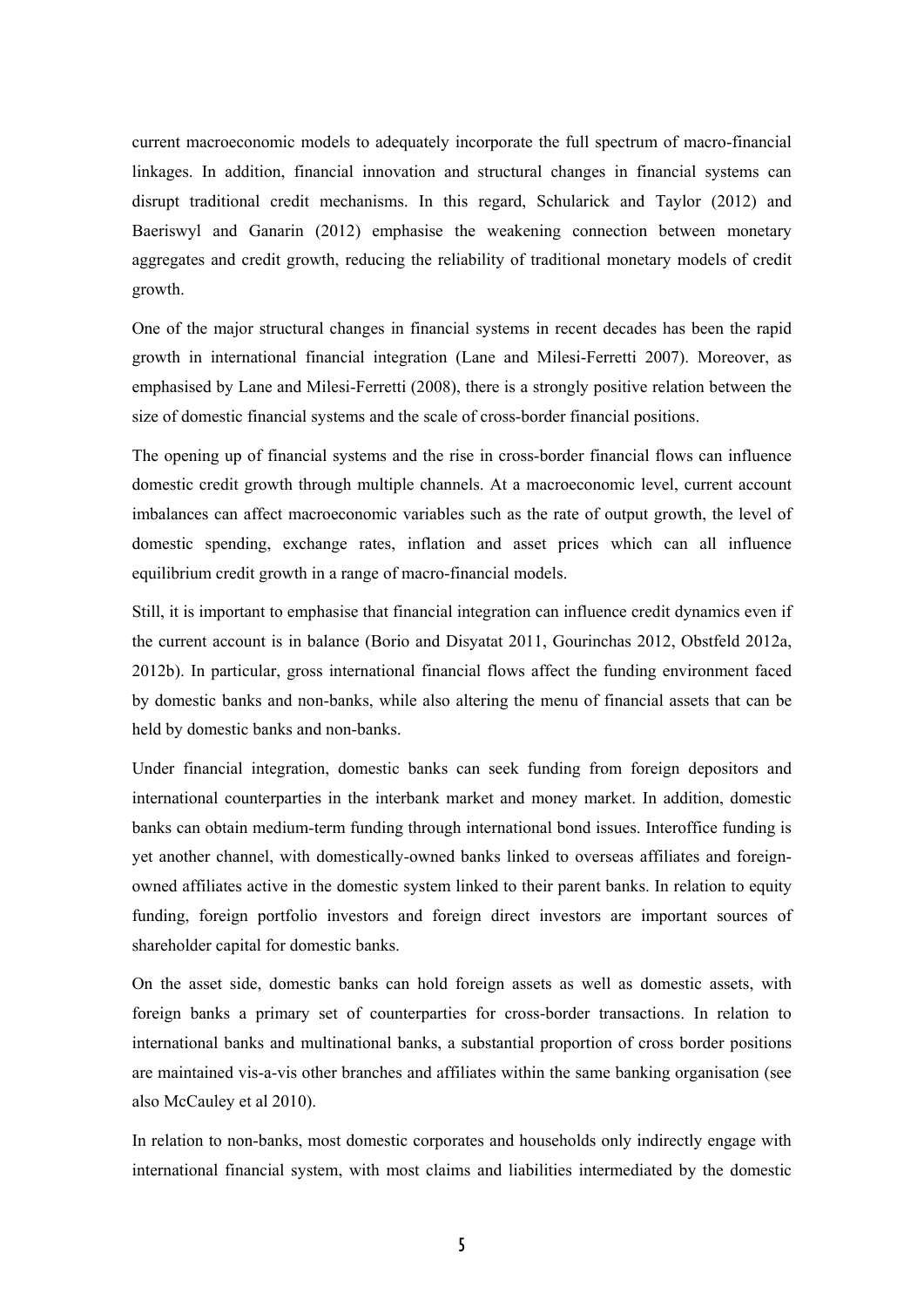banking system. Accordingly, these entities are mainly affected by international capital flows to the extent that these flows influence the provision of credit by domestic banks. However, large corporates can raise international funding through bond issuance and inter-o-ce lending/borrowing between domestic and foreign affiliates, as well as maintaining direct crossborder relations with foreign banks. As quantified by Lanau (2011), tighter domestic financial regulation can also prompt an increase in direct cross-border borrowing by domestic non-banks that seek to overcome domestic restrictions on access to credit. Borio et al (2011) show that international credit grew strongly during the pre-crisis period, which is complementary to our focus on domestic credit.

Some recent contributions have focused on the role of gross international capital flows in the funding of banks and the shadow banking system. For instance, Acharya and Schnabl (2009) highlight that the overall current account balance is not a good guide to the direction of bankrelated capital flows. These authors focus on the sources of foreign funding for the US shadow banking system and establish that European banks (rather than the main current account surplus countries) were the main international purchasers of US mortgage-related assets.

Similarly, Shin (2012) emphasises the role of gross capital flows between Europe and the United States in fuelling the US credit boom in the mid-2000s, even though the associated net capital flows were zero since European banks were raising funding in the US to buy US-located assets, while Cetorelli and Goldberg (2012) highlight the role of cross-border internal funding in determining the behaviour of global banks.

While highly informative on specific channels, these studies do not examine aggregate capital flows and aggregate domestic credit growth. Bruno and Shin (2013) look at the inter-relation between international banking-sector flows and domestic private credit, emphasising that global liquidity and the leverage cycle of global banks as a key driver of credit growth in a wide sample of countries. However, their specification does not directly examine the relation between cross-country variation in capital flows and the cross-country variation in domestic credit growth.

Jorda et al. (2011) highlight that the bilateral correlation between credit growth and the current account was not important historically but turned significant after 1975. However, these authors do not systematically look at the inter-relation between the current account and credit growth in a multivariate setting, nor at the possible differences between the underlying net debt and net equity flows.

Mendoza and Terrones (2012) also find that credit booms are typically associated with net capital inflows. However, that study does not differentiate between net debt flows and net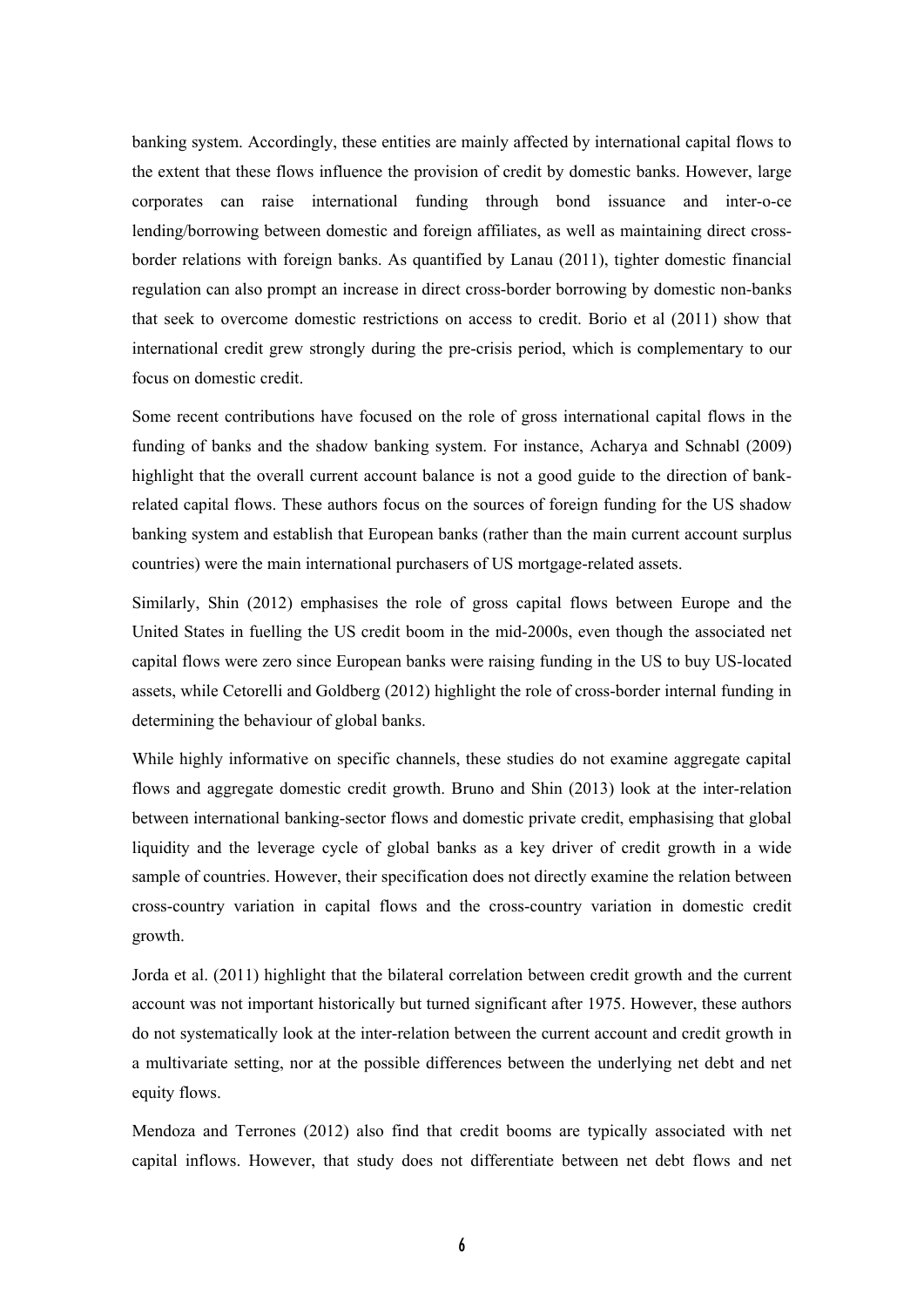equity flows. Moreover, it only considers credit booms rather than also investigating the behaviour of capital flows during periods of low (or even negative) domestic credit growth. In a recent contribution, Calderon and Kubota (2012) examine a large sample of countries over 1975.Q1 to 2010.Q4 and find that surges in gross debt inflows are a good predictor of subsequent credit booms, which is a pattern consistent with the results in this paper.

Finally, a related strand of research examines the connections between house prices and international capital flows, with a primary emphasis on the current account (see, amongst others, Aizenman and Jinjarik 2009, Adam et al 2011, Favilukis et al 2012a).

Domestic credit growth is surely a key mechanism linking capital flows and house prices but this channel is not directly studied by this line of work, even if credit supply factors and international capital flows are recognised in some of this work as separate factors influencing house price dynamics.

In this paper, our main focus is on the relation between domestic credit growth and international capital flows for a sample of European countries. In particular, we focus on the EU27, plus Norway, Switzerland and Iceland. (Taken together, we label these countries as the E30 group.) Europe is an important testing ground for exploring the interrelation between credit and capital flows, in view of the remarkable dispersion in domestic credit patterns during the pre-crisis period and the very high level of cross-border capital flows. Moreover, the large and persistent intra-European external imbalances provide an additional layer of complexity (Giavazzi and Spaventa 2010, Lane and Pels 2012). In particular, net capital flows and domestic credit growth have been separately identified as important sources of macroeconomic imbalances, such that it is highly relevant to understand any inter-connections between these variables.<sup>1</sup>

Still, we also check whether the patterns observed in the European data also show up in an extended sample of 54 advanced and emerging economies. Previewing our results, we find that the European evidence is largely replicated for the broader sample. The structure of the rest of the paper is as follows. In Section 2, we provide a brief narrative of some of the main trends in European banking activity, with a particular focus on the growth in cross-border funding. Next, we present some key stylized facts and correlation patterns in Section 4. Section 5 reports the econometric analysis. Finally, Section 6 concludes.

<sup>1</sup> The European Commission's "excessive imbalances" procedure (as laid out in the 2011 "six pack" regulations) includes both rapid credit growth and large current account deficits as warning indicators.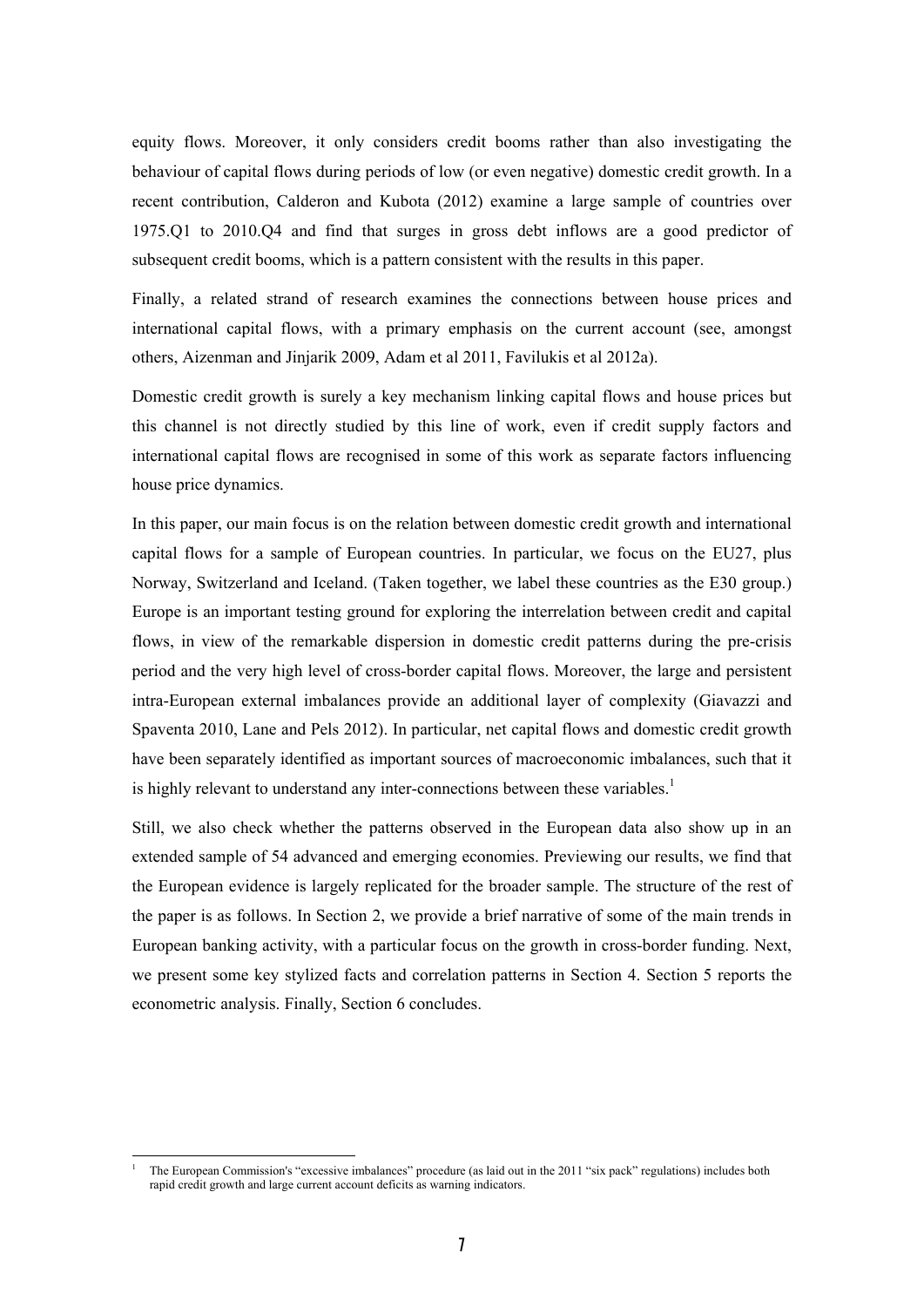# **2 DOMESTIC CREDIT AND INTERNATIONAL CAPITAL FLOWS IN EUROPE: A BRIEF NARRATIVE**

A major trend in European banking systems during the pre-crisis period was the divergence between domestic deposit growth and credit growth. In the E30 group of countries, the average ratio of bank deposits to GDP grew from 57 percent in 1999 to 89 percent in 2007, whereas the average ratio of private credit to GDP grew much more quickly from 67 percent in 1999 to 107 percent in 2007.

In order to finance credit growth that was more rapid than deposit growth, banks raised funds by borrowing short term on international interbank and money markets and by issuing bonds. The tight correlation between bank deposits and private credit began to break down as banks increasingly resorted to wholesale cross border funding (Hoggarth et al 2010). According to European Central Bank (2009), the total balance sheets of euro area monetary financial institutions (MFI) increased by 53 percent between December 2003 and December 2007. In particular, banks increasingly resorted to short-term funding, with the share of money markets in the total funding of European banks increasing from 11.8 percent in 2003 to 16 percent in 2007, with rapid growth also in interbank funding and bond issuance.

Much of the increase in domestic credit has been shown to have been facilitated by a large increase in cross border interbank lending, the opening of international subsidiaries and the emergence of financial derivatives (Altunbas et al 2007, Cetorelli and Goldberg 2011, 2012). Accounts of the growth in cross-border banking in Europe are provided by Allen et al (2011), Barnes et al (2010), Committee on the Global Financial System (2010a, 2010b) and Committee on International Economic Policy and Reform (2012).

In relation to intra-European international capital flows, Milesi-Ferretti and Tille (2011) show that bank capital flows increased more rapidly than other types of capital flows.<sup>2</sup> The share of banks in total developed-country outflows went from 21 to 33 percent between the periods 2000-2003 and 2004-2007, while the share of banks in inflows increased from 24 to 32 percent. In the euro area, the share of banks in total capital outflows also rose rapidly from 22 to 32 percent, while the share of banks in inflows increased from 22 to 33 percent. In related fashion, McCauley et al (2010) report that the cross-border positions of banks accounted for 40-60 percent of the external liabilities of Belgium, Switzerland and the UK in 2007 and for a quarter or more in France, Italy and the Netherlands.

-

<sup>2</sup> See also Lane (2013).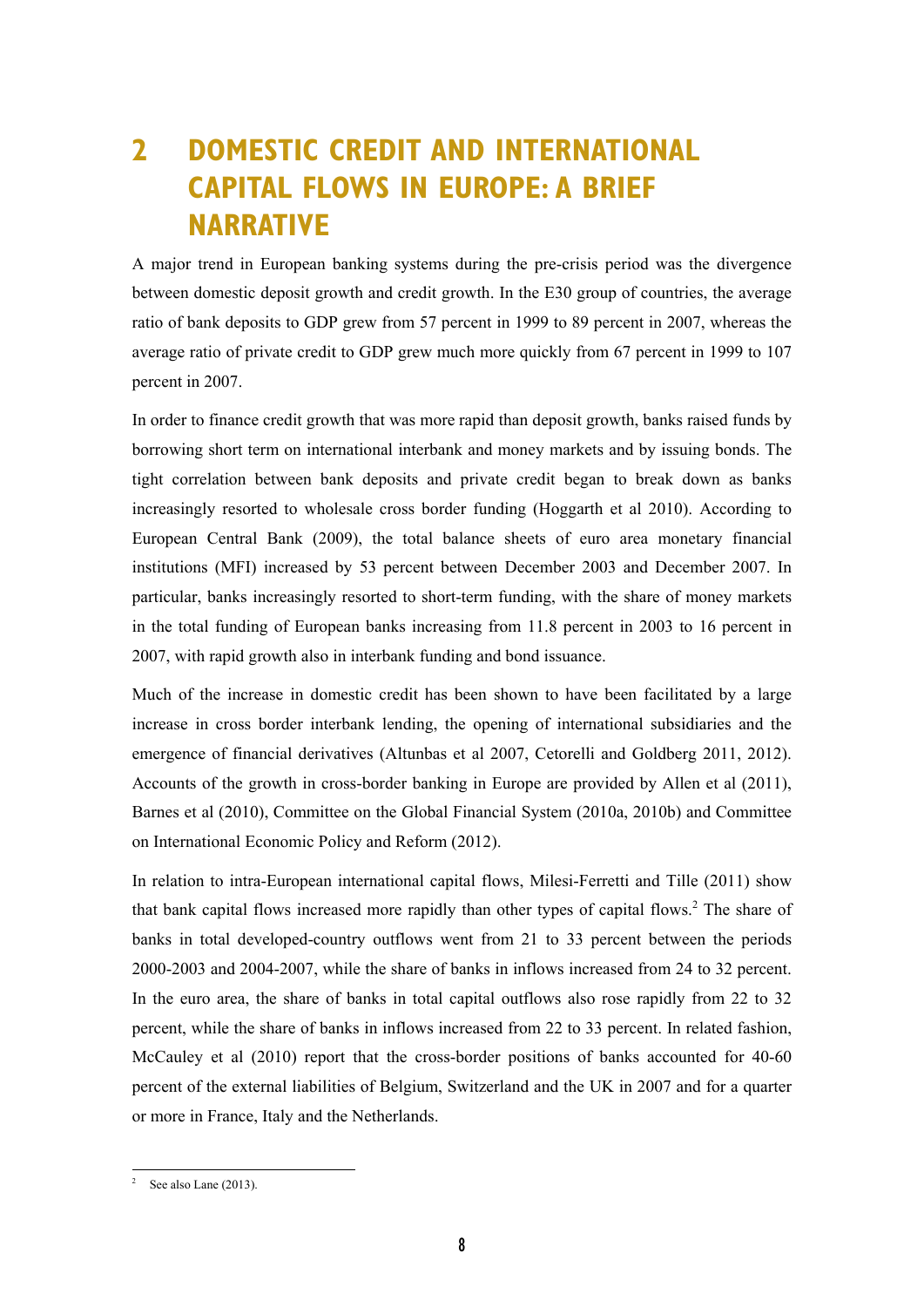In relation to the new EU member states, a number of studies have identified external factors as driving credit growth during this period (Bakker and Gulde 2010, European Bank for Reconstruction and Development 2010, Jevcak et al 2010). As highlighted by Allen et al (2011), the dominant role of foreign-owned banks in many of these countries meant that these countries were especially influenced by international developments in credit markets. Moreover, Schmitz (2011) highlights that capital inflows into these countries were concentrated in those economies with the most liberalised financial systems.

These shifts in bank funding patterns in Europe and the associated growth in cross border bankrelated financial flows suggest that a systematic relation might exist between international capital flows and domestic credit growth. However, an exclusive reliance on banking-sector data may miss other linkages between aggregate capital flows and the supply and demand factors that determine domestic credit growth. Accordingly, it is important to examine the interrelations between broader measures of international capital flows and domestic credit growth. We turn to these data in Sections 3 and 4.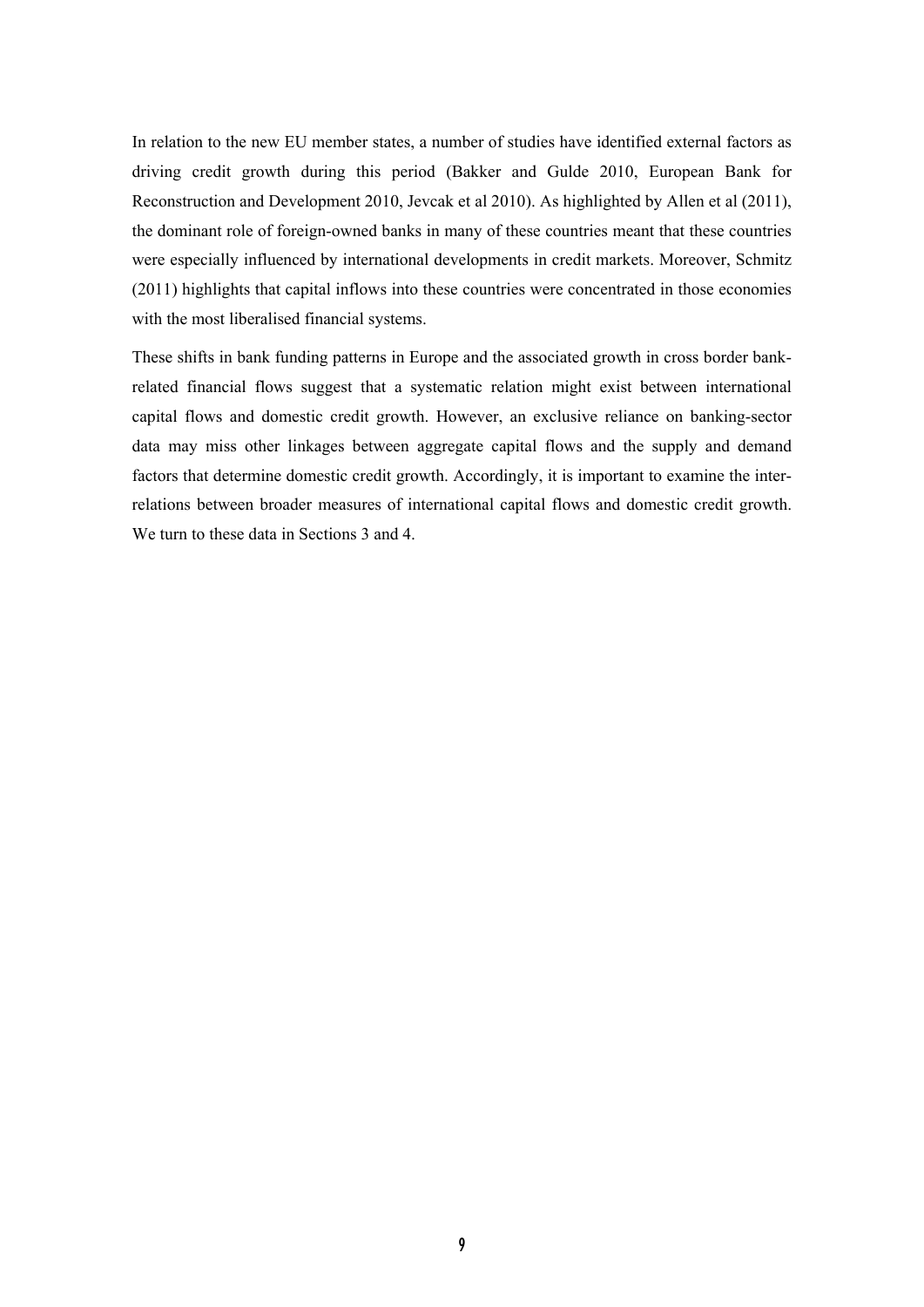## **3 DATA AND STYLIZED FACTS**

### **3.1 COUNTRY SAMPLE**

In what follows, we mainly focus on the E30 group, which consists of the 27 member countries of the European Union, plus Iceland, Norway and Switzerland. The latter three countries are all members of the European Economic Area and adhere to EU rules in relation to many dimensions of economic and financial policies. Europe is an especially interesting region for understanding the links between domestic credit growth and international capital flows, in view of the very high degree of international financial integration. In addition, we also examine an extended sample of 54 advanced and emerging countries as listed in Table 1.<sup>3</sup>

### **3.2 DATA SOURCES**

1

The data appendix gives the full details of the data sources and methods. We measure domestic credit growth as the five-year change in the ratio of private credit to GDP. It is measured over five-year intervals: 1993-1998, 1998-2003 and 2003-2008. We focus on five-year changes to focus on medium-term persistent changes in credit growth and the medium-term correlates of these changes.

In relation to international capital flows, we look at a range of indicators (drawn from the IMF Balance of Payments Statistics (BOPS) databank). In terms of aggregate net flows, we examine the current account balance.<sup>4</sup> We also split aggregate net flows between net debt flows and net equity flows. Going further, we also differentiate between gross inflows and outflows. The capital flows data are expressed as ratios to GDP and are measured as five-year averages.

In terms of sectoral capital flow data, we also examine the BIS international banking statistics dataset and banking component of the BOPS databank. However, the number of BIS reporting countries is limited (especially in relation to Central and Eastern Europe) and the sectoral banking data are quite sparse in the BOPS databank, so that these data are primarily reported in relation descriptive statistics in Section 3 rather than employed for the regression analysis in Section 4.

In relation to other possible co-variates of domestic credit growth, we examine a credit regulation quality index CRINDEX, which is taken from the Fraser Institute Index of Economic Freedom. The subcomponent of the index related to credit regulation quality is itself composed of a number of elements including the percentage of deposits held in privately owned banks, the

<sup>3</sup> We follow Lane and Milesi-Ferretti (2011, 2012) in picking this sample. It consists of all countries that exceed a threshold value of GDP (\$20 billion dollars). Accordingly, it excludes tiny countries and countries with very low income per capita.

<sup>4</sup> In the absence of statistical discrepancies, the current account balance should equal net financial flows.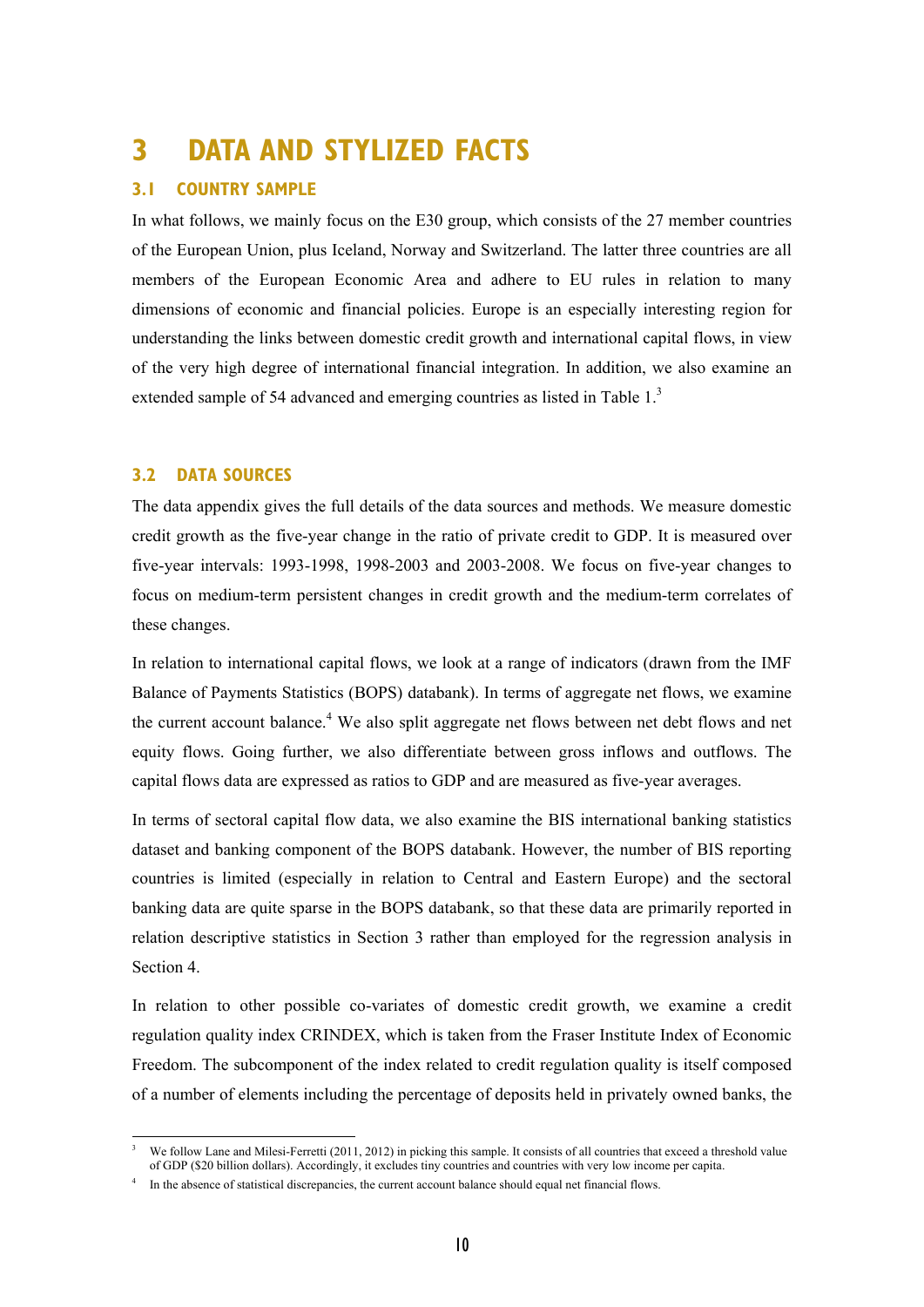extent to which banks face competition from foreign banks, the percentage of credit extended to the private sector and the presence of interest rate controls.

In addition, we also consider the co-variation between domestic credit growth and the level of GDP per capita and the rate of home ownership, where the latter is taken from the European Union's Survey on Income and Living Conditions (EU-SILC).

#### **3.3 STYLIZED FACTS**

Figure 1 shows aggregate domestic credit growth for the E30 group over 1994-2008. Domestic credit growth trended upwards over this period. Although there was a dip during the 2001-2002 recession, this was followed by a period of faster and rising credit growth during 2003-2008. Figure 2 shows the cross-country standard deviation of domestic credit growth, which rose sharply during 2003-2008 relative to previous periods - the credit boom was far from uniform across countries.

This is also clear from Figure 3 which shows domestic credit growth in the individual countries over the period 2003-2008. Mature economies such as Germany, Austria and Norway experienced relatively little credit growth or even negative credit growth. This was also true of new member states like the Slovak Republic, Poland and the Czech Republic. At the other end of the spectrum, Iceland, Ireland, Spain and the Baltic states underwent unprecedented credit booms.

#### **See Figure 1, 2 and 3**

As a first step in thinking about the co-variation between domestic credit growth and international capital flows, it is useful to examine differences across the cross-country distribution of credit growth experiences. Table 2 splits countries into three terciles according to the rate of credit growth over 2003-2008. The median increase in the credit-GDP ratio was 13.8 percentage points for the bottom tercile and 56.1 percentage points for the top tercile. In relation to capital flows, the median country in the bottom tercile ran a small current account surplus of 1.3 percent of GDP, whereas the median current account deficit for the top tercile was 9.1 percent.

#### **See Table 2**

The differences in terciles are not large for net international equity flows (which are small for the median country in each tercile). However, there is a sizeable difference in relation to net international debt flows - the median net debt flow is close to zero for the bottom tercile, while the median net debt inflow is 9.1 percent of GDP for the top tercile. Furthermore, if we split net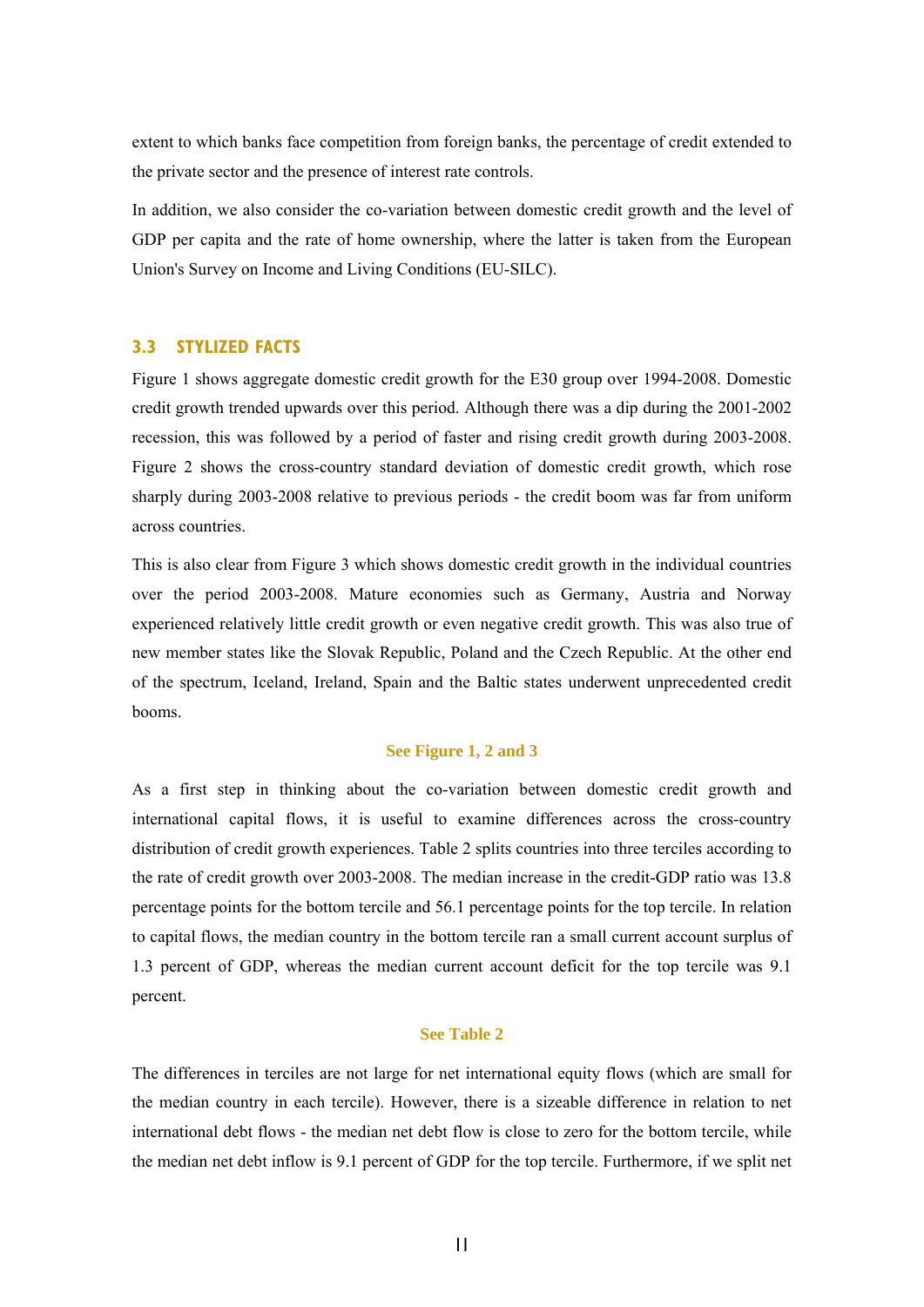debt flows between non-reserve debt flows and reserve flows, we can see that the inter-tercile difference is driven by non-reserve debt flows.

In relation to gross capital flows, there is little difference across terciles in relation to gross equity flows or gross debt outflows - the difference is in relation to gross debt inflows, with the median value for the bottom tercile at 10.1 percent of GDP compared to 18.1 percent of GDP for the top tercile. In relation to other country characteristics, the top tercile had a higher initial value for the credit/GDP ratio, lower initial GDP per capita, a more liberal credit regulation regime and a markedly-higher rate of home ownership compared to the values for the bottom tercile.

We take a closer look at the different capital flow measures in Table 3. The current account balance is significantly correlated with both net equity flows and net debt flows; however, the bivariate correlation between net equity flows and net debt flows is weakly negative. There is a very high correlation between gross debt inflows and gross debt outflows (0.91), whereas the correlation between gross equity inflows and gross equity outflows is much smaller (0.41). If we look at simple correlations, the current account balance is most closely correlated with net debt flows.

#### **See Table 3**

We can learn more by looking at the bivariate scatter plots in Figures 4 and 5. In Figure 4, the scatter shows that domestic credit growth is negatively correlated with the current account. However, the co-variation between domestic credit growth and net debt flows is much closer than is the case for the relation between credit growth and net equity flows. Looking across the different measures of international capital flows, the correlation between the current account and net international debt and net international equity flows appears reasonably similar, especially if we exclude Iceland which is an extreme value in many of the panels. In Figure 5 we show bivariate scatter plots between the domestic credit growth and a number of country characteristics.

Table 4 shows the correlations between net aggregate international debt flows, banking-sector net debt flows (both from the IMF BOPS dataset) and the BIS-sourced measure of the change in the net external assets of the banking sector. (Figure 6 shows bivariate scatter plots for these variables.) The banking-sector data are available for fewer countries than the aggregate measure of net debt flows but Table 4 and Figure 6 indicate reasonably-strong correlations across these different measures.

**See Figures 4, 5, 6 and Table 4**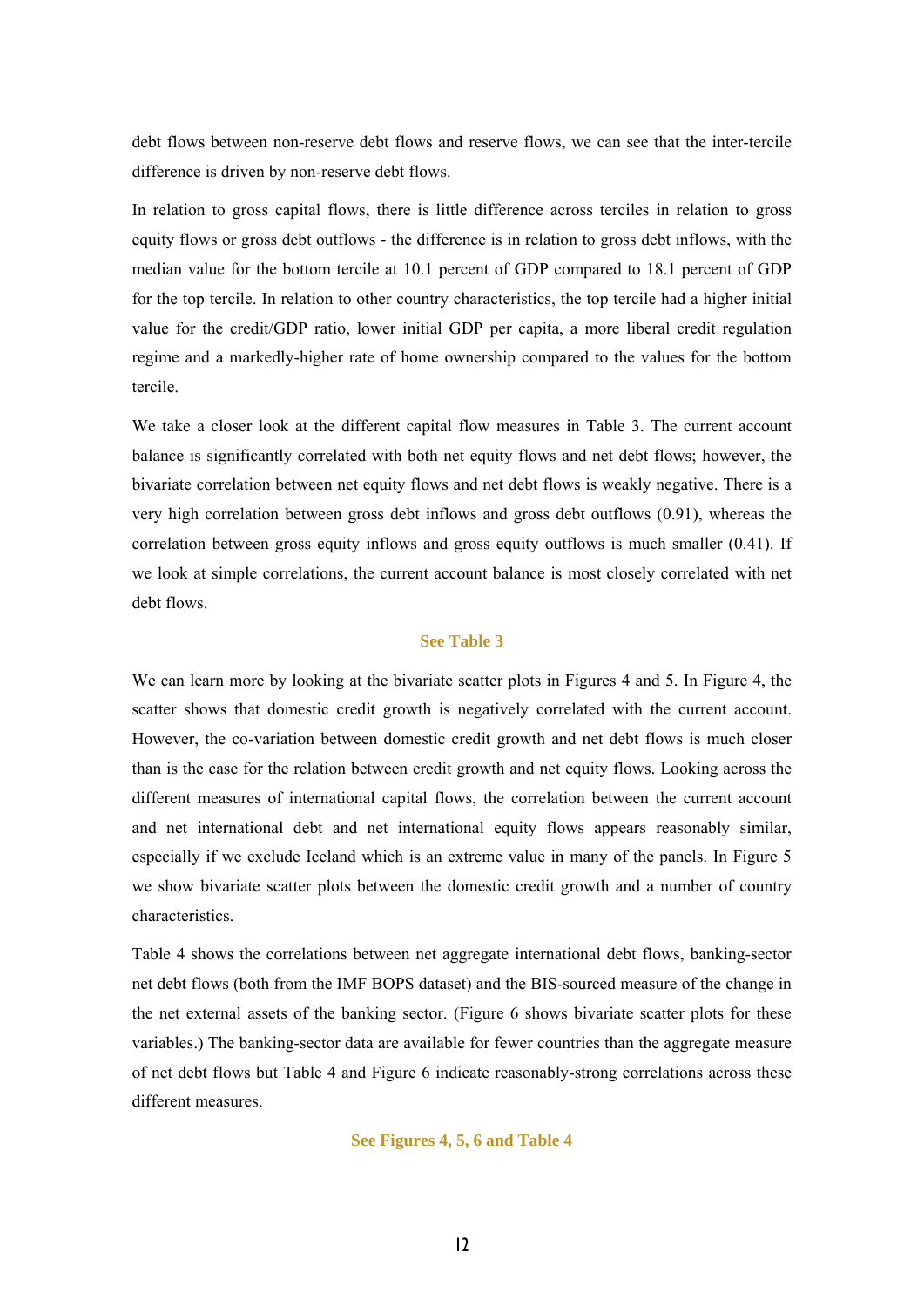### **4 ECONOMETRIC ANALYSIS**

### **4.1 EMPIRICAL SPECIFICATION**

Our baseline cross-sectional specification can be written as

$$
(CREDIT_{it} - CREDIT_{it-s})
$$
  
=  $\alpha_p - \delta_p CREDIT_{it-s} + \beta_p \ln(GDP_{it-s}^{PC}) + \theta_{1p} * CRINDER_{it-s} + \theta_{2p}$   
\*  $HO_{it-s} + \delta_p * \sum_{k=t-(s+1)}^{k=t} INTFIN_{ik+ε_{ip}}$ 

where *CREDIT* is the level of domestic credit to the private sector (expressed as a ratio to GDP), *GDPPC* is GDP per capita, *CRINDEX* is an index of credit market liberalisation, *HO* is that rate of home ownership and *INTFIN* are measures of international financial flows.<sup>5</sup> We consider multi-year periods, with the main focus on the 2003-2008 boom period.

The inclusion of the lagged level of *CREDIT* and the lagged level of (log) GDP per capita is intended to capture a possible convergence mechanism by which, all else equal, countries with low initial credit ratios and low inital GDP per capita might be expected to experience faster credit growth.

The credit market liberalisation index and the homeownership rate are included to capture structural features of national financial systems that can help to explain differential responses to shifts in global financial conditions. For instance, a more liberal credit market regulatory regime may be more likely to foster and tolerate rapid growth in credit during periods of low risk aversion.<sup>6</sup> A high rate of home ownership can promote faster credit growth during periods of rising housing prices, in view of the positive feedback from housing collateral to the capacity of households to sustain higher leverage (Hofmann 2001, De Bandt et al 2006).<sup>7</sup>

Finally, as was discussed in the introduction, we postulate that international financial inflows can facilitate more rapid credit growth through several mechanisms. Most directly, the domestic banking system can fund an expansion in lending through cross-border liabilities in addition to domestic deposits and other domestic sources. At an indirect level, a higher level of financial inflows can also generate domestic credit growth by pushing up domestic asset prices and

<sup>5</sup> Our focus is on the change in the credit-GDP ratio over five year periods, so we selected control variables that may help to explain the medium-term change in the credit-GDP ratio. We also examined a set of other possible control variables including demographic structure, bank regulation indices, banking sector concentration, the net interest margin, a euro area dummy and the change in the real interest rate. While these variables may plausibly help to explain the cross-country variation in the level of the credit-GDP ratio, it turns out that these do not have significant co-variation with the 5-year change in the ratio.

<sup>6</sup> See also Giannone et al (2011).

<sup>7</sup> As pointed out by a referee, a possible countervailing effect is that a low rate of home ownership may stimulate credit provision if there tends to be convergence in the home ownership rate over time.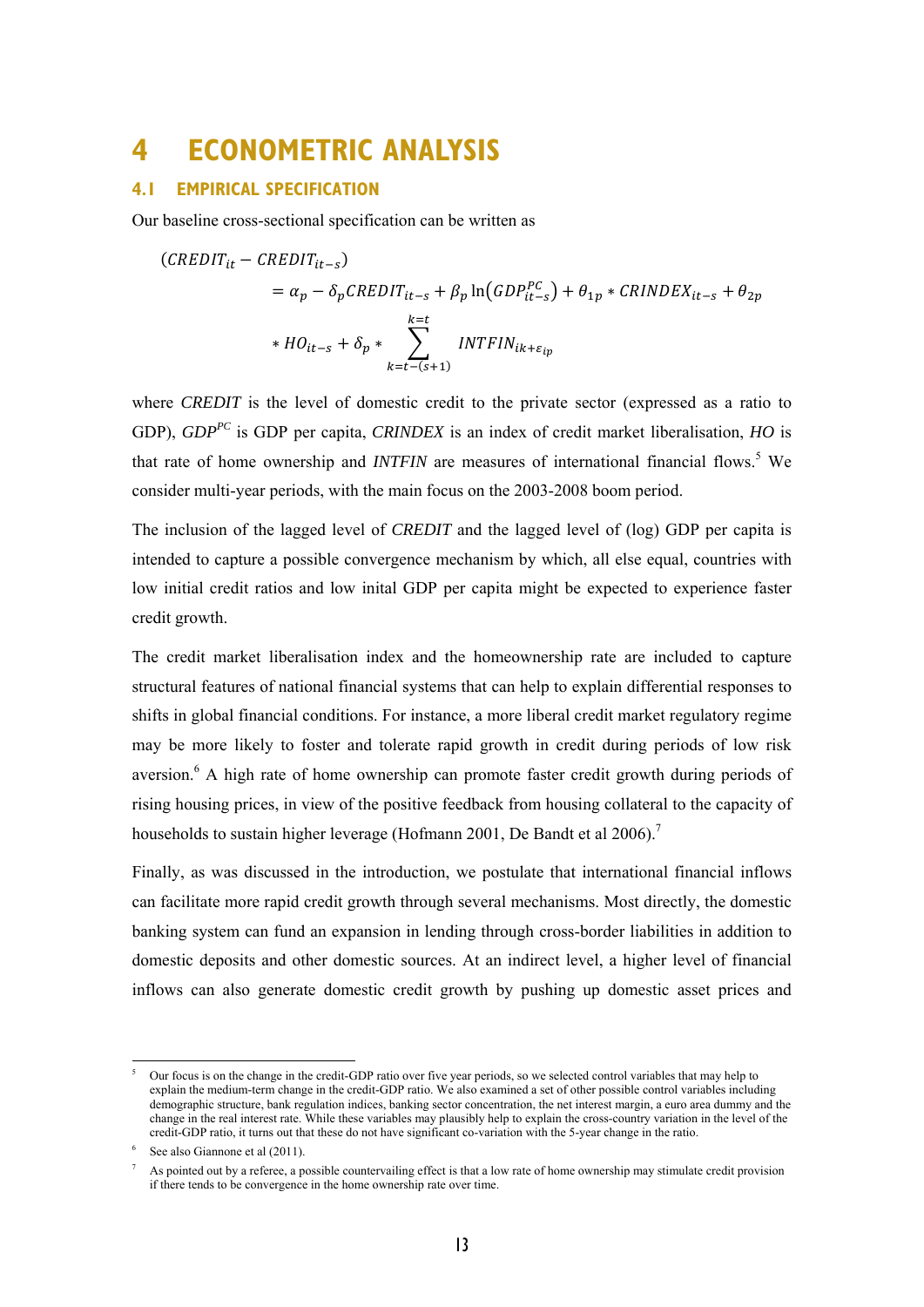raising the level of domestic demand in goods markets, thereby encouraging greater investment and financial acquisitions.

We consider several different specifications for the INTFIN variables. At the most basic level, we examine aggregate net financial flows, as captured by the current account balance. However, net debt flows and net equity flows may have different effects on domestic credit, so we also consider a specification in which aggregate flows are broken down into these two components. Finally, we recognise that gross financial inflows and gross financial outflows may not have symmetric effects on the domestic credit system, so we also look at specifications in which equity and debt flows are further disaggregated between inflows and outflows.

We drop Ireland and Luxembourg from the sample in all the regressions, on account of their outsized role in the international mutual funds industry. The international capital flows associated with mutual funds create very large foreign equity liabilities and foreign debt assets for the hosts of international mutual funds (foreign investors are the predominant owners of equity shares in the funds, while these funds hold large international bond asset portfolios), with these positions having zero impact on the domestic economy.

While the initial credit-GDP ratio, GDP per capita, the credit market liberalisation index and the home ownership rate are predetermined variables, the INTFIN variables are measured contemporaneously with credit growth. Clearly, there may be two-way causality effects between domestic credit growth and international capital flows. Accordingly, we also report IV estimates, where international financial flows are instrumented by lagged values.<sup>8</sup>

As indicated above, our primary focus is understanding credit growth during the 2003-2008 boom period. However, we also run cross-section specifications for the earlier periods (1993- 1998 and 1998-2003) and pooled specifications that combine the three cross-sections to see if the relation between capital flows and domestic credit growth is also evident over a longer time period.<sup>9</sup> Furthermore, while our primary motivation is to understand the European experience, we also run our empirical specifications on an extended sample of 54 countries to check if the patterns are similar across a wider group of countries.

#### **4.2 ECONOMETRIC RESULTS**

1

Table 5 shows the results for the 2003-2008 period. We begin in column (1) by just including the convergencevariables (the initial value for the credit-GDP ratio and log GDP per capita).

<sup>8</sup> Our primary focus is on cross-sectional regressions, so the use of lagged values as instruments does not pose the same set of potential problems as in a time series context.

<sup>9</sup> We run separate cross-sections since it is plausible that coefficients should be time-varying, as is written in equation (1). We also report pooled estimates to capture the "average" effects across the whole sample.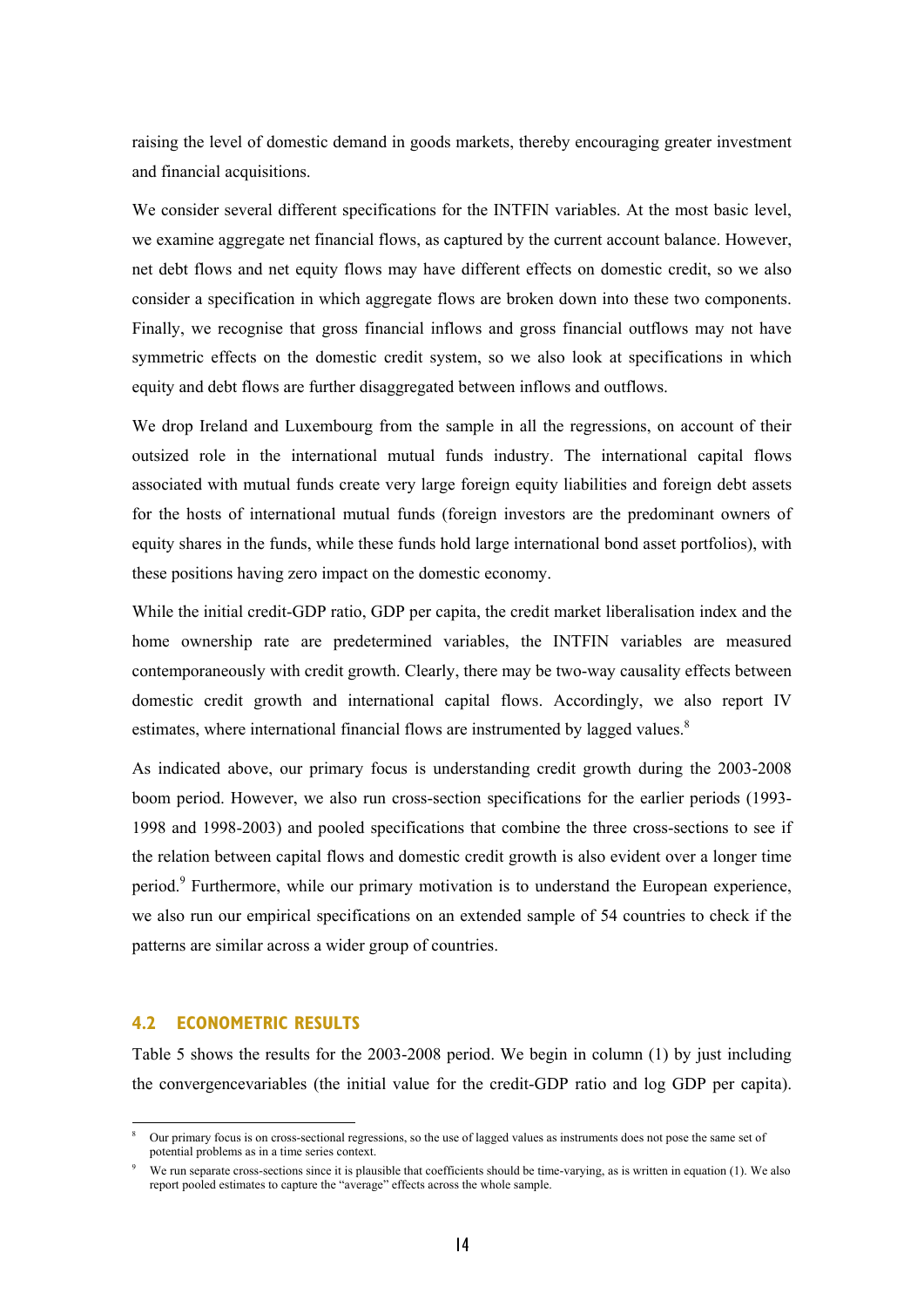While GDP per capita is significant and has the expected negative sign, the initial credit-GDP ratio is significantly positive. This indicates that credit growth during the 2003-2008 period was most intense among those countries that already had high credit-GDP ratios. In fact, this pattern holds across columns (1)-(6).

We expand the specification to include the credit market liberalisation index and the home ownership rate in column (2). Each of these variables is significantly positive: credit growth was faster under more liberal regulatory regimes and in countries with higher rates of home ownership. The former result is consistent with a greater elasticity of credit growth to favourable market conditions in lightly-regulated countries; the latter result is in line with a positive role for housing equity in collateral-based lending during periods of rising asset values.

We introduce the international capital flow variables in columns (3)-(6). We start in column (3) by including the average current account balance. This turns out to be significantly negative: credit growth was faster in countries running current account deficits during this period. Moreover, the inclusion of the current account balance results in the home ownership rate losing individual significance; furthermore, this pattern holds true across columns (3)-(6).

We investigate whether domestic credit growth has similar covariation patterns with net international debt flows and net international equity flows in column (4). The difference is quite striking: net debt flows are highly significant but net equity flows are not significant. This suggests that it is not the overall current account balance that intrinsically matters in understanding the relation between international capital flows and domestic credit growth. Rather, the significant connection is between international net debt flows and credit growth.<sup>10</sup>

We further probe this result in column (5) by splitting net flows into gross inflows and gross outflows. The coefficients on debt inflows and debt outflows are both highly significant and are similar in absolute value. This pattern suggests that it is net debt flows that mainly matters in understanding the inter-relation between international capital flows and domestic credit growth.

#### **See Table 5**

In Table 6, we ask whether these results also hold during earlier periods (1993-1998, 1998-  $2003$ ) and in a pooled specification.<sup>11</sup> We focus on the specifications corresponding to columns (3) and (4) in Table 5. For ease of comparability, we also repeat the 2003-2008 results in columns (5) and (6). Finally, we also report the pooled estimates in column (7) and (8).

<sup>10</sup> As a robustness check, we dropped Iceland from the sample. While the exclusion of Iceland resulted in a less significant result for the current account balance in the column (3) specification, net debt flows remain highly significant and net equity flows are not significant.

<sup>&</sup>lt;sup>11</sup> In each cross section, we ensure a fixed sample between the current account specification and the specification that splits net financial flows between net debt flows and net equity lows. In the main tables, we do allow the sample to vary across time periods, since the data availability is scarcer for the earlier time periods. However, we also ran a \_constant country\_ sample, which we report in Section A of the web appendix. The results are very similar for the "constant country" sample.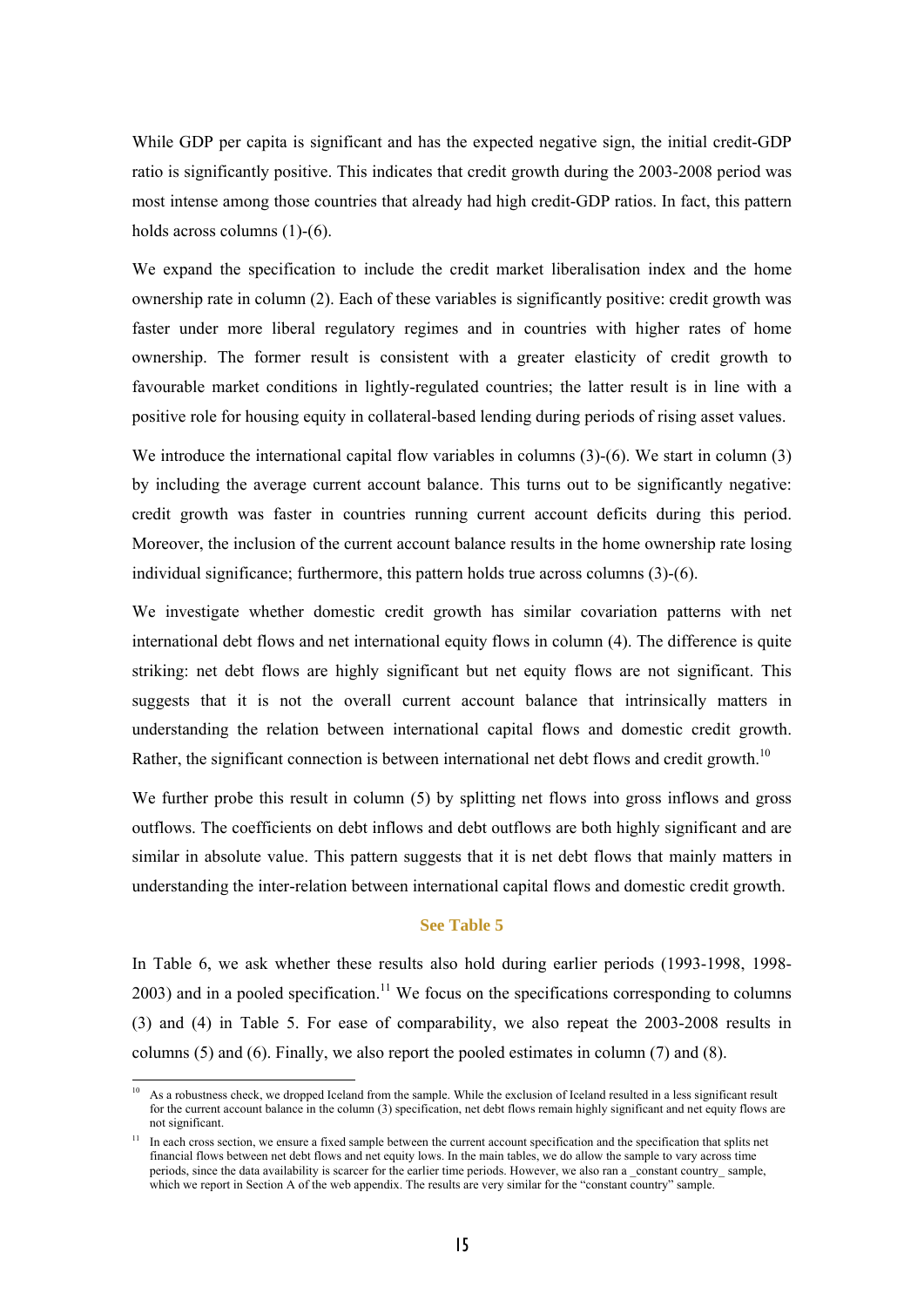It turns out the main findings are quite similar across the time periods.<sup>12</sup> In particular, domestic credit growth is significantly related to the current account balance in each time period and in the pooled specification but this is driven by net debt flows rather than net equity flows.

#### **See Table 6**

In Table 7, we follow the same format as in Table 6 but now report IV estimates. The instrumental variables regression is estimated using two-stage least squares, with lagged values of the international capital flow variables used as instruments. In all specifications of the firststage regressions, the lagged flow variables are typically highly significant.<sup>13</sup> As captured by the Kleibergen-Paap LM statistic, the hypothesis of under-identification is typically rejected.<sup>14</sup> We also report the Kleibergen-Papp Wald statistic as a weak instruments test statistic, which is a stier test than the under-identification test. Following Bazzi and Clemens (2013), we tabulate pvalues for two thresholds (15 percent and 25 percent) for the size of Wald test that the parameters for the endogenous variables equal zero at the 5 percent significance level. Along this dimension, the results are decidedly mixed, such that our IV strategy should be interpreted as only partially successful. (The instruments are stronger in the larger sample in Table 9.) In the IV estimates, the current account balance is no longer significant in any of the cross-sections while net debt flows and net equity flows are not significant in the individual 1993-1998 and 1998-2003 cross sections. However, net debt flows retain significance in the core 2003-2008 cross section and in the pooled specification.

Next, we turn to the extended sample. To illustrate the main pattern in the data, Figure 7 shows the strong negative correlation between domestic credit and net debt flows in the extended sample for the 2003-2008 cross-section.

#### **See Table 7**

We report the regression results for the extended sample in Tables 8 and 9, which have the same format as Tables 6 and  $7<sup>15</sup>$  In the OLS estimates in Table 8, the significant co-variation pattern between net debt flows and domestic credit growth is again evident in the 1998-2003 and 2003- 2008 cross sections and in the pooled estimates. In fact, net equity flows are marginally significant but with a positive sign in the 1998-2003 cross section and in the pooled estimates.

<sup>1</sup>  $12$  There are fewer observations for the earlier time periods. Belgium is dropped for 1998-2003, since capital flow data were jointly reported for Belgium and Luxembourg until 2001. The following countries were additionally dropped for 1993-1998: Cyprus, Czech Republic, Slovak Republic, Latvia, Lithuania, Slovenia and Romania.

<sup>&</sup>lt;sup>13</sup> These results are available in Section C of the web appendix.

<sup>&</sup>lt;sup>14</sup> We focus on the Kleibergen-Paap statistic, since there are two potentially-endogenous regressors once we include both net debt flows and net equity flows. We also investigated whether the lagged capital flow variables provide additional explanatory power in explaining credit growth but these were insignificant, suggesting that these are valid instruments since they only operate through their influence on contemporaneous capital flows

<sup>&</sup>lt;sup>15</sup> We also ran the regressions separately for the non-European sample. These results are available in Section B of the web appendix. The co-variation between net debt flows and domestic credit growth is significant for the non-European sample in the OLS estimates for the 2003-2008 cross section and the pooled specification but is not significant in the IV estimates.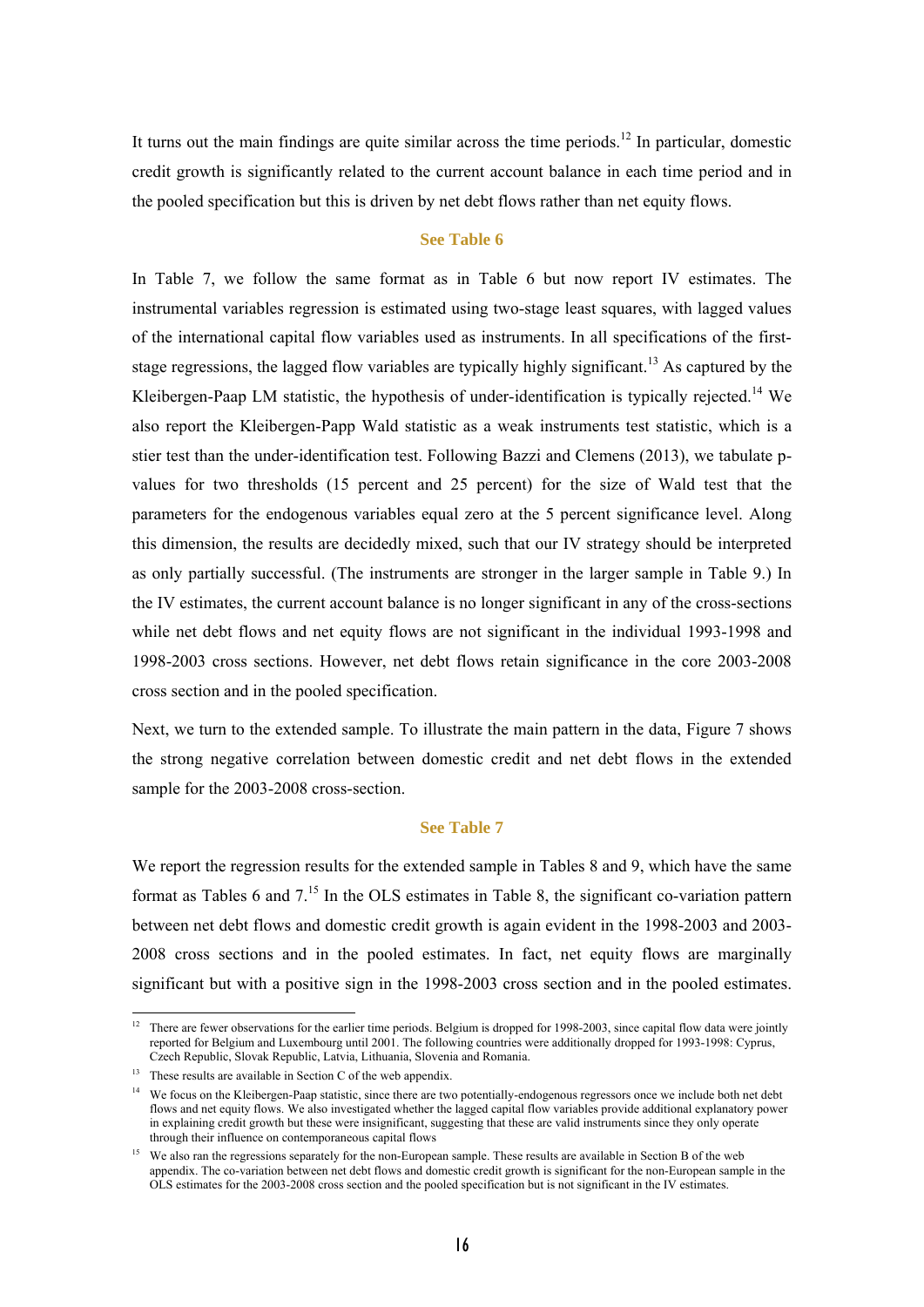The patterns in the IV estimates in Table 9 are similar to those for the European sample in Table 7, with net debt flows significant in the 2003-2008 cross section and in the pooled estimates.

#### **See Tables 8 and 9**

In Tables 10 and 11, we report the results for an additional specification in which we split net debt flows between non-reserve net debt flows and reserve flows (which are one component in gross debt outflows). We make this split to check whether the key link is between non-reserve net debt flows and domestic credit growth. While reserve flows have been low for advanced economics in recent times, these were more important for Central and Eastern Europe and the wider set of emerging economies that are included in the extended sample.

We report estimates for a variety of sample splits. In columns (1) and (2), we report the estimates for the extended sample for the key 2003-2008 cross section and the pooled specification. Since the relation between capital flows and credit growth may also depend on the exchange rate regime, we investigate further sample splits in columns (3)-(8). In columns (3)-(4), we restrict attention to the group of European peggers; in columns (5)-(6), we examine all peggers in the extended sample; in columns (7) and (8), we consider the non-peggers in the extended sample.<sup>16</sup>

Across the OLS estimates reported in Table 10, non-reserve net debt flows are highly correlated with domestic credit growth, confirming the basic pattern from the previous tables. In column (2), reserve flows are individually significant, so that rapid accumulation of foreign reserves is associated with slower credit growth. However, reserve flows are not individually significant in the other sample splits. Finally, net equity flows are positive and significant in the pooled estimates for the full extended sample in column (2) and the non-pegger sample in column (8). Non-reserve debt flows generally retain significance for the 2003-2008 cross section in the IV estimates reported in Table 11 and are also marginally significant in the pooled estimates for the European peggers sample.

#### **See Tables 10 and 11**

In summary, the econometric analysis shows that several country characteristics are correlated with the cross-country variation in credit growth. In relation to international capital flows, the most striking result is that those countries receiving net debt inflows also experienced the fastest credit growth. This seems to be fairly general pattern but is strongest for the 2003-2008 precrisis period.

<sup>&</sup>lt;sup>16</sup> We follow a de facto peg criterion as implemented by Lane and Milesi-Ferretti (2012). Members of the euro area are defined as de facto peggers. There are not enough non-peggers to examine separately the set of non-peggers for the core European sample.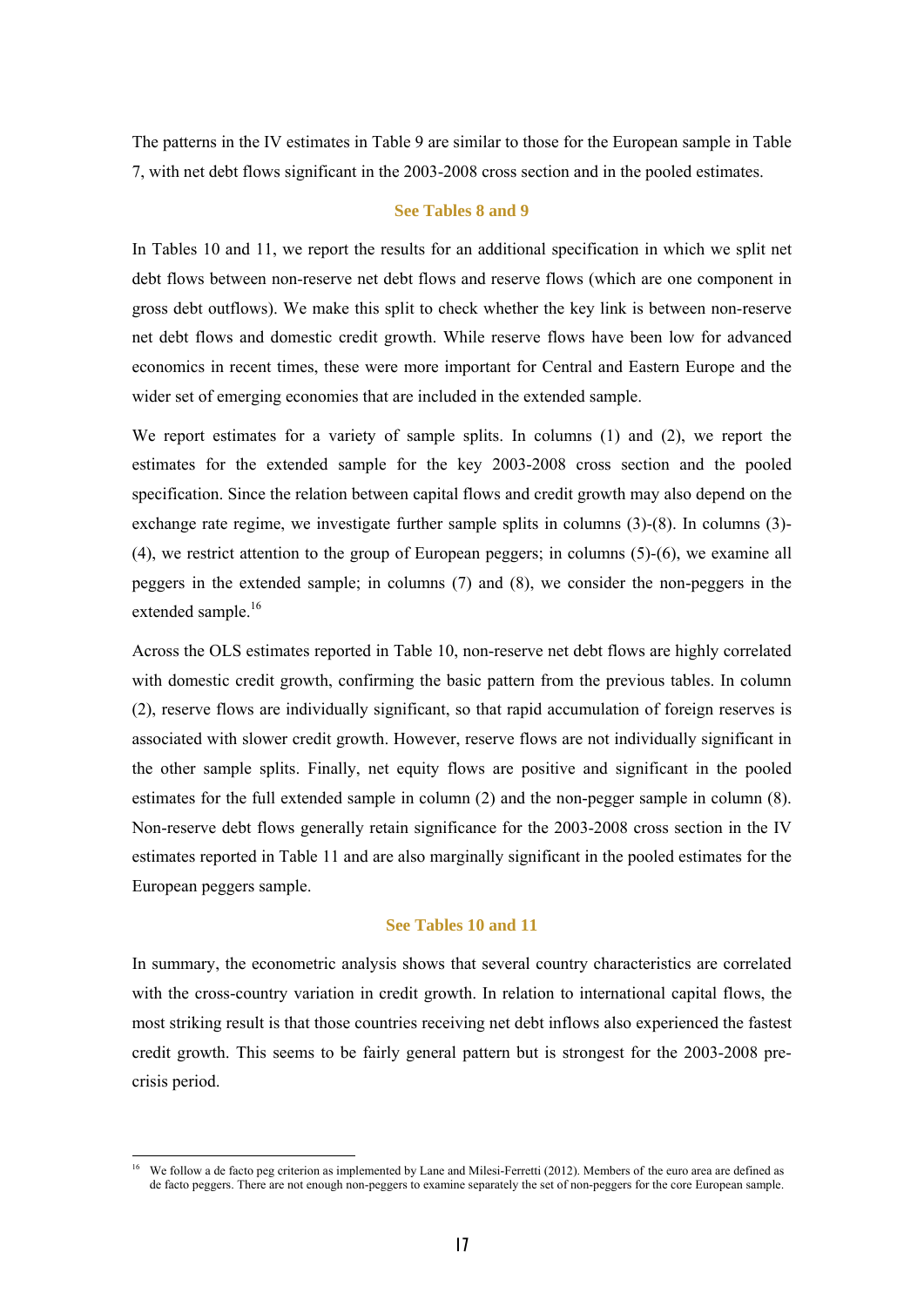So far, our empirical work has focused on the 1993-2008 period. We further investigate the relation between capital flows and domestic credit growth by examining the credit boom episodes compiled by Mendoza and Terrones (2012). We focus on episodes in which the credit-GDP ratio increased by more than 10 percent of GDP over a three-year window.

Table 12 flows that the median credit boom in this group involved a large net debt inflow, whereas net equity flows were typically small (in fact, the median case shows a net equity outflow).<sup>17</sup> Accordingly, the general pattern in the case studies conforms to the main findings in our empirical analysis.

### **4.3 DIRECTIONS FOR FUTURE RESEARCH**

1

Clearly, our empirical focus on the cross-country variation in national-level aggregate data is limited in scope. One direction for future research is to investigate the joint time series dynamics of capital flows and domestic credit growth using higher-frequency data. However, this is likely to be challenging, since capital flow data are quite volatile at high frequencies, whereas credit growth tends to be more stable and persistent, such that medium-term covariation between these variables may be overshadowed in higher frequency data.

Furthermore, the evidence on the strength of our instruments is decidedly mixed. Accordingly, a further empirical challenge is to investigate alternative approaches in identifying lines of causality between international capital flows and domestic credit growth.

Along another dimension, it would be desirable to investigate the specific channels determining the interaction between international capital flows and domestic credit growth. In particular, given the central role of banking systems in cross-border debt flows, micro econometric studies would be a useful complement in understanding how access to international capital flows influences decisions over funding and credit provision at the level of individual banks and, in the other direction, how domestic credit conditions influence the decision to raise cross-border wholesale funding.

Furthermore, the empirical analysis of cross-border bank flows as a key mechanism linking international capital flows and domestic credit growth should incorporate the central intermediation role played by global banking groups, building on the interesting recent contributions by Cetorelli and Goldberg (2011, 2012), Ivashina et al (2012), Bruno and Shin (2013) and Niepmann (2013).

 $17$  The main counter-examples are the well-known cases of Japan and Switzerland where the credit booms were associated with current account surpluses and a large net debt outflow in the Swiss episode.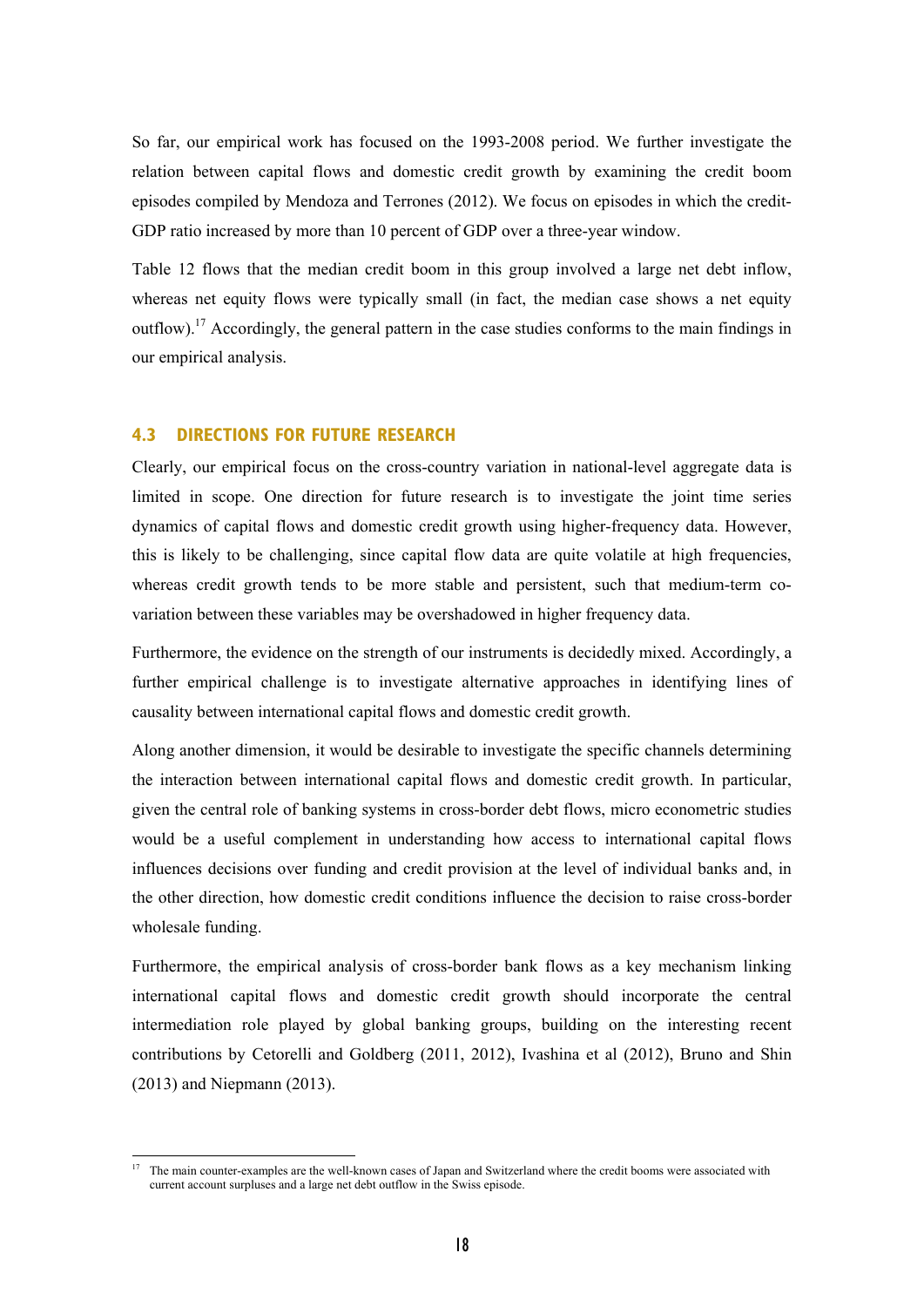The empirical patterns we have uncovered can also help guide future theoretical research. For instance, the significant correlation between net international debt flows and domestic credit growth suggests that models of domestic credit fluctuations are incomplete if the open-economy dimension is ignored.

Equally, open-economy models that seek to capture the macroeconomic impact of capital flow cycles should incorporate their impact on domestic credit conditions, suggesting that models that lack a distinct role for the financial system miss an important mechanism by which capital flows affect macro-financial outcomes.<sup>18</sup> Moreover, the sharp empirical differences between net debt flows and net equity flows (in terms of the co-variation patterns with domestic credit growth) cry out for models that can match the composition of international capital flows and explain these different co-movement patterns.

In terms of policy relevance, the potential interplay between international debt flows and domestic credit growth is especially important in view of the various distortions that can give rise to inefficient credit booms and international overborrowing (Lorenzoni 2008, Mendoza 2010, Bianchi 2011, Jeanne and Korinek 2011, Bianchi et al 2012). Accordingly, a high priority is to further develop open-economy macroeconomic models with financial frictions that can jointly generate these phenomena. In turn, such models can provide the laboratory to study the general equilibrium impact of various policy proposals (versions of macro-prudential instruments, capital controls) that can mitigate such distortions.<sup>19</sup>

<sup>-</sup>18 A recent quantitative model for the US that links domestic financial variables to capital inflows is provided by Favilukis et al (2012b). However, that contribution just focuses on the holdings of US treasuries by the foreign official sector rather than a fullscale treatment of capital flows.

<sup>&</sup>lt;sup>19</sup> It is important to distinguish between macro-prudential regulation and capital controls. Although capital controls might be justifiable on macro-prudential grounds, there could be other unrelated motivations for introducing capital controls.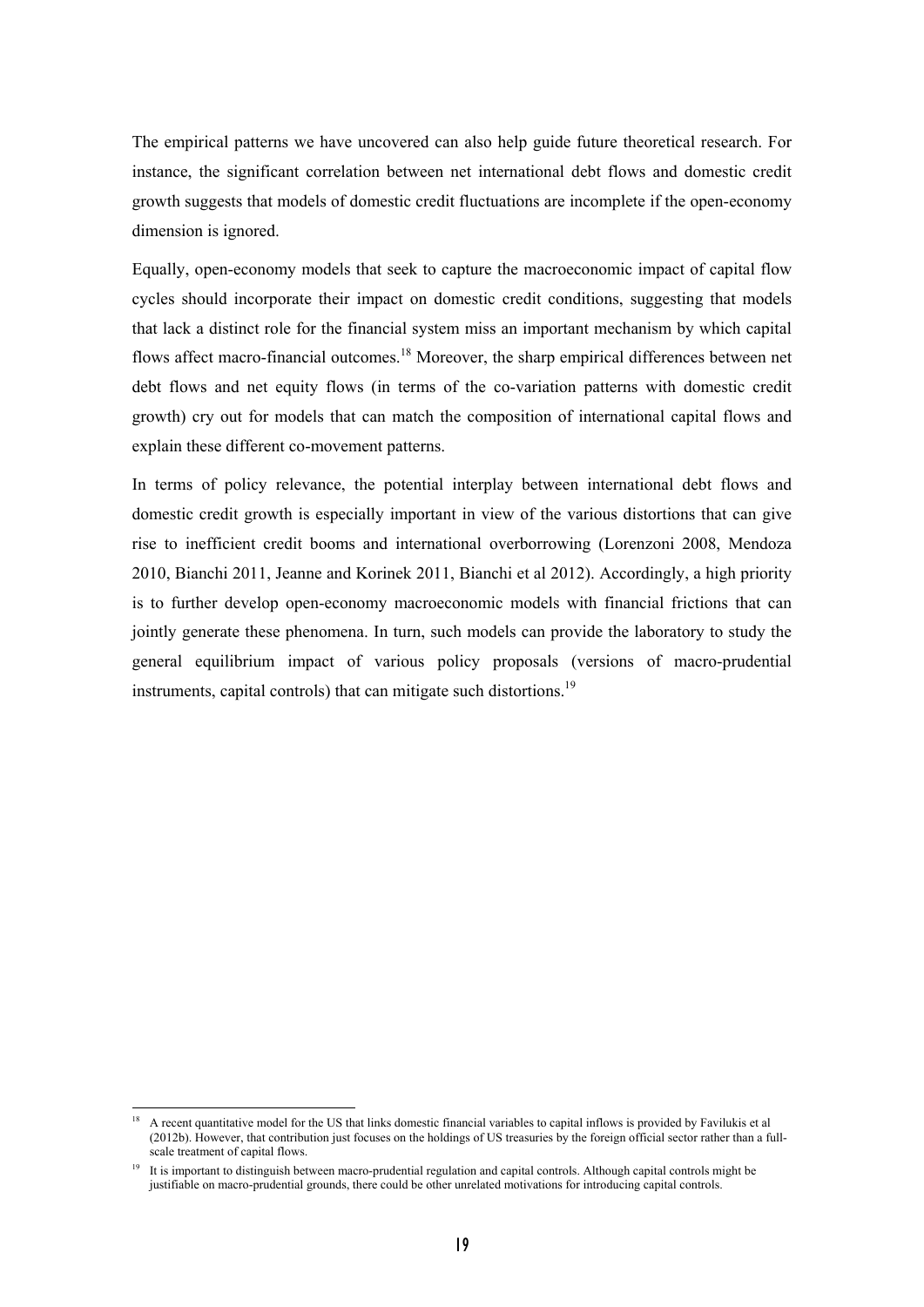# **5 CONCLUSIONS**

Our aim in this paper has been to explore the links between international capital flows and domestic credit growth, with a particular focus on understanding the European experience during the 2003-2008 boom period. Our analysis confirms that the current account balance is a misleading indicator in understanding the relation between international capital flows and domestic credit growth, in view of the striking differences in the co-variation of domestic credit growth with net debt flows and net equity flows.

Moreover, it is striking that net debt flows appears to be the relevant measure, with no apparent gain to splitting net debt flows between gross debt inflows and gross debt outflows. This may have to do with the nature of international trade in debt claims, with many types of gross inflows and outflows essentially cancelling each other out. Furthermore, while our primary motivation was to study the European experience, it is striking that the results are quite similar in the extended sample.

The apparent empirical connection between net international debt flows and domestic credit growth calls for analytical models that can capture this relation. In particular, it is important to understand better both the direct relation between international debt flows and domestic credit growth (for instance, through the international funding activities of domestic banks) and the indirect relation (the interplay between international debt flows and domestic macroeconomic and financial variables that can affect both supply and demand factors influencing domestic credit growth).

In turn, these findings have implications for macro-prudential policy frameworks and the monitoring of excessive imbalances.In particular, our analysis indicates that there is a strong international dimension to the determination of national credit growth rates and that domestic credit growth and external imbalances should be interpreted in an integrated, joint framework.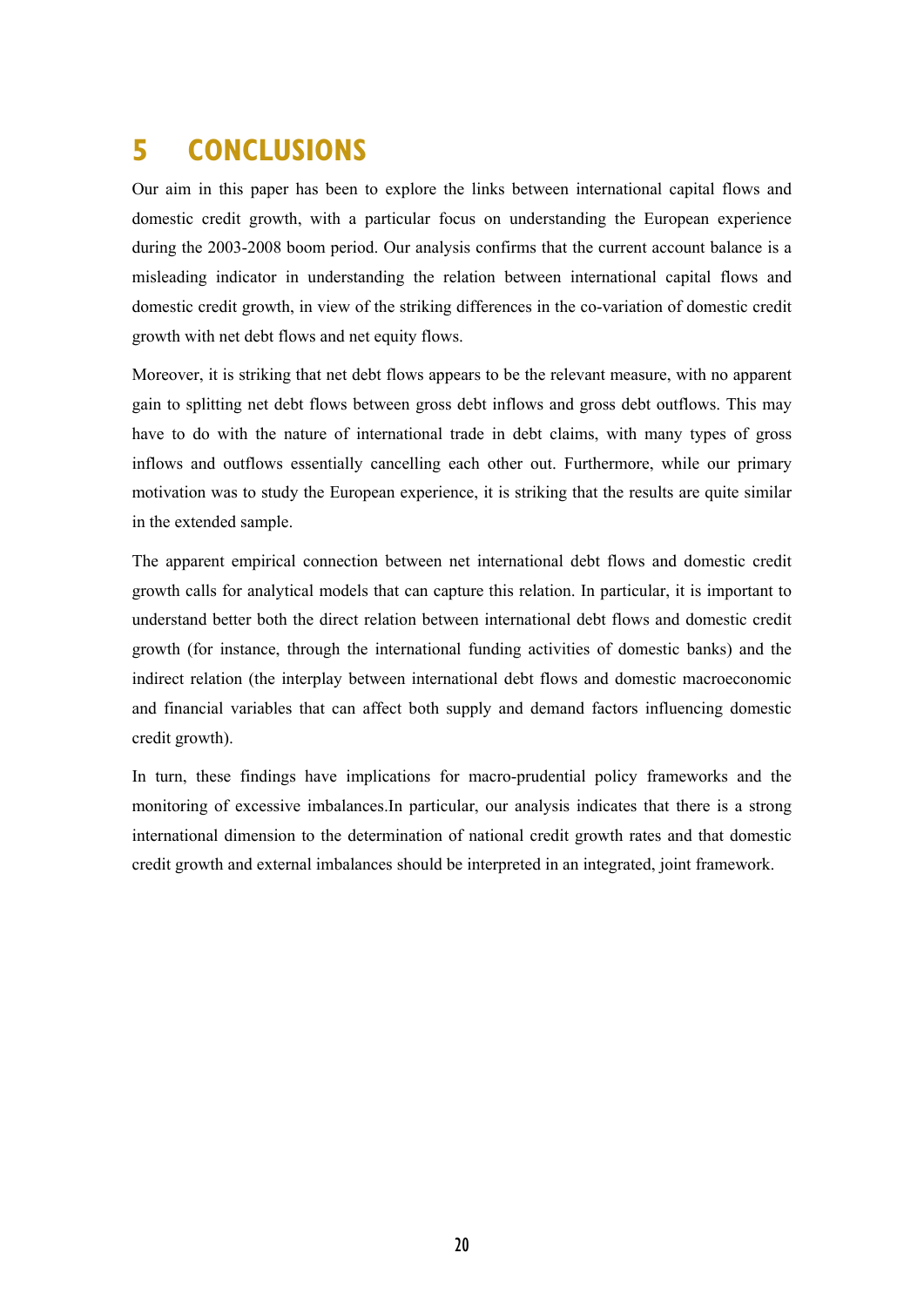# **DATA APPENDIX**

### **TERCILE LIST FOR TABLE 2**

- Tercile 1: Argentina, Austria, Dominican Republic, El Salvador, Germany, Hong Kong, Indonesia, Israel, Japan, Malaysia, Mexico, Pakistan, Peru, Philippines, Singapore, Sri Lanka, Thailand, Tunisia, Uruguay.
- Tercile 2: Belgium, Brazil, Canada, Chile, Colombia, Costa Rica, Czech Republic, Finland, France, Guatemala, India, Korea, Malta, Norway, Poland, Russian Federation, Slovak Republic, Switzerland, Turkey.
- Tercile 3: Australia, Bulgaria, Cyprus, Denmark, Estonia, Greece, Hungary, Italy, Latvia, Lithuania, Morocco, Netherlands, New Zealand, Portugal, Romania, Slovenia, South Africa, Spain, Sweden.

### **DESCRIPTION OF VARIABLES**

- DCREDIT is the 5 year change in private credit from deposit-taking banks as a ratio to GDP. The main source is the World Bank's Financial Development and Structure dataset, as described in Beck et al (2009). The raw data are taken from the series Private credit by deposit money banks(IFS line 22d), downloaded from the electronic version of the IMF's International Financial Statistics, October 2008. A small number of observations were missing. A number of countries (Austria, Belgium, France, Luxembourg, Netherlands) were missing for the years 1998 and 1999. In these instances the values were interpolated based on the and the 1997 and 2000 values. Supplementary data for the private credit data were taken from the Central Bank of Iceland and the Central Bank of Norway. The series for Norway is total domestic credit and is taken from the Monetary Aggregates Norway series, Table A4. The series used for Iceland were from the Central Bank statistics, household and non-nancial corporation loans from banks in the loans from nancial corporations series and these two series were then summed. The raw data for GDP in USD is also taken from Beck et al (2009).
- CREDIT0 Beginning-of-period ratio of private credit to GDP. Same data sources as for DCREDIT.
- GDP per capita. Dollar GDP from IFS. Population data are the total population series taken from the population section of the population and social conditions section of the Eurostat database.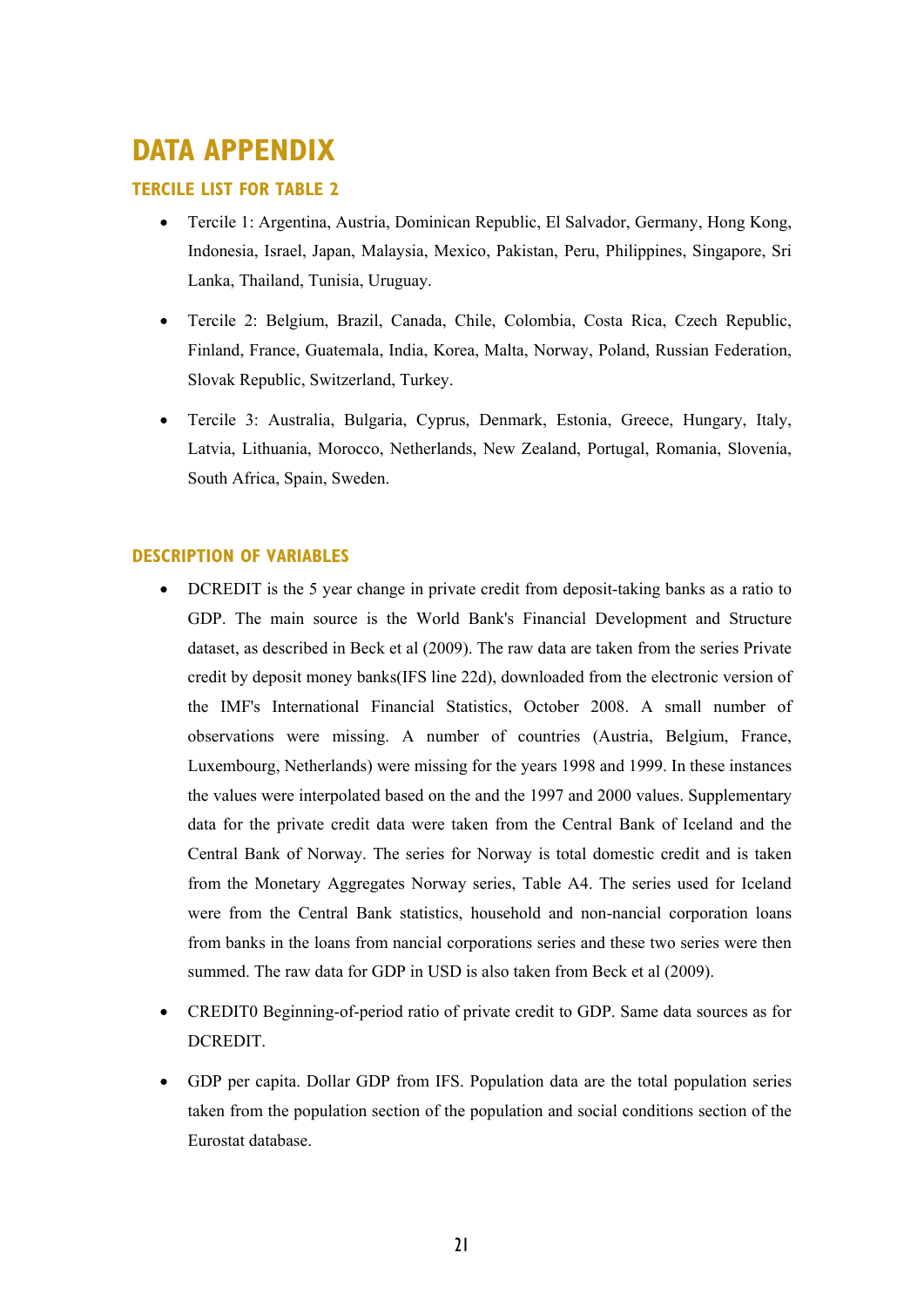- CRINDEX is taken credit regulation quality component of the Fraser Institute's Indicators of Economic Freedom dataset. The observations used are either from the beginning of period or, if beginning of period is not available, the earliest available observation. Where data were missing (Bulgaria, Malta and Slovakia), values were constructed on the basis of a comparison of the available Fraser Institute data with data from the Banking Environment and Performance Survey (BEPS) provided by European Bank for Reconstruction and Development (EBRD). The subcomponent of the index related to credit regulation quality is itself composed of a number of elements including the percentage of deposits held in privately owned banks, the extent to which banks face competition from foreign banks and the percentage of credit extended to the private sector and the presence of interest rate controls. For the privately owned banks component, countries with larger shares if of privately held deposits received higher ratings on intervals ranging from 0 to 10. Thus if privately held deposits totaled between 95 and 100 percent, countries were give a rating of 10, between 75-95 percent received 8, and so on while a zero rating was assigned when private deposits were 10 percent or less. The foreign bank competition component is calculated using of the share of foreign bank assets as a share of total bank assets, and the foreign bank license denial rate. The data are scaled from 1 to 10 with higher values indicating more foreign bank competition. The component on the percentage of credit extended to the private sector is calculated as the government fiscal deficit as a share of gross saving. If these data are not available, this sub-component is instead based based on the share of private credit to total credit extended in the banking sector. The data are scaled between 1 and 10 where higher values indicate a greater share of credit extended to the private credit. The data on interest rate controls were scaled from 1 to 10 where higher values indicated greater economic freedom. If, for example, interest rates were determined primarily by market forces and real interest rates were positive, countries were given a rating of 10. A zero rating would apply if the deposit and lending rates were fixed by the government and real rates were persistently negative by double-digit amounts.
- HO is the percentage of households who own their own home and it is taken from the housing section of Eurostat's Income and Living conditions (EU-SILC) survey.
- CAB is the 5 year average current account balance as a ratio to GDP. The data are taken from the IMF Balance of Payment statistics (BOPS).
- NDEBT is the 5 year average net debt flows as a ratio to GDP. The series was calculated using underlying series from the IMF BOPS. Namely, it is the sum of flows series for net portfolio debt assets, net other investment and reserve assets.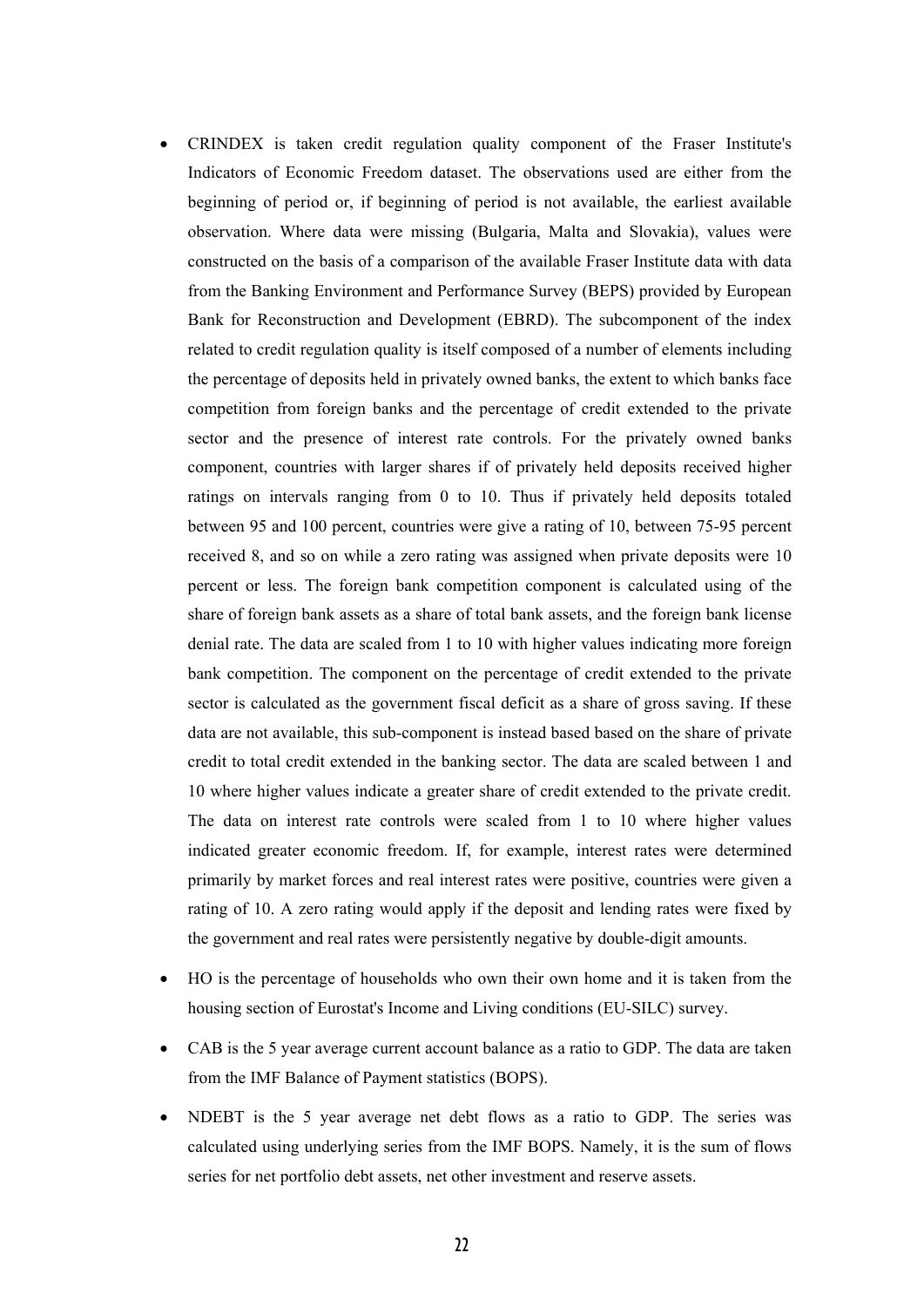- NEQUITY is a variable representing the 5 year average net equity flows assets a ratio to GDP. The series was calculated using underlying series from the IMF BOPS. It is the sum of net portfolio equity assets and net foreign direct investment.
- GDEBTA 5 year average gross debt asset flows as a ratio to GDP. The series was calculated using underlying series from the IMF BOPs. It is the sum of portfolio debt assets, reserve assets and other investment assets.
- GDEBTL 5 year average gross debt liability flows as a ratio to GDP. The series was calculated using underlying series from the IMF BOPs. It is the sum of portfolio debt liabilities and other investment liabilities.
- GEQA 5 year average gross equity asset flows as a ratio to GDP. The series was calculated using underlying series from the IMF BOPs. It is the sum of portfolio equity assets and foreign direct investment assets.
- GEQL 5 year average gross equity liability as a ratio to GDP. The series was calculated using underlying series from the IMF BOPs. It is the sum of portfolio equity liabilities and foreign direct investment liabilities.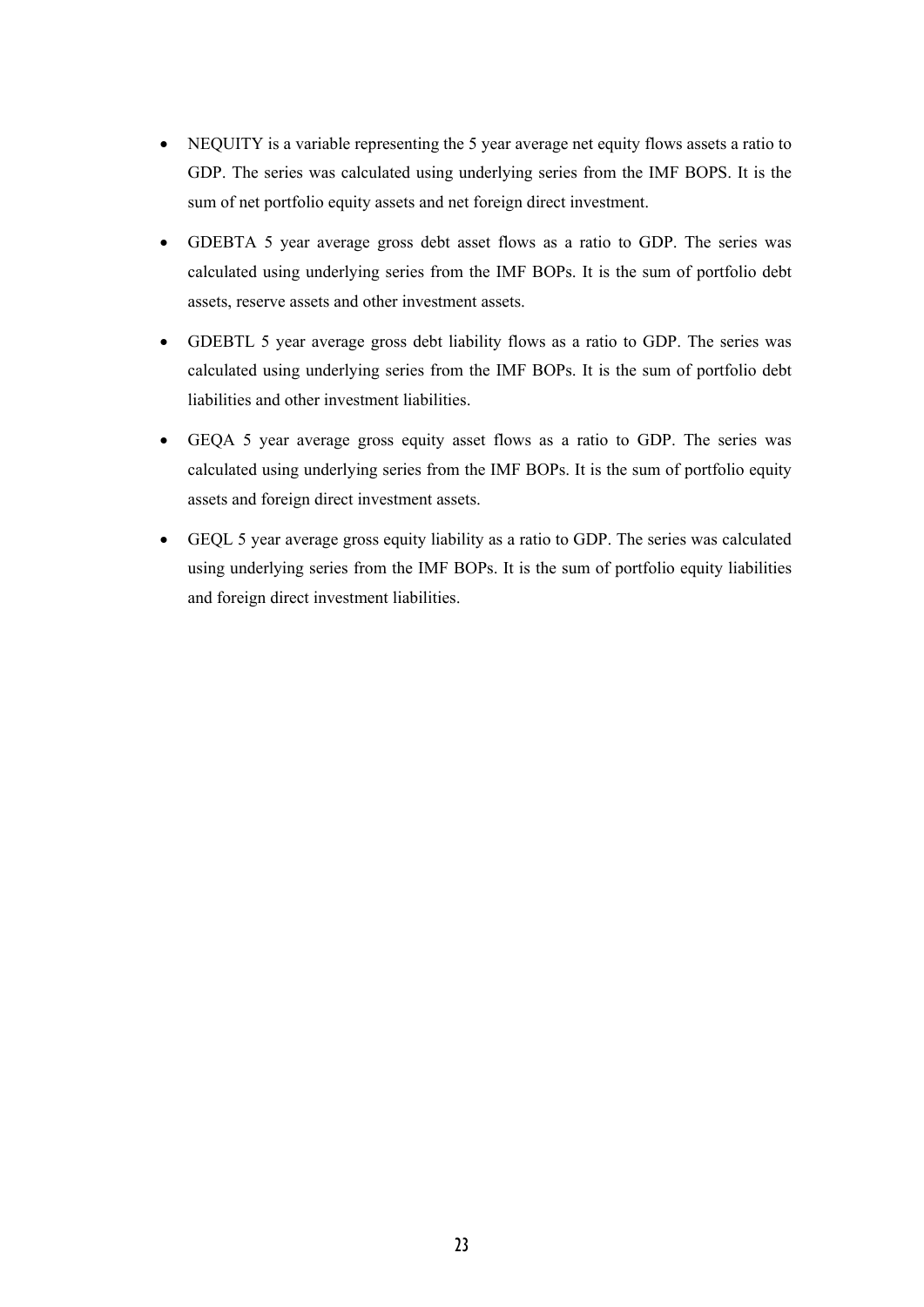# **REFERENCES**

Acharya, Viral and Philipp Schnabl (2009), Do Global Banks Spread Global Imbalances? The Case of Asset-Backed Commercial Paper During the Financial Crisis, IMF Jaques Polak Annual Research Conference Paper.

Adam, Klaus, Pei Kuang and Albert Marcet (2011), House Price Booms and the Current Account, NBER Working Paper No. 17224.

Aizenman, Joshua and Yothin Jinjarak (20090, Current Account Patterns and National Real Estate Markets, Journal of Urban Economics 66(2), 75-89.

Allen, Franklin, Thorsten Beck, Elena Carletti, Philip R. Lane, Dirk Schoenmaker and Wolf Wagner (2011), Cross-Border Banking in Europe: Implications for Financial Stability and Macroeconomic Policies, CEPR Report.

Altunbas, Yener, Leonardo Gambacorta and David Marques (2007), Securitisation and the Bank Lending Channel, ECB Working Paper Series No. 838.

Baeriswyl, Romain and Maja Ganarin (2012), The Non-Inationary Great Leveraging, mimeo, Swiss National Bank.

Bakker, Bas B. and Anne-Marie Gulde (2010), The Credit Boom in the EU New Member States: Bad Luck or Bad Policies?, IMF Working Paper 10/130.

De Bandt, Olivier and Catherine Bruneau and Widad El Amri (2006), Credit Demand Across Euro Area Countries: Evidence from Panel Data, Banque De France, Notes d'etudes et de recherche 158.

Barnes, Sebastian (2010), Resolving and Avoiding Unsustainable Imbalances in the Euro Area, OECD Economics Department Working Papers 827.

Barnes, Sebastian, Philip R. Lane and Artur Radziwill (2010), Minimising Risks from Imbalances in European Banking, OECD Economics Department Working Paper No. 828.

Bazzi, Samuel and Michael A. Clemens (2013), Blunt Instruments: Avoiding Common Pitfalls in Identifying the Causes of Economic Growth, American Economic Journal: Macroeconomics 5(2), 152-186.

Beck, Thorsten, Asli Demirguc-Kunt and Ross Levine (2009), Financial Institutions and Markets Across Countries and Over Time: Data and Analysis, World Bank Policy Research Working Paper Series No. 4943.

Bianchi, Javier (2011), Overborrowing and Systemic Externalities in the Business Cycle, American Economic Review 101(7), 3400-3426.

Bianchi, Javier, Emine Boz and Enrique Mendoza (2012), Macroprudential Policy in a Fisherian Model of Financial Innovation, IMF Economic Review 60(2), 223-269.

Blanchard, Olivier (2007), Current Account Decits in Rich Countries, IMF Staff Papers 54(2), 191-219.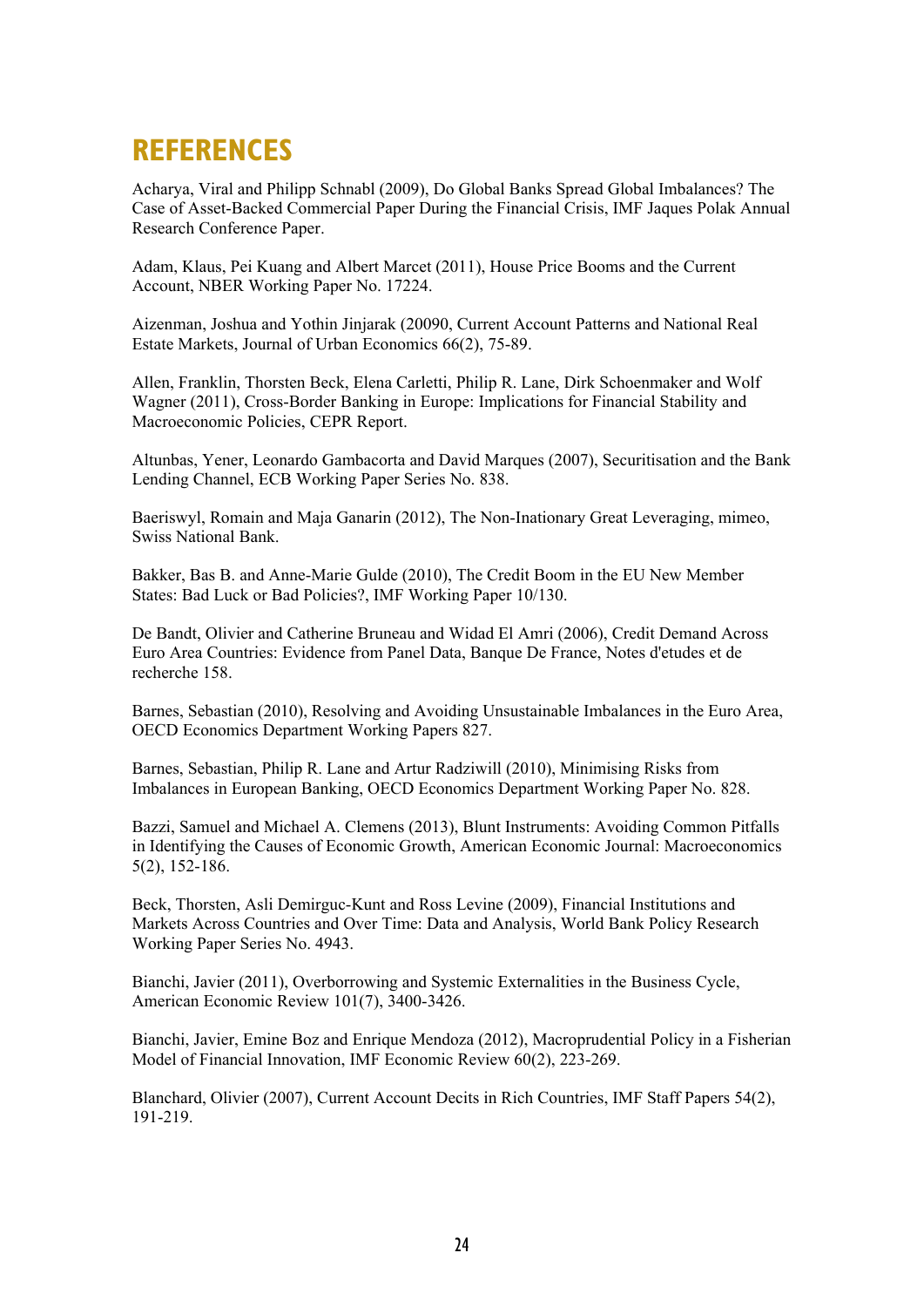Blanchard, Olivier and Francesco Giavazzi (2002), Current Account Deficits in the Euro Area: The End of the Feldstein-Horioka Puzzle?, Brookings Papers on Economic Activity 2(2002), 147-186.

Borio, Claudio and Piti Disyatat (2011), Global Imbalances and the Financial Crisis: Link or No Link?, BIS Working Paper No. 346.

Borio, Claudio, Robert McCauley and Patrick McGuire (2011), Global Credit and Domestic Credit Booms, BIS Quarterly Review (September), 43-57.

Bruno, Valentina and Hyun Song Shin (2013), Capital Flows, Cross-Border Banking and Global Liquidity, NBER Working Paper No. 18942.

Cetorelli, Nicola and Linda S. Goldberg (2011), Global Banks and International Shock Transmission: Evidence from the Crisis, IMF Economic Review 59(1), 41-76.

Cetorelli, Nicola and Linda Goldberg (2012), Banking Globalization and Monetary Transmission, Journal of Finance 67(5), 1811-1843.

Chen, Ruo, Gian Maria Milesi-Ferretti and Thierry Tressel (2013), External Imbalances in the Eurozone, Economic Policy 28(73), 101-142.

Committee on the Global Financial System (2010a), Funding Patterns and Liquidity Management of Internationally Active Banks, CGFS Paper No. 39.

Committee on the Global Financial System (2010b), Long-Term Issues in International Banking, CGFS Paper No. 41.

Committee on International Economic Policy and Reform (2012), Banks and Cross-Border Capital Flows: Policy Challenges and Regulatory Responses, Brookings Institution / Sloan Foundation.

Djankov, Simeon, Caralee McLiesh and Andrei Shleifer (2007), Private Credit in 129 Countries, Journal of Financial Economics 84(2), 299-329.

European Bank for Reconstruction and Development (2010), Transition Report, various issues.

European Central Bank (2009), EU Banks' Funding Structures and Policies, May.

Favilukis, Jack, David Kohn, Sydney C. Ludvigson and Stijn Van Nieuwerburgh (2012a), International Capital Flows and House Prices: Theory and Evidence, NBER Working Paper No. 17751.

Favilukis, Jack, Sydney C. Ludvigson and Stijn Van Nieuwerburgh (2012b), Foreign Ownership of US Safe Assets: Good or Bad? mimeo, New York University.

Geanakoplos, John (2010), The Leverage Cycle, NBER Macroeconomics Annual 24, 1-65.

Giannone, Domenico, Michele Lenza and Lucrezia Reichlin (2011), Market Freedom and the Global Recession, IMF Economic Review 59(1), 111-135.

Giavazzi, Francesco and Luigi Spaventa (2010), Why the Current Account Matters in a Monetary Union, CEPR Discussion Paper No. 8008.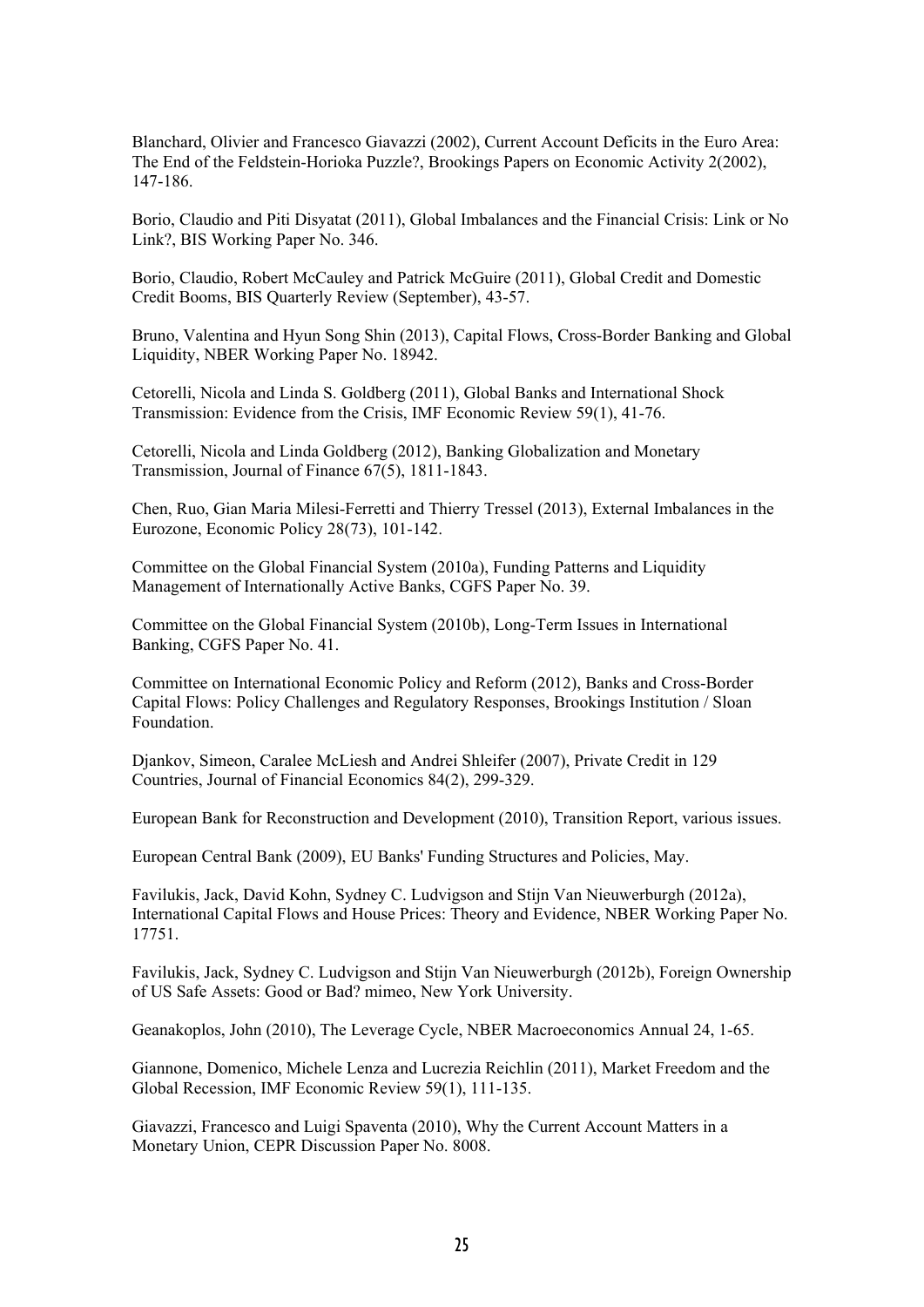Gourinchas, Pierre-Olivier (2012), Global Imbalances and Global Liquidity, mimeo, UCBerkeley.

Gourinchas, Pierre-Olivier and Maurice Obstfeld (2012), Stories of the Twentieth Century for the Twenty-First, American Economic Journal: Macroeconomics 4(1), 226-265.

Herrmann, Sabine and Adalbert Winkler (2008), Real Convergence, Financial Markets and the Current Account, ECB Occasional Paper No. 88.

Hofmann, Boris (2001), The Determinants of Private Sector Credit in Industrialised Countries: Do Property Prices Matter?, BIS Working Papers 108.

Hoggarth, Glenn, Lanvan Mahadevaand and Jeremy Martin (2010), Understanding International Bank Capital Flows During the Recent Financial Crisis, Bank of England Financial Stability Paper No.08.

Hume, Michael and Andrew Sentance (2009), The Global Credit Boom: Challenges for Macroeconomics and Policy, Journal of International Money and Finance 28, 1426-1461.

Ivashina, Victoria, David S. Scharfstein and Jeremy C. Stein (2012), Dollar Funding and the Lending Behavior of Global Banks, NBER Working Paper No. 18528.

Jeanne, Olivier and Anton Korinek (2011), Managing Credit Booms and Busts: A Pigouvian Taxation Approach, mimeo, University of Maryland.

Jevcak, Anton, Ralph Setzer and Massimo Suardi (2010), Determinants of Capital Flows to the New EU Member States Before and During the Financial Crisis, European Economy Economic Papers 425.

Jorda, Oscar, Moritz Schularick and Alan M. Taylor (2011), When Credit Bites back: Leverage, Business Cycles, and Crises, Federal Reserve Bank of San FranciscoWorking Paper Series 27.

Lanau, Sergi (2011), Domestic Financial Regulation and External Borrowing, Bank of England Working Paper No. 429.

Lane, Philip R. (2013), Capital Flows in the Euro Area, mimeo, Trinity College Dublin.

Lane, Philip R. and Gian Maria Milesi-Ferretti (2007a), The External Wealth of Nations Mark II, Journal of International Economics 73, 223-250

Lane, Philip R. and Gian Maria Milesi-Ferretti (2007b), Capital Flows to Central and Eastern Europe, Emerging Markets Review 8(2), 106-123.

Lane, Philip R. and Gian Maria Milesi-Ferretti (2008), The Drivers of Financial Globalization, American Economic Review 98(2), 327-332.

Lane, Philip R. and Gian Maria Milesi-Ferretti (2011), The Cross-Country Incidence of the Global Crisis, IMF Economic Review 59(1), 77-110.

Lane, Philip R. and Gian Maria Milesi-Ferretti (2012), External Adjustment and the Global Crisis, Journal of International Economics 88(2), 252-265.

Lane, Philip R. and Barbara Pels (2012), Current Account Imbalances in Europe, Moneda y Credito 234, 225-261.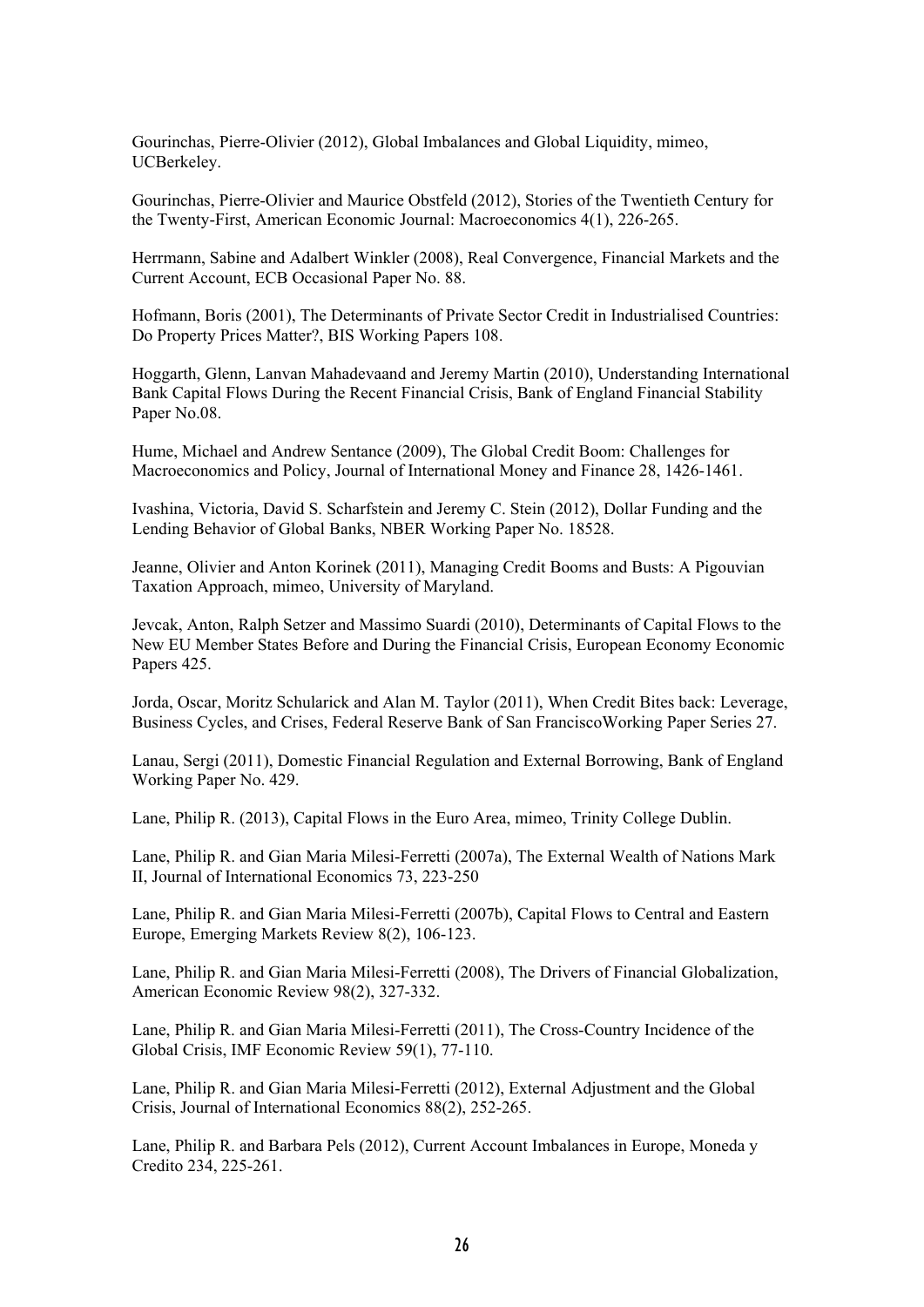Lorenzoni, Guido (2008), Ine-cient Credit Booms, Review of Economic Studies 75(3), 809-833.

McCauley, Robert, Patrick McGuire and Goetz Von Peter (2010), The Architecture of Global Banking: From International to Multinational?, BIS Quarterly Review (March), 25-37.

Mendoza, Enrique (2010), Sudden Stops, Financial Crises and Leverage, American Economic Review 100(5), 1941-1966.

Mendoza, Enrique and Marco Terrones (2012), An Anatomy Of Credit Booms and Their Demise, NBER Working Paper No. 18379.

Milesi-Ferretti, Gian-Maria and Cédric Tille (2011), The Great Retrenchment: International Capital Flows during the Global Financial Crisis, Economic Policy 26(66), 285-342.

Niepmann, Friederike (2013), Banking Across Borders, mimeo, Federal Reserve Bank of New York.

Obstfeld, Maurice (2012a), Financial Flows, Financial Crises, and Global Imbalances, Journal of International Money and Finance 31, 469-480.

Obstfeld, Maurice (2012b), Does the Current Account Still Matter?, American Economic Review 102(3), 1-23.

Schmitz, Martin (2011), Financial Reforms and Capital Flows to Emerging Europe, Empirica 38(4), 579-605.

Schularick, Moritz and Alan M. Taylor (2012), Credit Booms Gone Bust: Monetary Policy, Leverage Cycles, and Financial Crises, 1870-2008, American Economic Review 102(2), 1029- 1061.

Shin, Hyun Song (2012), Global Banking Glut and Loan Risk Premium, IMF Economic Review 60, 155-192.

Stein, Jeremy (2012), Monetary Policy as Financial-Stability Regulation, Quarterly Journal of Economics 127(1), 57-95.

Tressel, Thierry and Enrica Detragiache (2008), Do Financial Sector Reforms Lead to Financial Development? Evidence from a New Dataset, IMF Working Paper No. 2008-265.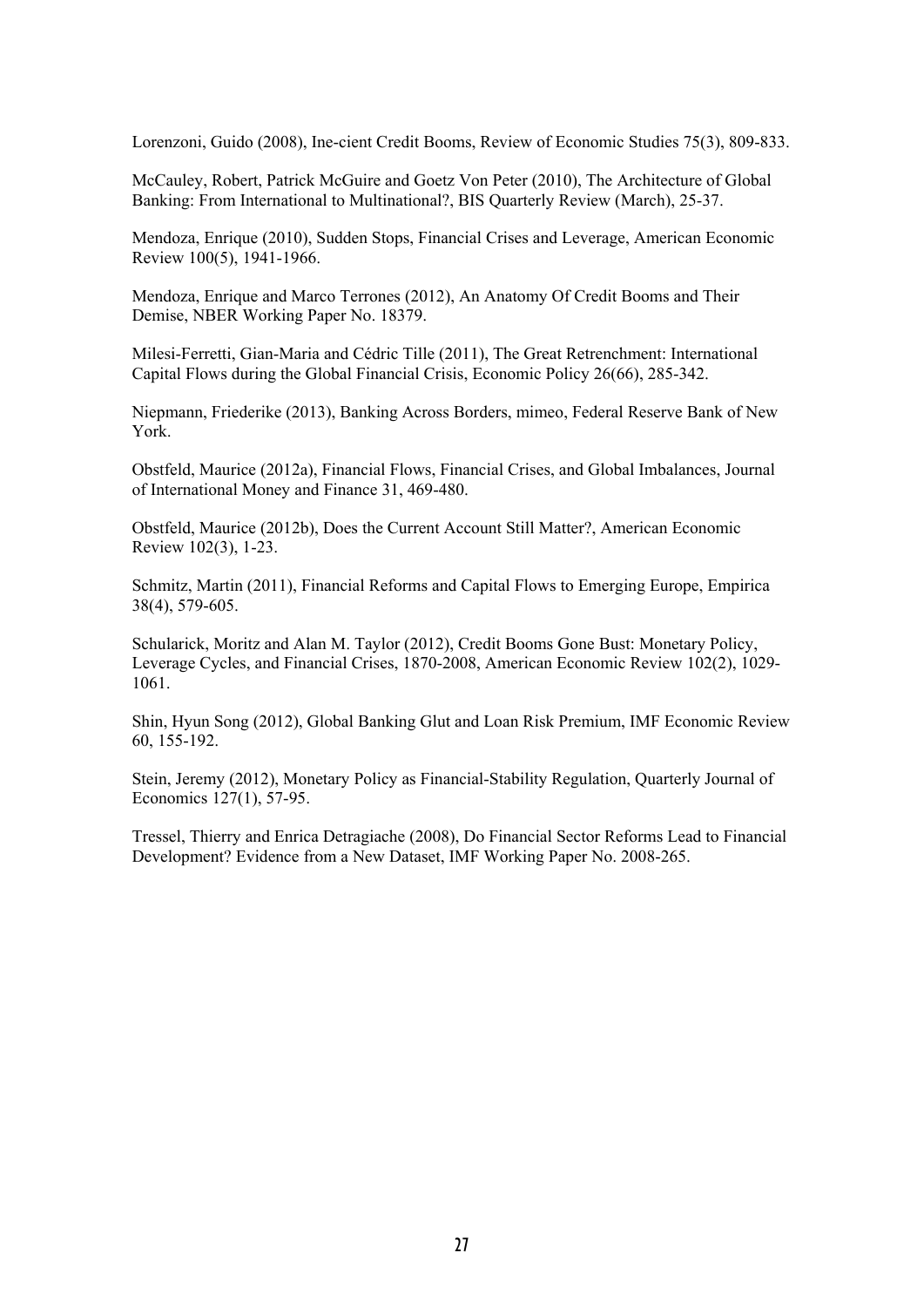# **FIGURES AND TABLES**

| <b>Table I: Country Sample</b>                                 |                    |               |                 |  |  |  |  |  |  |
|----------------------------------------------------------------|--------------------|---------------|-----------------|--|--|--|--|--|--|
| <b>United States</b>                                           | Finland            | El Salvador   | Czech Republic  |  |  |  |  |  |  |
| United Kingdom                                                 | Greece             | Guatemala     | Slovak Republic |  |  |  |  |  |  |
| Austria                                                        | <b>Iceland</b>     | Mexico        | Estonia         |  |  |  |  |  |  |
| Belgium                                                        | <b>Ireland</b>     | Peru          | Latvia          |  |  |  |  |  |  |
| Denmark                                                        | Malta              | Uruguay       | Hungary         |  |  |  |  |  |  |
| France                                                         | Portugal           | Cyprus        | Lithuania       |  |  |  |  |  |  |
| Germany                                                        | Spain              | <b>Israel</b> | Slovenia        |  |  |  |  |  |  |
| Italy                                                          | Turkey             | Indonesia     | Poland          |  |  |  |  |  |  |
| Luxembourg                                                     | Australia          | Korea         | Romania         |  |  |  |  |  |  |
| <b>Netherlands</b>                                             | New Zealand        | Malaysia      |                 |  |  |  |  |  |  |
| Norway                                                         | South Africa       | Singapore     |                 |  |  |  |  |  |  |
| Sweden                                                         | Argentina          | Thailand      |                 |  |  |  |  |  |  |
| Switzerland                                                    | <b>Brazil</b>      | Morocco       |                 |  |  |  |  |  |  |
| Canada                                                         | Colombia           | Bulgaria      |                 |  |  |  |  |  |  |
| Japan                                                          | Dominican Republic | Russia        |                 |  |  |  |  |  |  |
| Source: Author's calculations based on Beck et al (2009) data. |                    |               |                 |  |  |  |  |  |  |

| Table 2: European Domestic Credit Growth: Terciles, 2003-2008 |           |           |           |  |  |  |  |  |  |  |
|---------------------------------------------------------------|-----------|-----------|-----------|--|--|--|--|--|--|--|
|                                                               | Tercile 1 | Tercile 2 | Tercile 3 |  |  |  |  |  |  |  |
| <b>DCREDIT</b>                                                | 13.8      | 27.1      | 56.1      |  |  |  |  |  |  |  |
| CAB                                                           | 1.3       | $-3.9$    | $-9.1$    |  |  |  |  |  |  |  |
| <b>NEQUITY</b>                                                | 1.5       | 0.4       | $-1.1$    |  |  |  |  |  |  |  |
| <b>NDEBT</b>                                                  | 0.0       | $-4.8$    | $-9.1$    |  |  |  |  |  |  |  |
| NDEBT <sup>NONRES</sup>                                       | $-0.2$    | $-5.1$    | $-10.4$   |  |  |  |  |  |  |  |
| <b>RESERVES</b>                                               | 1.0       | 0.0       | 0.8       |  |  |  |  |  |  |  |
| <b>GDEBTA</b>                                                 | 12.7      | 9.6       | 10.4      |  |  |  |  |  |  |  |
| <b>GDEBTL</b>                                                 | 10.1      | 14.3      | 18.1      |  |  |  |  |  |  |  |
| <b>GEQUITY A</b>                                              | 3.7       | 5.2       | 6.7       |  |  |  |  |  |  |  |
| <b>GEQUITY L</b>                                              | 5.2       | 4.9       | 5.9       |  |  |  |  |  |  |  |
| $CREDIT_0$                                                    | 90.8      | 63.7      | 89.4      |  |  |  |  |  |  |  |
| $Log [GDP_{PC}]$                                              | 3.5       | 3.1       | 2.8       |  |  |  |  |  |  |  |
| <b>CRINDEX</b>                                                | 90.1      | 87.6      | 95.0      |  |  |  |  |  |  |  |
| HO                                                            | 72.9      | 77.8      | 83.1      |  |  |  |  |  |  |  |

Note: Countries divided into terciles according to change in credit-GDP ratio between 2003 and 2008, where Tercile 1 are the countries with the slowest credit growth and Tercile 3 are the countries with the fastest credit growth. CAB is current account balance, NEQUITY net equity flows, NDEBT is net debt flows, NDEBTNONRES is the non-reserve component of net debt flows, RESERV ES are official reserve flows, GDEBTA gross debt asset flows, GDEBTL gross debt liability flows, GEQA gross equity asset flows, GEQL gross equity liability flows, CREDIT0 initial credit/GDP ratio, Log[GDPPC] is log GDP per capita, CRINDEX is credit regulation index, HO is home ownership rate. Sample is E30 minus Luxembourg. Ireland and Iceland also excluded from rows for equity and debt flows.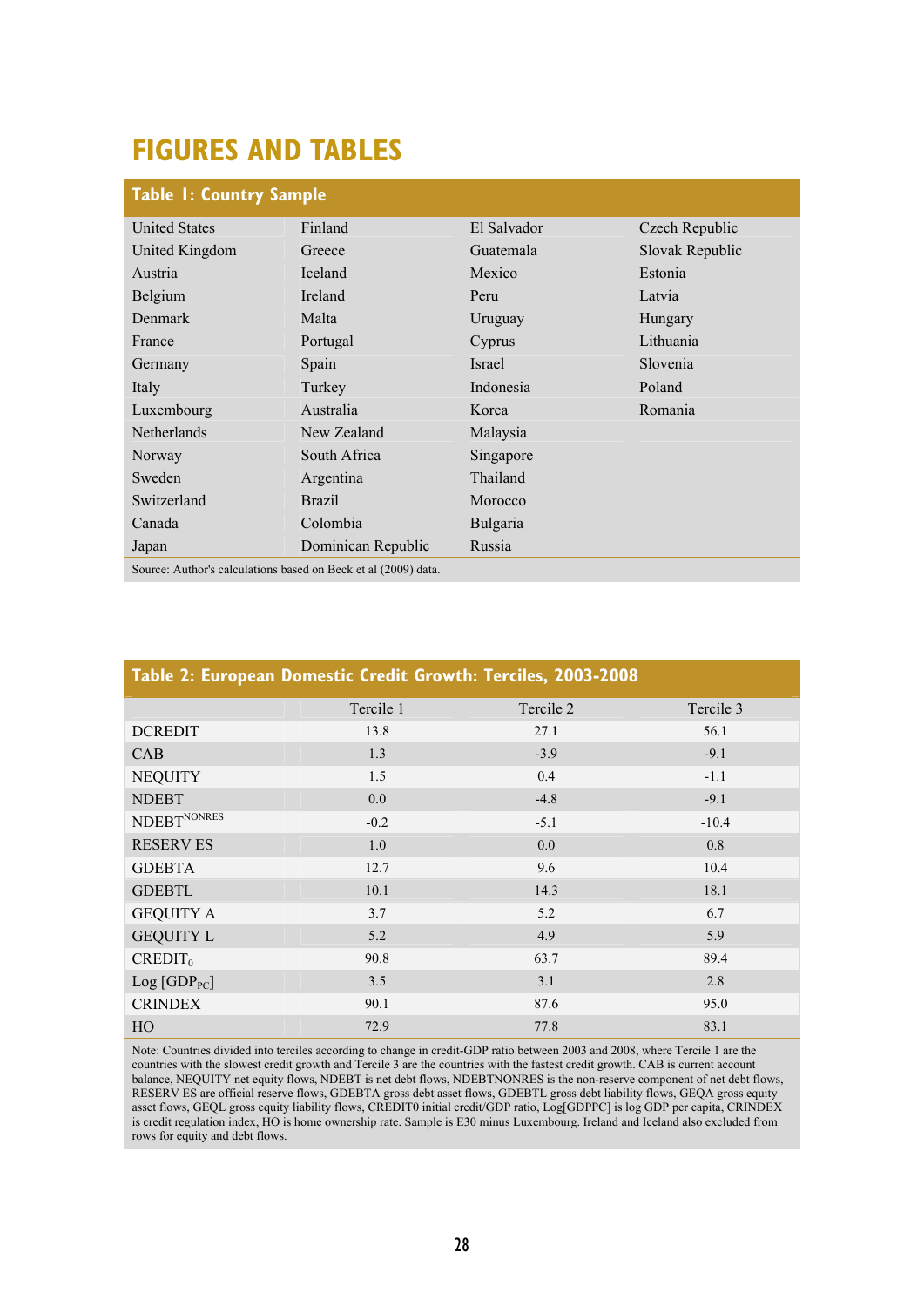### **Table 3: International Capital Flows in Europe: Correlations, 2003-2008**

|                 | <b>CAB</b> | <b>NDEBT</b> | <b>NEQUITY</b> | <b>GDEBTA</b> | <b>GDEBTL</b> | <b>GEQUITYA</b> | <b>GEOUITYL</b> |
|-----------------|------------|--------------|----------------|---------------|---------------|-----------------|-----------------|
| <b>CAB</b>      |            |              |                |               |               |                 |                 |
| <b>NDEBT</b>    | 0.50       |              |                |               |               |                 |                 |
| <b>NEQUITY</b>  | 0.50       | $-.032$      |                |               |               |                 |                 |
| <b>GDEBTA</b>   | $-0.07$    | 0.03         | $-0.17$        |               |               |                 |                 |
| <b>GDEBTL</b>   | $-0.27$    | $-0.33$      | $-0.04$        | 0.93          |               |                 |                 |
| <b>GEQUITYA</b> | 0.07       | $-0.46$      | 0.36           | 0.45          | 0.59          |                 |                 |
| <b>GEQUITYL</b> | $-0.25$    | $-0.09$      | $-0.43$        | 0.63          | 0.63          | 0.67            |                 |

CAB is current account balance, NDEBT is net debt flows, NEQ net equity flows, GDEBTA gross debt asset flows, GDEBTL gross debt liability flows, GEQA gross equity asset flows, GEQL gross equity liability flows. All variables are expressed as ratios to GDP.

### **Table 4: Alternative Measures of International Debt Flows in Europe: Correlations, 2003-2008**

|               | N DEBT       | $NDEBT^B$       | $NDEBT^{NB}$   | $NDEBT^{BIS}$ |
|---------------|--------------|-----------------|----------------|---------------|
| N DEBT        | (27)         |                 |                |               |
| $NDEBT^B$     | 0.85<br>(17) | (17)            |                |               |
| $NDEBT^{NB}$  | 0.23<br>(17) | $-0.33$<br>(17) | (17)           |               |
| $NDEBT^{BIS}$ | 0.07<br>(15) | 0.77<br>(8)     | $-0.74$<br>(8) | (15)          |

NDEBT is net debt flows, NEQ net equity flows, NDEBTB banking-sector net debt flows, NDEBTNB is non-bank net debt flows, NDEBTBIS BIS-reported change in net external assets of banking sector. All variables are expressed as ratios to GDP. Number of observations in parentheses.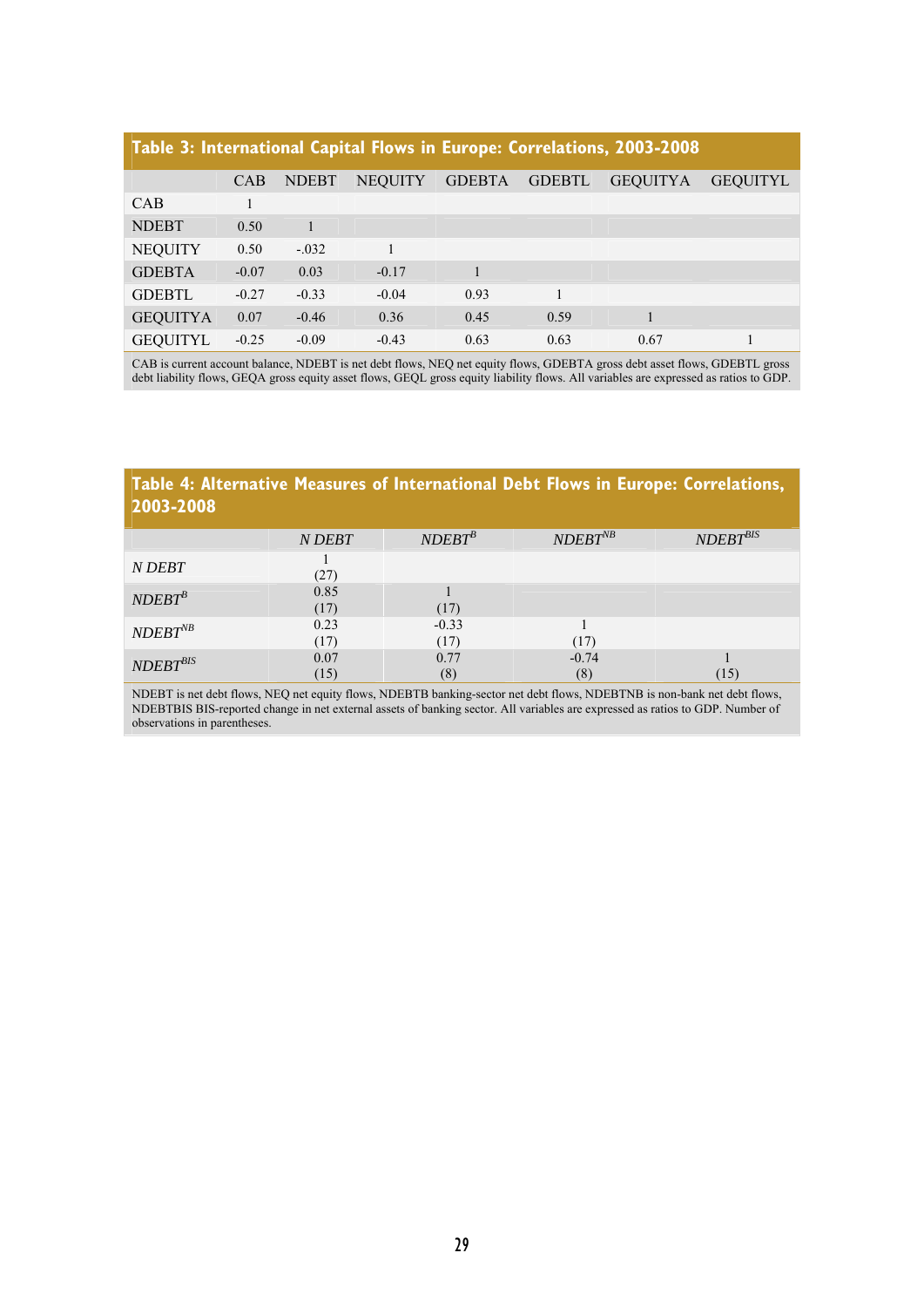| Table 5: European Sample I: OLS |                    |                     |                      |                      |                      |
|---------------------------------|--------------------|---------------------|----------------------|----------------------|----------------------|
|                                 | (1)                | (2)                 | (3)                  | (4)                  | (5)                  |
| $CREDIT_0$                      | $0.41*$<br>(0.24)  | $0.54*$<br>(0.28)   | 0.32<br>(0.19)       | 0.17<br>(0.12)       | $0.29*$<br>(0.15)    |
| $Log[GDP_{PC}]$                 | $-0.01*$<br>(0.01) | $-0.01$<br>(0.01)   | 0.01<br>(0.01)       | 0.00<br>(0.01)       | 0.00<br>(0.01)       |
| <b>CRINDEX</b>                  |                    | $1.03*$<br>(0.55)   | $1.08**$<br>(0.46)   | $0.92**$<br>(0.34)   | $1.20***$<br>(0.41)  |
| HO                              |                    | $1.37**$<br>(0.64)  | 0.55<br>(0.40)       | 0.16<br>(0.31)       | 0.22<br>(0.30)       |
| CAB                             |                    |                     | $-2.72**$<br>(1.03)  |                      |                      |
| <b>NDEBT</b>                    |                    |                     |                      | $-2.67***$<br>(0.33) |                      |
| <b>NEQUITY</b>                  |                    |                     |                      | $-0.68$<br>(0.64)    |                      |
| <b>GDEBTA</b>                   |                    |                     |                      |                      | $-3.41***$<br>(0.45) |
| <b>GDEBTL</b>                   |                    |                     |                      |                      | $3.15***$<br>(0.35)  |
| <b>GEQA</b>                     |                    |                     |                      |                      | $-1.73*$<br>(0.85)   |
| <b>GEQL</b>                     |                    |                     |                      |                      | 1.33<br>(0.90)       |
| $\alpha$                        | 46.8***<br>(13.6)  | $-173.3*$<br>(85.1) | $-166.6**$<br>(71.1) | $-95.3**$<br>(44.9)  | $-129.2**$<br>(56.3) |
| Observations                    | 28                 | 28                  | 28                   | 28                   | 28                   |
| $R_2$                           | 0.13               | 0.41                | 0.60                 | 0.86                 | 0.88                 |

Dependent variable is DCREDIT from 2003 to 2008. All columns report results for OLS regressions. Robust standard errors in parentheses. \*\*\*, \*\*, \* denote significance at 1, 5 and 10 percent levels respectively.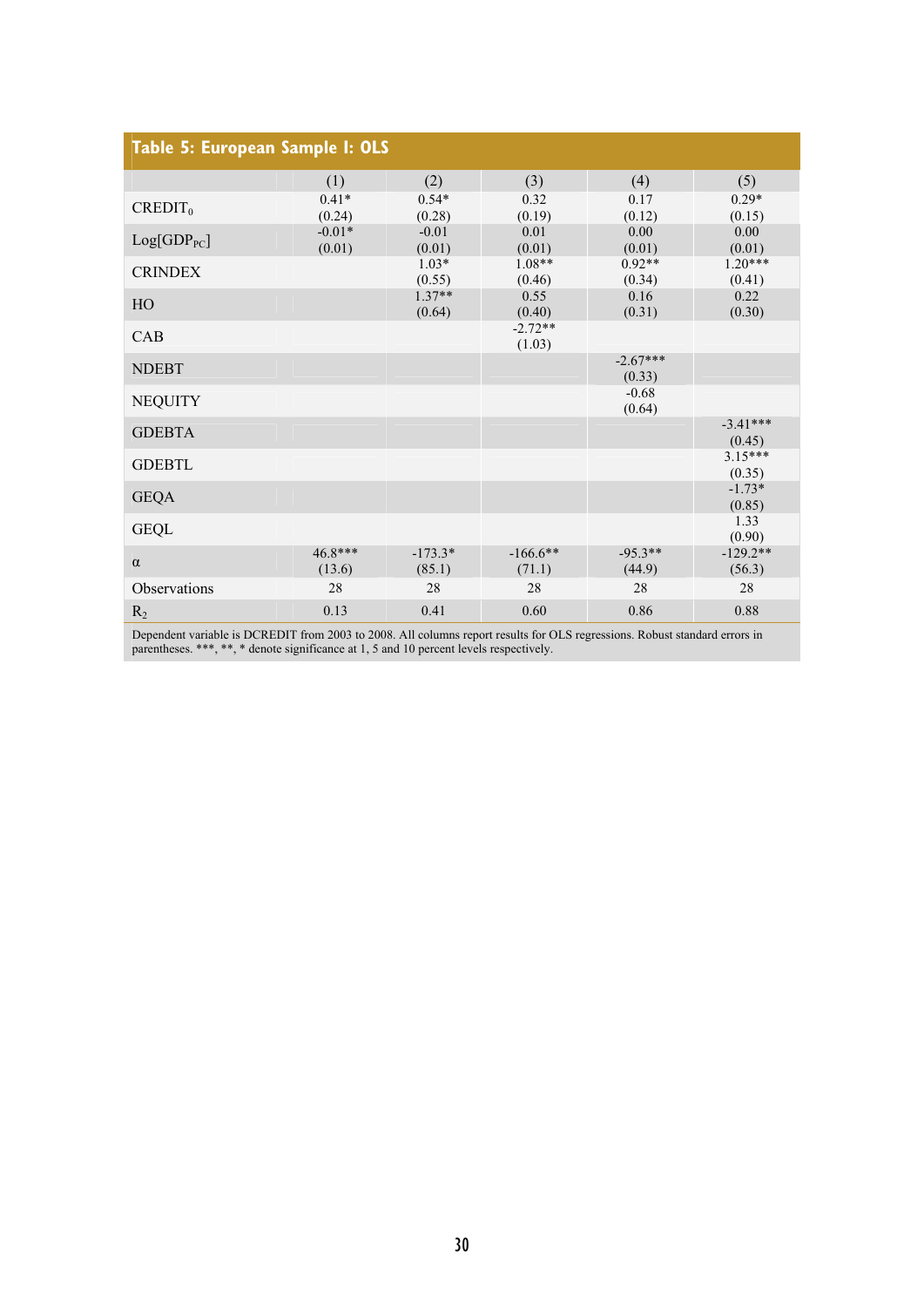| Table 6: European Sample II: OLS |                     |                      |                      |                      |                      |                      |                      |                      |  |
|----------------------------------|---------------------|----------------------|----------------------|----------------------|----------------------|----------------------|----------------------|----------------------|--|
|                                  | (1)<br>93-98        | (2)<br>93-98         | (3)<br>98-03         | (4)<br>98-03         | (5)<br>$03 - 08$     | (6)<br>$03 - 08$     | (7)<br>Pooled        | (8)<br>Pooled        |  |
| $CREDIT_0$                       | $-0.02$<br>(0.13)   | $0.28*$<br>(0.15)    | $-0.41**$<br>(0.18)  | $-0.36*$<br>(0.19)   | 0.32<br>(0.19)       | 0.17<br>(0.12)       | $-0.08$<br>(0.14)    | $-0.14$<br>(0.12)    |  |
| $Log[GDP_{PC}]$                  | $0.14*$<br>(0.06)   | 0.05<br>(0.11)       | $0.36***$<br>(0.10)  | $0.30**$<br>(0.11)   | 0.11<br>(0.12)       | 0.03<br>(0.06)       | $0.23***$<br>(0.06)  | $0.15***$<br>(0.05)  |  |
| <b>CRINDEX</b>                   | $-0.38$<br>(0.40)   | $-0.55$<br>(0.46)    | 1.86**<br>(0.79)     | $1.37*$<br>(0.77)    | $1.08**$<br>(0.46)   | $0.92**$<br>(0.34)   | 0.04<br>(0.36)       | $-0.08$<br>(0.28)    |  |
| HO                               | $-0.37$<br>(0.28)   | $-0.24$<br>(0.26)    | 0.21<br>(0.38)       | $-0.10$<br>(0.35)    | 0.55<br>(0.40)       | 0.16<br>(0.31)       | 0.18<br>(0.24)       | $-0.03$<br>(0.21)    |  |
| CAB                              | $-3.18**$<br>(1.27) |                      | $-3.54**$<br>(1.26)  |                      | $-2.72**$<br>(1.03)  |                      | $-2.78***$<br>(0.70) |                      |  |
| <b>NDEBT</b>                     |                     | $-6.57***$<br>(2.05) |                      | $-6.32***$<br>(1.25) |                      | $-2.67***$<br>(0.33) |                      | $-3.13***$<br>(0.40) |  |
| <b>NEQUITY</b>                   |                     | $-1.64$<br>(2.22)    |                      | $-1.58$<br>(2.16)    |                      | $-0.68$<br>(0.64)    |                      | $-0.30$<br>(0.61)    |  |
| $\alpha_{9803}$                  |                     |                      |                      |                      |                      |                      | $-17.6*$<br>(8.8)    | $-16.7**$<br>(7.8)   |  |
| $\alpha_{0308}$                  |                     |                      |                      |                      |                      |                      | $-0.002$<br>(8.2)    | 1.8<br>(7.5)         |  |
| $\alpha$                         | 21.5<br>(22.5)      | 20.9<br>(24.1)       | $-218.4**$<br>(79.0) | $-152.6**$<br>(68.3) | $-166.6**$<br>(71.1) | $-95.3**$<br>(44.9)  | $-49.8$<br>(43.1)    | $-4.8$<br>(29.3)     |  |
| Observations                     | 20                  | 20                   | 27                   | 27                   | 28                   | 28                   | 75                   | 75                   |  |
| R <sub>2</sub>                   | 0.44                | 0.55                 | 0.58                 | 0.67                 | 0.60                 | 0.86                 | 0.47                 | 0.64                 |  |

Dependent variable is DCREDIT. Three cross-sections (1993-1998; 1998-2003; 2003-2008). All columns report results for OLS regressions. Robust standard errors in parentheses. \*\*\*,\*\*,\* denote significance at 1, 5 and 10 percent levels respectively.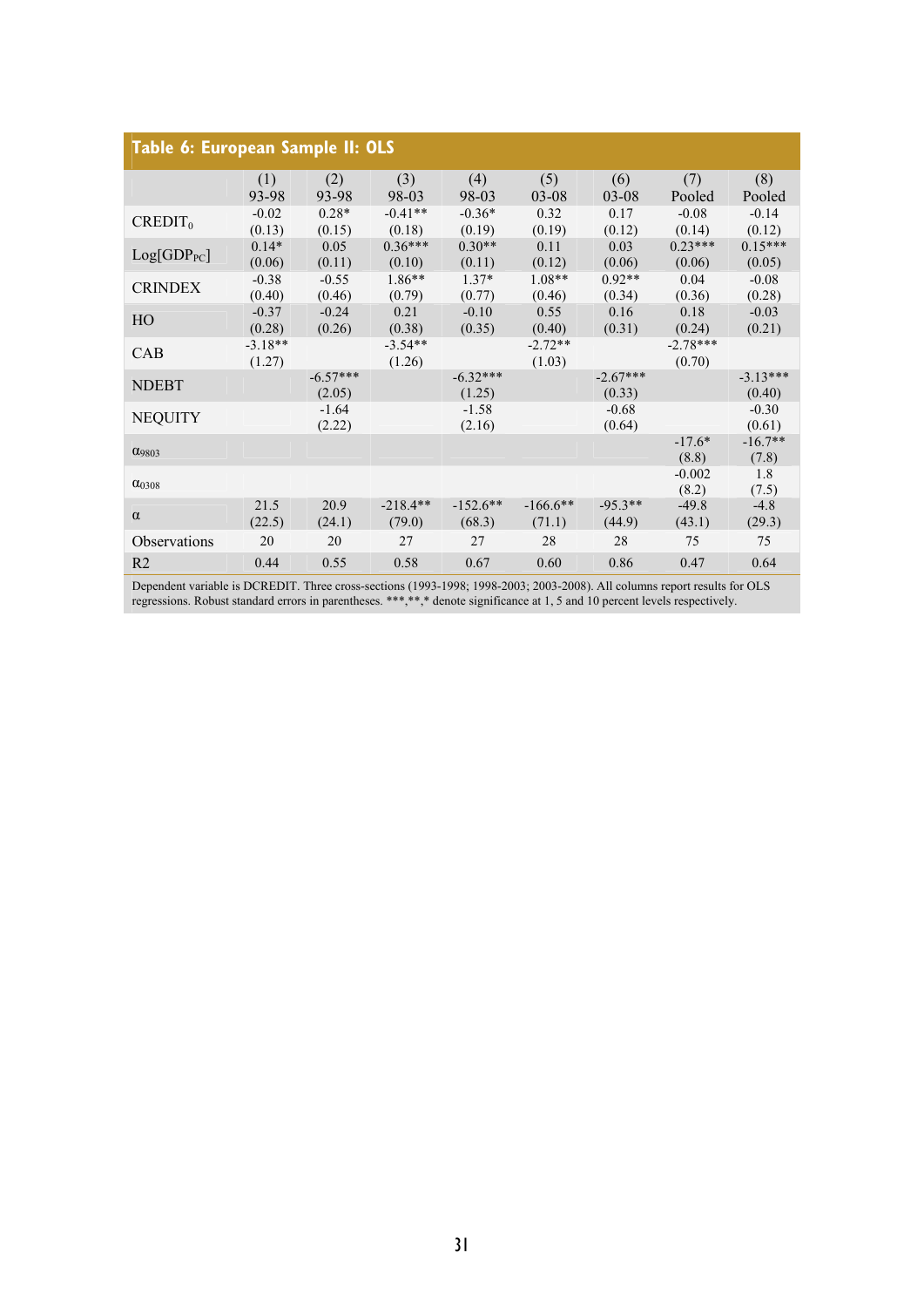| Table 7: European Sample II: IV |                   |                    |                      |                     |                       |                      |                     |                      |
|---------------------------------|-------------------|--------------------|----------------------|---------------------|-----------------------|----------------------|---------------------|----------------------|
|                                 | (1)<br>93-98      | (2)<br>93-98       | (3)<br>98-03         | (4)<br>98-03        | (5)<br>03-08          | (6)<br>$03 - 08$     | (7)<br>Pooled       | (8)<br>Pooled        |
| $CREDIT_0$                      | 0.22<br>(0.44)    | $0.24**$<br>(0.10) | $-0.43**$<br>(0.17)  | $-0.43**$<br>(0.19) | $0.40*$<br>(0.21)     | 0.18<br>(0.13)       | $-0.06$<br>(0.15)   | $-0.17$<br>(0.15)    |
| $Log[GDP_{PC}]$                 | $-0.13$<br>(0.34) | $-0.16*$<br>(0.08) | $0.32***$<br>(0.10)  | $0.30**$<br>(0.13)  | 0.03<br>(0.12)        | $-0.13$<br>(0.13)    | $0.18**$<br>(0.08)  | 0.15<br>(0.10)       |
| <b>CRINDEX</b>                  | $-1.04$<br>(1.73) | $-0.33$<br>(0.30)  | 1.21<br>(0.81)       | 0.87<br>(0.77)      | $1.07***$<br>(0.40)   | $0.59*$<br>(0.36)    | 0.19<br>(0.37)      | 0.04<br>(0.27)       |
| HO                              | 0.95<br>(2.26)    | 0.08<br>(0.19)     | 0.42<br>(0.43)       | 0.41<br>(0.64)      | $0.90*$<br>(0.48)     | 0.08<br>(0.38)       | 0.48<br>(0.32)      | $-0.20$<br>(0.31)    |
| CAB                             | 8.24<br>(17.20)   |                    | $-1.58$<br>(1.69)    |                     | $-1.59$<br>(1.03)     |                      | $-1.26$<br>(0.90)   |                      |
| <b>NDEBT</b>                    |                   | $-2.69$<br>(1.71)  |                      | $-1.47$<br>(4.44)   |                       | $-2.58***$<br>(0.75) |                     | $-3.88***$<br>(1.14) |
| <b>NEQUITY</b>                  |                   | 3.39<br>(2.29)     |                      | $-0.62$<br>(2.71)   |                       | 1.54<br>(1.72)       |                     | $-0.23$<br>(1.28)    |
| $\alpha_{9803}$                 |                   |                    |                      |                     |                       |                      | $-22.2**$<br>(8.9)  | $-13.1$<br>(8.7)     |
| $\alpha_{0308}$                 |                   |                    |                      |                     |                       |                      | $-3.2$<br>(9.1)     | 5.4<br>(10.2)        |
| $\alpha$                        | 31.3<br>(78.7)    | 46<br>(28.7)       | $-164.7**$<br>(75.8) | $-131.5*$<br>(73.5) | $-172.4***$<br>(66.3) | $-14.4$<br>(55.4)    | $-71.1 -$<br>(48.7) | 4.9<br>(32.0)        |
| KP LM test                      | 0.49              | 0.02               | 0.003                | 0.05                | 0.02                  | 0.08                 | 0.002               | 0.03                 |
| K.P. Wald test                  | 0.4               | 2.1                | 11.7                 | 1.6                 | 43.2                  | 2.8                  | 51.9                | 2.1                  |
| $p - val: 15%$                  | 0.80              | 0.55               | 0.02                 | 0.66                | 0.00                  | 0.42                 | 0.00                | 0.55                 |
| $p - val: 25%$                  | 0.63              | 0.18               | 0.00                 | 0.27                | 0.00                  | 0.10                 | 0.00                | 0.17                 |
| Observations                    | 18                | 18                 | 26                   | 26                  | 27                    | 27                   | 71                  | 71                   |

Dependent variable is DCREDIT from 2003 to 2008. All columns report results for 2 stage least squares regressions. K.P. LM test refers to the p-value of the Kleibergen-Paap test for under identification. The K.P. Wald test and p-values refer to the Kleibergen-Paap rk Wald statistic for weak identification. p-values calculated based on method outlined in Bazzi and Clemens (2013). For the p-values, the null hypotheses are that that the actual size of the Wald test that the point estimates on the endogenous variables equal zero at the 5 percent significance level is greater than 15 or 25 percent respectively. Robust standard errors in parentheses. \*\*\*,\*\*,\* denote significance at 1, 5 and 10 percent levels respectively.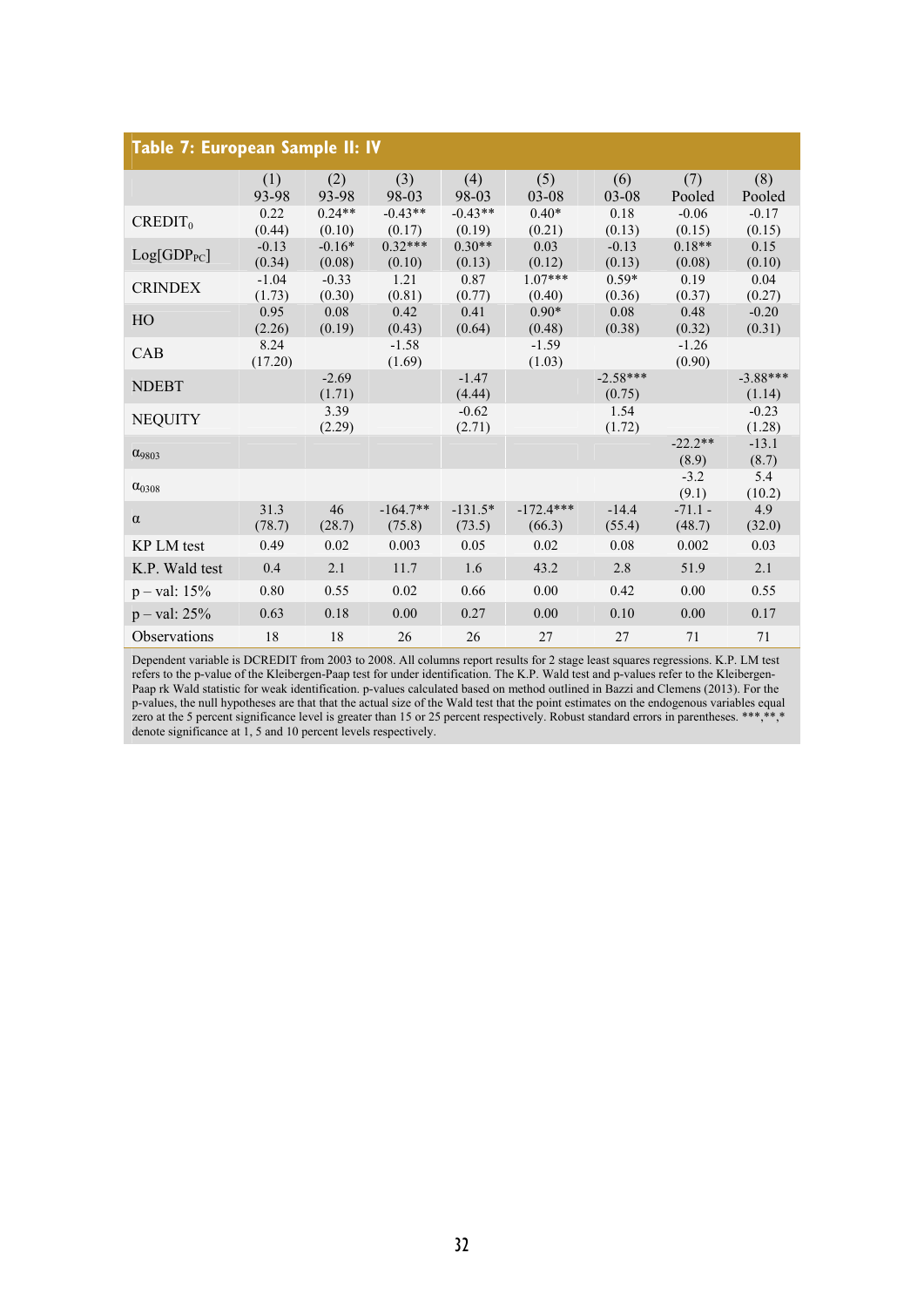| Table 8: Extended Sample I: OLS |         |         |            |            |            |            |            |            |  |  |
|---------------------------------|---------|---------|------------|------------|------------|------------|------------|------------|--|--|
|                                 | (1)     | (2)     | (3)        | (4)        | (5)        | (6)        | (7)        | (8)        |  |  |
|                                 | 93-98   | 93-98   | 98-03      | 98-03      | $03-08$    | $03-08$    | Pooled     | Pooled     |  |  |
| $CREDIT_0$                      | 0.20    | 0.19    | $-0.46***$ | $-0.40***$ | 0.23       | 0.07       | $-0.09$    | $-0.13$    |  |  |
|                                 | (0.14)  | (0.17)  | (0.15)     | (0.14)     | (0.16)     | (0.07)     | (0.12)     | (0.10)     |  |  |
| $Log[GDP_{PC}]$                 | $-0.05$ | $-0.05$ | $0.20***$  | $0.11**$   | 0.05       | 0.01       | $0.11***$  | 0.04       |  |  |
|                                 | (0.07)  | (0.09)  | (0.05)     | (0.05)     | (0.04)     | (0.03)     | (0.03)     | (0.03)     |  |  |
| <b>CRINDEX</b>                  | 0.17    | 0.16    | 0.41       | 0.29       | 0.26       | 0.25       | 0.27       | 0.21       |  |  |
|                                 | (0.17)  | (0.19)  | (0.30)     | (0.32)     | (0.36)     | (0.27)     | (0.17)     | (0.16)     |  |  |
| HO                              | $-0.07$ | $-0.09$ | 0.17       | 0.25       | $0.51*$    | 0.33       | 0.24       | 0.20       |  |  |
|                                 | (0.31)  | (0.34)  | (0.28)     | (0.29)     | (0.28)     | (0.21)     | (0.18)     | (0.17)     |  |  |
| CAB                             | $-0.83$ |         | $-0.32$    |            | $-2.08***$ |            | $-1.64***$ |            |  |  |
|                                 | (1.29)  |         | (0.69)     |            | (0.51)     |            | (0.46)     |            |  |  |
| <b>NDEBT</b>                    |         | $-0.36$ |            | $-1.84**$  |            | $-2.33***$ |            | $-2.29***$ |  |  |
|                                 |         | (1.90)  |            | (0.88)     |            | (0.21)     |            | (0.23)     |  |  |
| <b>NEQUITY</b>                  |         | $-0.82$ |            | $2.73*$    |            | 0.50       |            | $1.23*$    |  |  |
|                                 |         | (1.96)  |            | (1.55)     |            | (0.64)     |            | (0.70)     |  |  |
| $\alpha$ <sub>9803</sub>        |         |         |            |            |            |            | $-6.5$     | $-5.2$     |  |  |
|                                 |         |         |            |            |            |            | (5.9)      | (5.4)      |  |  |
| $\alpha_{0308}$                 |         |         |            |            |            |            | $-5.7$     | $-4.5$     |  |  |
|                                 |         |         |            |            |            |            | (5.6)      | (4.8)      |  |  |
| $\alpha$                        | 0.1     | 2.8     | $-49.2*$   | $-28.8$    | $-67.9*$   | $-36.2$    | $-42.0**$  | $-17.8$    |  |  |
|                                 | (22.5)  | (23.4)  | (26.6)     | (26.0)     | (39.6)     | (29.4)     | (21.1)     | (17.3)     |  |  |
| Observations                    | 39      | 39      | 48         | 48         | 53         | 53         | 140        | 140        |  |  |
| $R^2$                           | 0.11    | 0.09    | 0.48       | 0.55       | 0.51       | 0.77       | 0.29       | 0.46       |  |  |

Dependent variable is DCREDIT from 2003 to 2008. All columns report results for OLS regressions. Robust standard errors in parentheses. \*\*\*, \*\*, \* denote significance at 1, 5 and 10 percent levels respectively.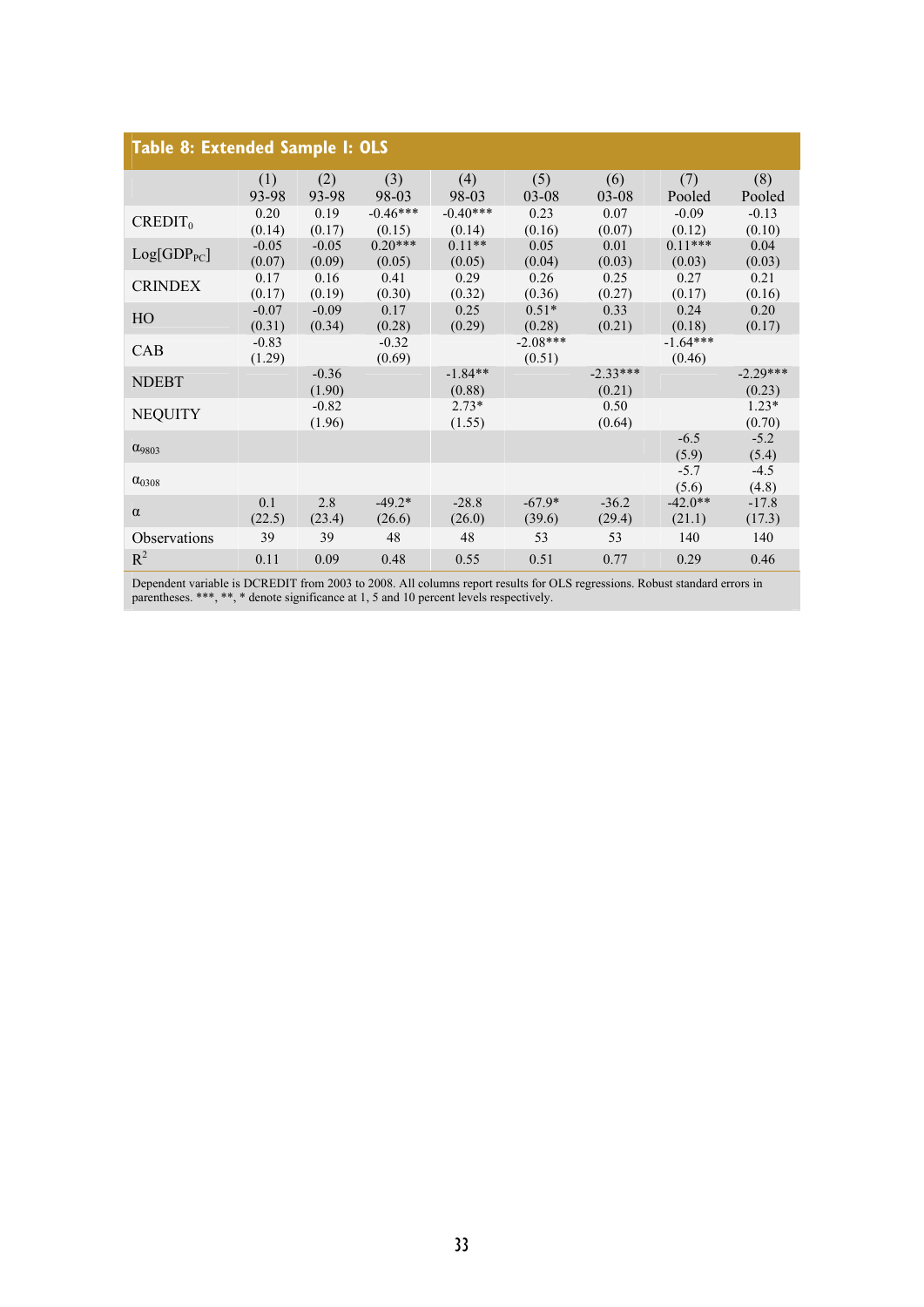| Table 9: Extended Sample II: IV |                     |                   |                      |                      |                      |                      |                     |                      |  |
|---------------------------------|---------------------|-------------------|----------------------|----------------------|----------------------|----------------------|---------------------|----------------------|--|
|                                 | (1)<br>93-98        | (2)<br>93-98      | (3)<br>98-03         | (4)<br>98-03         | (5)<br>$03 - 08$     | (6)<br>03-08         | (7)<br>Pooled       | (8)<br>Pooled        |  |
| $CREDIT_0$                      | 0.17<br>(0.10)      | $-0.01$<br>(0.16) | $-0.48***$<br>(0.13) | $-0.38***$<br>(0.10) | 0.21<br>(0.15)       | 0.04<br>(0.07)       | $-0.14$<br>(0.12)   | $-0.16*$<br>(0.10)   |  |
| $Log[GDP_{PC}]$                 | $-0.08**$<br>(0.04) | 0.05<br>(0.07)    | $0.21***$<br>(0.05)  | 0.07<br>(0.09)       | 0.06<br>(0.04)       | $-0.00$<br>(0.03)    | $0.12***$<br>(0.03) | $0.07*$<br>(0.04)    |  |
| <b>CRINDEX</b>                  | 0.01<br>(0.18)      | 0.14<br>(0.19)    | 0.43<br>(0.28)       | 0.22<br>(0.29)       | 0.28<br>(0.33)       | 0.25<br>(0.23)       | 0.25<br>(0.16)      | 0.19<br>(0.15)       |  |
| HO                              | 0.00<br>(0.21)      | $-0.34$<br>(0.33) | 0.27<br>(0.28)       | 0.36<br>(0.31)       | $0.63*$<br>(0.32)    | $0.45**$<br>(0.21)   | $0.34*$<br>(0.20)   | $0.30*$<br>(0.17)    |  |
| CAB                             | 0.52<br>(1.12)      |                   | $-0.12$<br>(0.58)    |                      | $-1.69***$<br>(0.51) |                      | $-1.01**$<br>(0.42) |                      |  |
| <b>NDEBT</b>                    |                     | 3.46<br>(3.47)    |                      | $-2.52$<br>(1.79)    |                      | $-2.15***$<br>(0.32) |                     | $-1.60***$<br>(0.57) |  |
| <b>NEQUITY</b>                  |                     | $-4.56$<br>(3.82) |                      | 4.42<br>(2.92)       |                      | 1.34<br>(0.86)       |                     | 1.06<br>(1.45)       |  |
| $\alpha_{9803}$                 |                     |                   |                      |                      |                      |                      | $-9.2*$<br>(5.4)    | $-8.0*$<br>(4.8)     |  |
| $\alpha_{0308}$                 |                     |                   |                      |                      |                      |                      | $-6.1$<br>(5.6)     | $-5.2$<br>(5.0)      |  |
| $\alpha$                        | 17.3<br>(23.2)      | 6.9<br>(29.3)     | $-58.7**$<br>(27.1)  | $-21.0$<br>(36.7)    | $-78.0*$<br>(40.3)   | $-38.6$<br>(26.6)    | $-46.2**$<br>(21.3) | $-25.5$<br>(17.5)    |  |
| KP LM test                      | 0.09                | 0.09              | 0.02                 | 0.08                 | 0.01                 | 0.01                 | 0.0001              | 0.02                 |  |
| K.P. Wald test                  | 12.1                | 1.2               | 66.3                 | 1.5                  | 78.7                 | 6.9                  | 127.5               | 3.4                  |  |
| $p - val: 15%$                  | 0.00                | 0.75              | 0.00                 | 0.68                 | 0.00                 | 0.05                 | 0.00                | 0.32                 |  |
| $p - val: 25%$                  | 0.00                | 0.37              | 0.00                 | 0.29                 | 0.00                 | 0.00                 | 0.00                | 0.06                 |  |
| <b>Observations</b>             | 35                  | 35                | 46                   | 46                   | 51                   | 51                   | 132                 | 132                  |  |

Dependent variable is DCREDIT. Three cross sections (1993-1998; 1998-2003; 2003-2008). All columns report results for 2 stage least squares regressions. K.P. p-val. refers to the p-value of the Kleibergen-Paap test for underidentification. The K.P. Wald test and p-values refer to the Kleibergen-Paap rk Wald statistic for weak identification. p-values calculated based on method outlined in Bazzi and Clemens (2013). For the p-values, the null hypotheses are that that the actual size of the Wald test that the point estimates on the endogenous variables equal zero at the 5 percent significance level is greater than 15 or 25 percent respectively. Robust standard errors in parentheses. \*\*\*,\*\*,\* denote significance at 1, 5 and 10 percent levels respectively.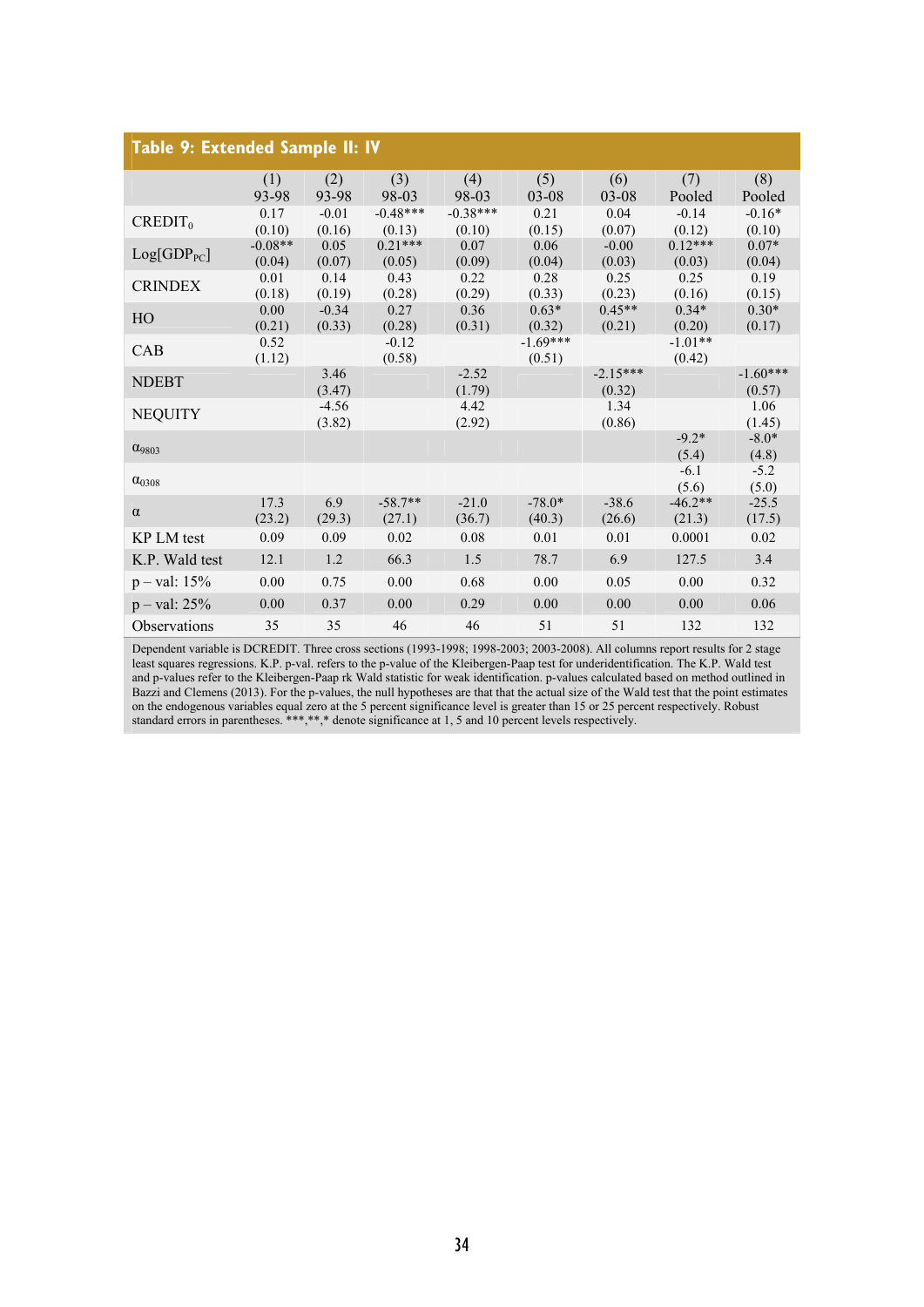| <b>Table 10: Alternative Specifications: OLS</b> |                  |                   |                               |                            |                     |                      |                                |                             |  |
|--------------------------------------------------|------------------|-------------------|-------------------------------|----------------------------|---------------------|----------------------|--------------------------------|-----------------------------|--|
|                                                  | (1)<br>$03 - 08$ | (2)<br>Pooled     | (3)<br>$E30$ Peg<br>$03 - 08$ | (4)<br>$E30$ Peg<br>Pooled | (5)<br>Peg<br>03-08 | (6)<br>Peg<br>Pooled | (7)<br>Non-<br>Peg             | (8)<br>Non-<br>Peg          |  |
| $CREDIT_0$                                       | 0.05<br>(0.08)   | $-0.13$<br>(0.10) | 0.14<br>(0.17)                | $-0.10$<br>(0.15)          | 0.22<br>(0.17)      | $-0.10$<br>(0.14)    | $03 - 08$<br>$-0.15$<br>(0.14) | Pooled<br>$-0.16$<br>(0.14) |  |
| $Log[GDP_{PC}]$                                  | 0.02             | 0.04              | 0.15                          | $0.23**$                   | $-0.02$             | 0.08                 | 0.03                           | 0.00                        |  |
|                                                  | (0.03)           | (0.03)            | (0.11)                        | (0.11)                     | (0.06)              | (0.07)               | (0.03)                         | (0.04)                      |  |
| <b>CRINDEX</b>                                   | 0.24             | 0.21              | $1.35***$                     | $1.08**$                   | 0.19                | 0.53                 | 0.32                           | 0.09                        |  |
|                                                  | (0.27)           | (0.16)            | (0.38)                        | (0.39)                     | (0.40)              | (0.38)               | (0.38)                         | (0.20)                      |  |
| HO                                               | 0.24             | 0.21              | 0.15                          | 0.12                       | 0.66                | $-0.17$              | $-0.20$                        | 0.18                        |  |
|                                                  | (0.26)           | (0.19)            | (0.48)                        | (0.34)                     | (0.56)              | (0.38)               | (0.35)                         | (0.22)                      |  |
| $\text{NDEBT}^{\text{NONRES}}$                   | $-2.41***$       | $-2.27***$        | $-4.64***$                    | $-4.29***$                 | $-2.27**$           | $-3.20***$           | $-2.42***$                     | $-1.95***$                  |  |
|                                                  | (0.19)           | (0.25)            | (0.92)                        | (0.74)                     | (0.89)              | (0.76)               | (0.28)                         | (0.25)                      |  |
| <b>RESERVES</b>                                  | $-1.45$          | $-2.54**$         | $-9.53$                       | $-4.01$                    | 0.05                | $-4.10$              | 0.23                           | $-1.74$                     |  |
|                                                  | (1.26)           | (1.19)            | (5.45)                        | (4.40)                     | (5.48)              | (4.07)               | (1.47)                         | (1.21)                      |  |
| <b>NEQUITY</b>                                   | 0.50             | $1.21*$           | $-2.29$                       | $-1.58$                    | 0.99                | $-0.47$              | 1.50                           | $2.93***$                   |  |
|                                                  | (0.60)           | (0.70)            | (1.48)                        | (1.07)                     | (1.37)              | (0.95)               | (1.11)                         | (0.97)                      |  |
| $\alpha_{9803}$                                  |                  | $-5.4$<br>(5.3)   |                               | 52.9<br>(31.6)             |                     | 7.5<br>(19.0)        |                                | $-1.5$<br>(6.0)             |  |
| $\alpha_{0308}$                                  |                  | $-4.8$<br>(5.3)   |                               | 17.4<br>(12.4)             |                     | 2.7<br>(10.9)        |                                | $-4.6$<br>(5.9)             |  |
| $\alpha$                                         | $-31.2$          | $-18.2$           | $-172.7**$                    | $-154.0**$                 | $-57.6$             | $-32.0$              | $-4.8$                         | 1.2                         |  |
|                                                  | (32.6)           | (17.8)            | (68.0)                        | (61.6)                     | (58.2)              | (45.0)               | (41.8)                         | (19.7)                      |  |
| Observations                                     | 53               | 140               | 20                            | 40                         | 22                  | 47                   | 31                             | 93                          |  |
| $R^2$                                            | 0.77             | 0.46              | 0.73                          | 0.60                       | 0.62                | 0.50                 | 0.86                           | 0.48                        |  |

Dependent variable is DCREDIT from 2003 to 2008. All columns report results for OLS regressions. Robust standard errors in parentheses. \*\*\*, \*\*, \* denote significance at 1, 5 and 10 percent levels respectively.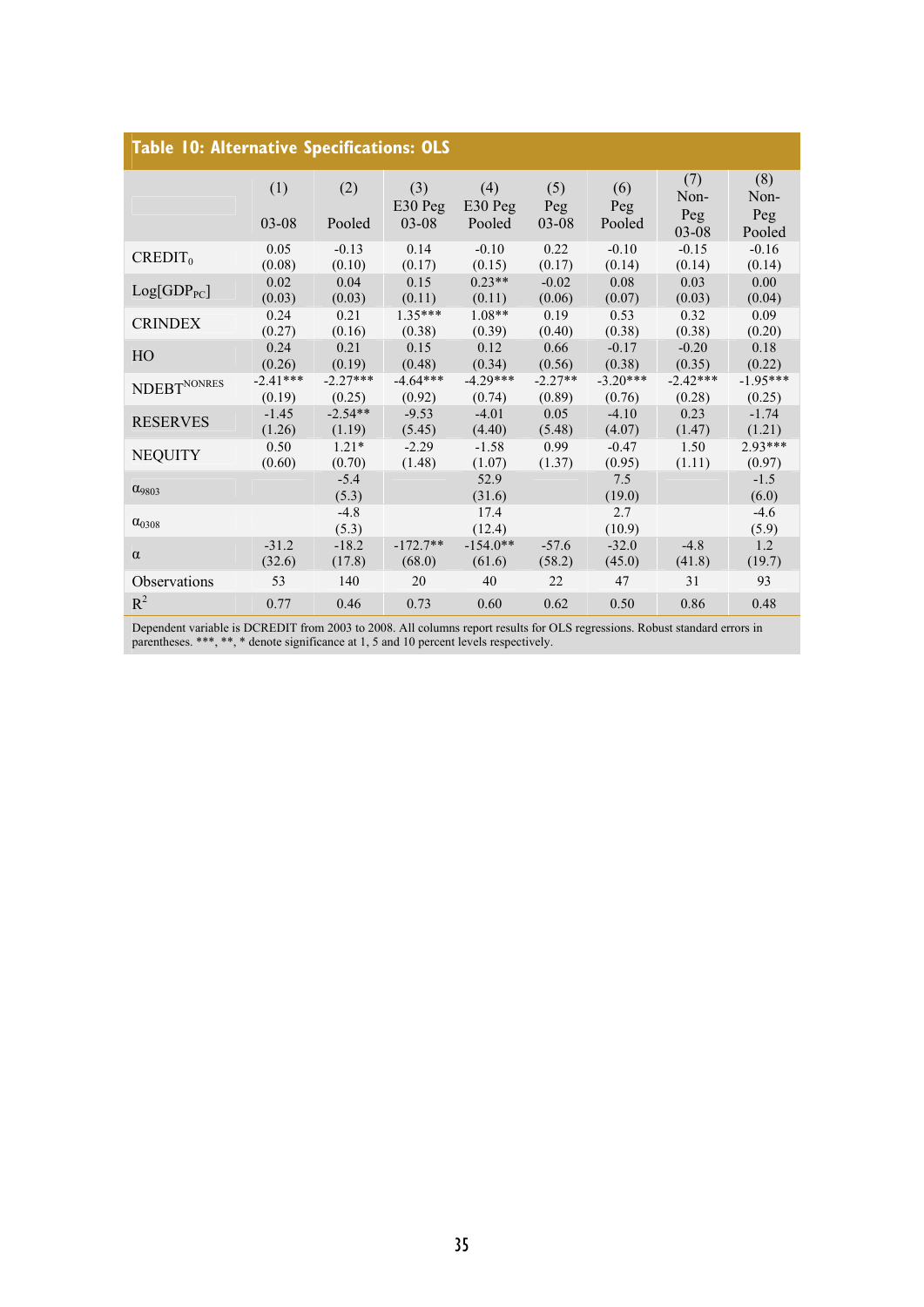| <b>Table II: Alternative Specifications: IV</b> |                      |                    |                     |                      |                   |                          |                      |                    |  |  |
|-------------------------------------------------|----------------------|--------------------|---------------------|----------------------|-------------------|--------------------------|----------------------|--------------------|--|--|
|                                                 | (1)                  | (2)                | (3)<br>E30<br>Peg   | (4)<br>E30 Peg       | (5)<br>Peg        | (6)<br>Peg               | (7)<br>Non-Peg       | (8)<br>Non-<br>Peg |  |  |
|                                                 | 03-08                | Pooled             | $03 - 08$           | Pooled               | $03 - 08$         | Pooled                   | 03-08                | Pooled             |  |  |
| $CREDIT_0$                                      | 0.03<br>(0.08)       | $-0.16$<br>(0.10)  | 0.18<br>(0.18)      | $-0.15$<br>(0.23)    | 0.24<br>(0.20)    | $-0.06$<br>(0.14)        | $-0.18$<br>(0.12)    | $-0.21$<br>(0.16)  |  |  |
| Log[GDP <sub>PC</sub> ]                         | $-0.00$<br>(0.04)    | 0.07<br>(0.04)     | $-0.02$<br>(0.21)   | 0.39<br>(0.28)       | $-0.07$<br>(0.05) | 0.02<br>(0.08)           | 0.03<br>(0.03)       | 0.07<br>(0.05)     |  |  |
| <b>CRINDEX</b>                                  | 0.19<br>(0.24)       | 0.22<br>(0.16)     | 0.47<br>(1.00)      | 1.81<br>(1.18)       | $-0.16$<br>(0.40) | 0.53<br>(0.37)           | 0.34<br>(0.32)       | 0.10<br>(0.20)     |  |  |
| HO                                              | 0.35<br>(0.31)       | $0.45**$<br>(0.23) | 0.13<br>(0.81)      | $-0.47$<br>(0.94)    | 0.74<br>(0.90)    | $-0.08$<br>(0.75)        | $-0.11$<br>(0.37)    | 0.40<br>(0.27)     |  |  |
| CAB                                             | $-2.30***$<br>(0.40) | $-0.88$<br>(1.08)  | $-4.53**$<br>(2.26) | $-8.81*$<br>(4.49)   | $-2.83$<br>(2.29) | $-3.78$<br>(2.43)        | $-2.22***$<br>(0.39) | $-0.16$<br>(1.24)  |  |  |
| <b>NDEBT</b>                                    | $-1.61$<br>(1.27)    | $-1.98$<br>(1.27)  | $-4.26$<br>(11.08)  | $-12.59$<br>(13.66)  | 4.56<br>(6.18)    | $-2.15$<br>(5.31)        | 0.07<br>(1.32)       | $-2.13$<br>(1.63)  |  |  |
| <b>NEQUITY</b>                                  | 1.26<br>(0.87)       | 1.16<br>(1.45)     | 1.43<br>(4.43)      | $-4.65$<br>(5.79)    | 3.99**<br>(1.55)  | 1.75<br>(1.71)           | $2.25*$<br>(1.27)    | 2.05<br>(2.33)     |  |  |
| $\alpha_{9803}$                                 |                      | $-10.0**$<br>(4.9) |                     | 83.0<br>(70.2)       |                   | 7.7<br>(16.0)            |                      | $-10.1$<br>(6.5)   |  |  |
| $\alpha_{0308}$                                 |                      | $-7.2$<br>(6.1)    |                     | 38.9<br>(28.5)       |                   | $\overline{c}$<br>(12.0) |                      | $-9.5$<br>(7.8)    |  |  |
| $\alpha$                                        | $-27.8$<br>(30.8)    | $-36$<br>$-22$     | $-47.6$<br>(142.2)  | $-240.3*$<br>(140.6) | $-22.3$<br>(95.9) | $-27.8$<br>(61.5)        | $-8.4$<br>(36.3)     | $-20.9$<br>(24.4)  |  |  |
| <b>KP LM</b> test                               | 0.08                 | 0.03               | 0.18                | 0.14                 | 0.05              | 0.04                     | 0.01                 | 0.05               |  |  |
| K.P. Wald test                                  | 3.2                  | 2.5                | 1.0                 | 0.8                  | 1.7               | 1.9                      | 3.7                  | 2.0                |  |  |
| $p - val: 15%$                                  | 0.35                 | 0.47               | 0.80                | 0.84                 | 0.64              | 0.60                     | 0.28                 | 0.57               |  |  |
| $p - val: 25%$                                  | 0.07                 | 0.13               | 0.43                | 0.54                 | 0.24              | 0.21                     | 0.05                 | 0.20               |  |  |
| Observations                                    | 50                   | 132                | 19                  | 37                   | 21                | 43                       | 30                   | 89                 |  |  |

Dependent variable is DCREDIT. Three cross sections (1993-1998; 1998-2003; 2003-2008). All columns report results for 2 stage least squares regressions. K.P. p-val. refers to the p-value of the Kleibergen-Paap test for underidentification. The K.P. Wald test and p-values refer to the Kleibergen-Paap rk Wald statistic for weak identification. p-values calculated based on method outlined in Bazzi and Clemens (2013). For the p-values, the null hypotheses are that that the actual size of the Wald test that the point estimates on the endogenous variables equal zero at the 5 percent significance level is greater than 15 or 25 percent respectively. Robust standard errors in parentheses. \*\*\*,\*\*,\* denote significance at 1, 5 and 10 percent levels respectively.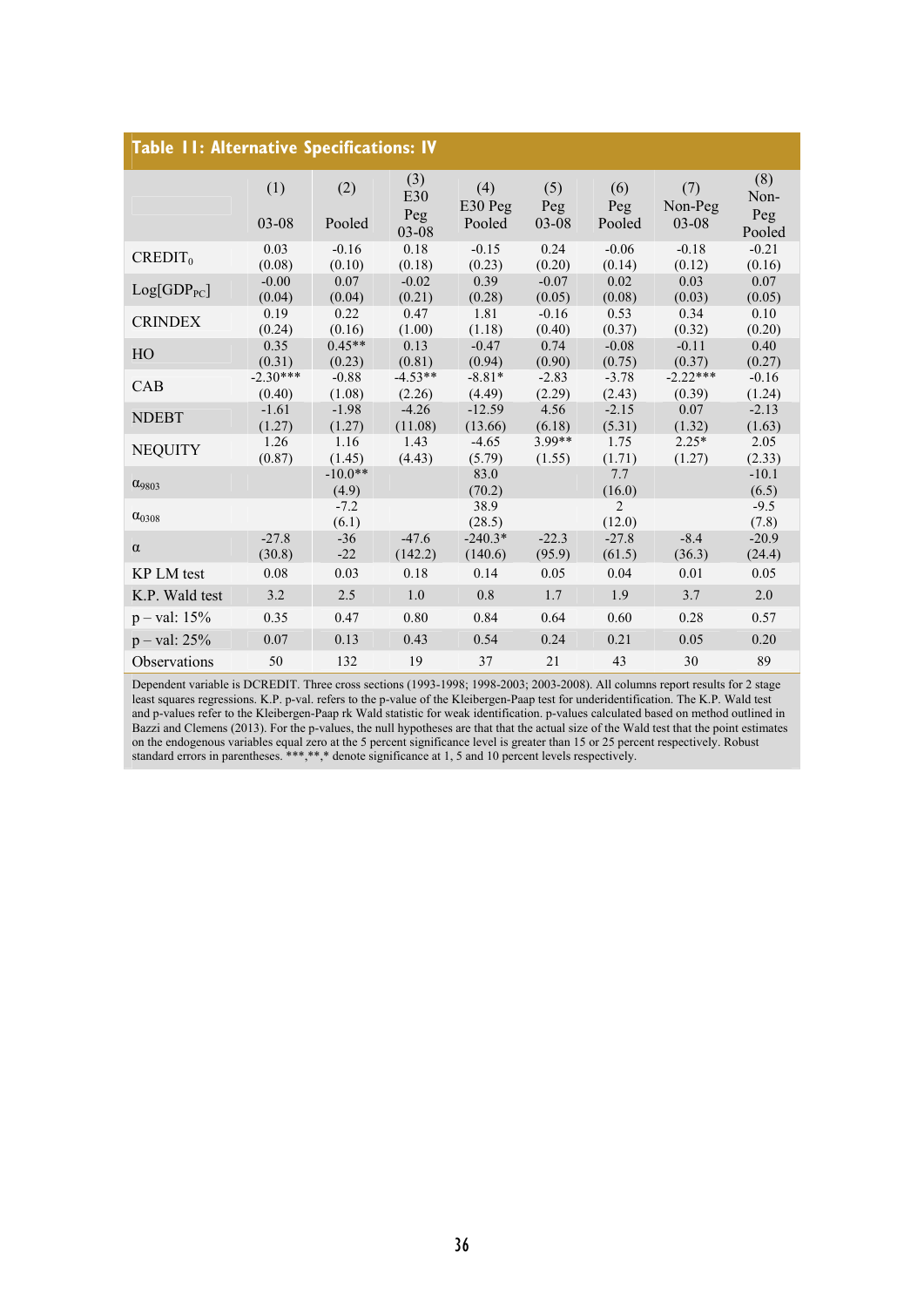| <b>Table 12: Credit Booms and Capital Flows</b> |           |                |         |              |                |  |  |  |  |  |
|-------------------------------------------------|-----------|----------------|---------|--------------|----------------|--|--|--|--|--|
|                                                 |           | <b>DCREDIT</b> | CAB     | <b>NDEBT</b> | <b>NEQUITY</b> |  |  |  |  |  |
| Australia                                       | 1985-1988 | 10.0           | $-10.2$ | $-11.7$      | $-1.4$         |  |  |  |  |  |
| <b>Brazil</b>                                   | 1987-1989 | 24.7           | 0.8     | 0.5          | $-0.9$         |  |  |  |  |  |
| Chile                                           | 1977-1980 | 19.7           | $-6.4$  | $-19.3$      | $-2.1$         |  |  |  |  |  |
| <b>Denmark</b>                                  | 1984-1987 | 17.6           | $-11.3$ | $-15.8$      | 2.1            |  |  |  |  |  |
| Finland                                         | 1987-1990 | 17.3           | $-11.1$ | $-17.3$      | 4.4            |  |  |  |  |  |
| France                                          | 1987-1990 | 10.9           | $-1.5$  | $-2.0$       | 2.3            |  |  |  |  |  |
| Japan                                           | 1987-1990 | 23.6           | 6.1     | $-0.3$       | 5.2            |  |  |  |  |  |
| Norway                                          | 1984-1987 | 21.9           | $-6.5$  | $-13.4$      | 3.0            |  |  |  |  |  |
| Switzerland                                     | 1986-1989 | 16.6           | 12.3    | 17.9         | $-0.7$         |  |  |  |  |  |
| United Kingdom                                  | 1986-1989 | 37.0           | $-9.8$  | $-14.1$      | 3.0            |  |  |  |  |  |
| <b>United States</b>                            | 1985-1988 | 12.4           | $-8.4$  | $-6.2$       | $-2.0$         |  |  |  |  |  |
|                                                 |           |                |         |              |                |  |  |  |  |  |
| Median                                          |           | 17.6           | $-6.5$  | $-11.7$      | 2.1            |  |  |  |  |  |

Credit boom episodes (T-3,T) where year T is the peak of the boom. Episodes taken from Mendoza and Terrones (2012) and restricted to those with increases in credit/GDP ratio by more than 10 percent of GDP. Singapore excluded due to high errors and omissions in capital flow data.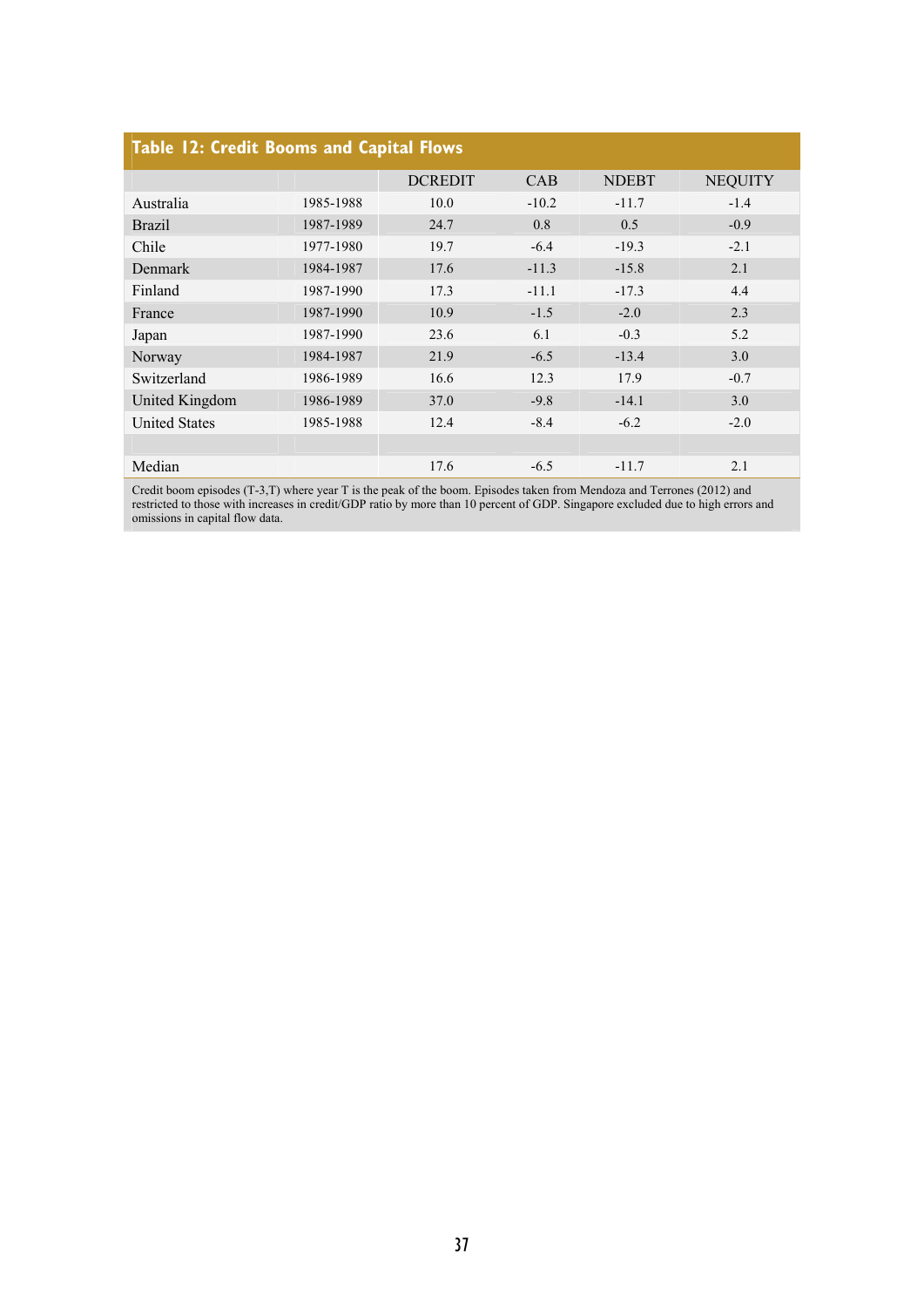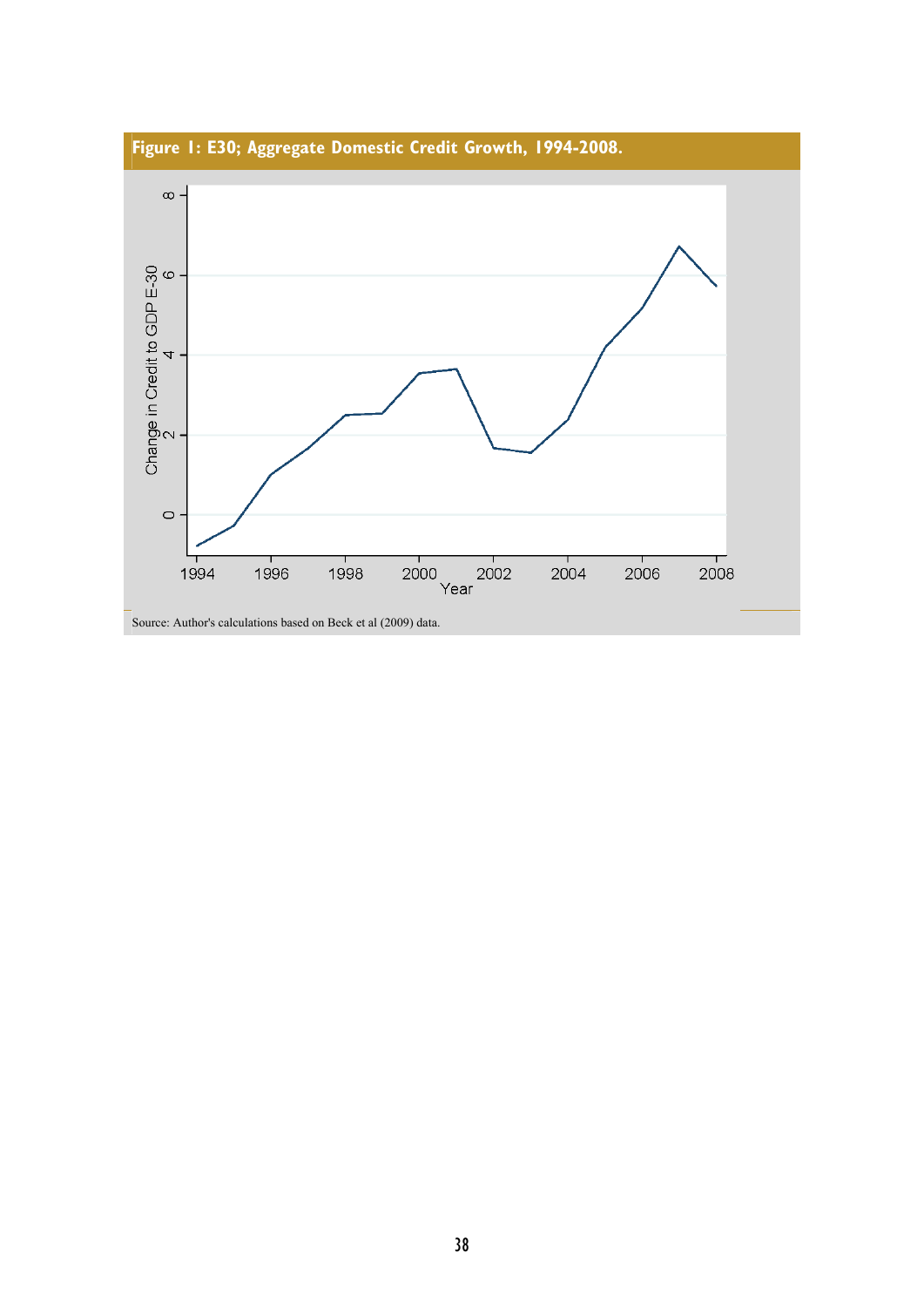

Year

Source: Author's calculations based on Beck et al (2009) data.

 $\circ$ 

# **Figure 2: E30; Cross-Country Standard Deviation of Domestic Credit Growth, 1994-**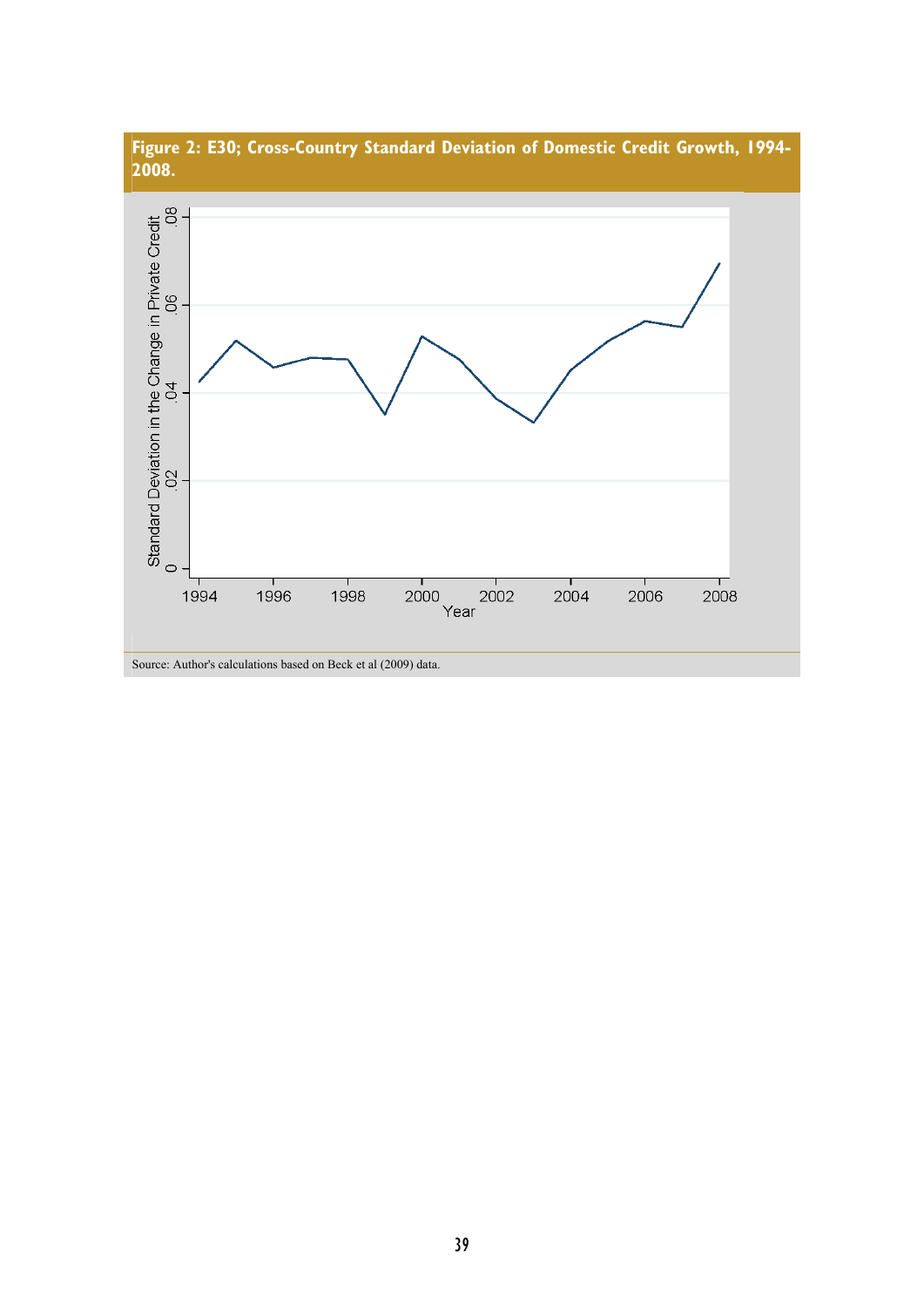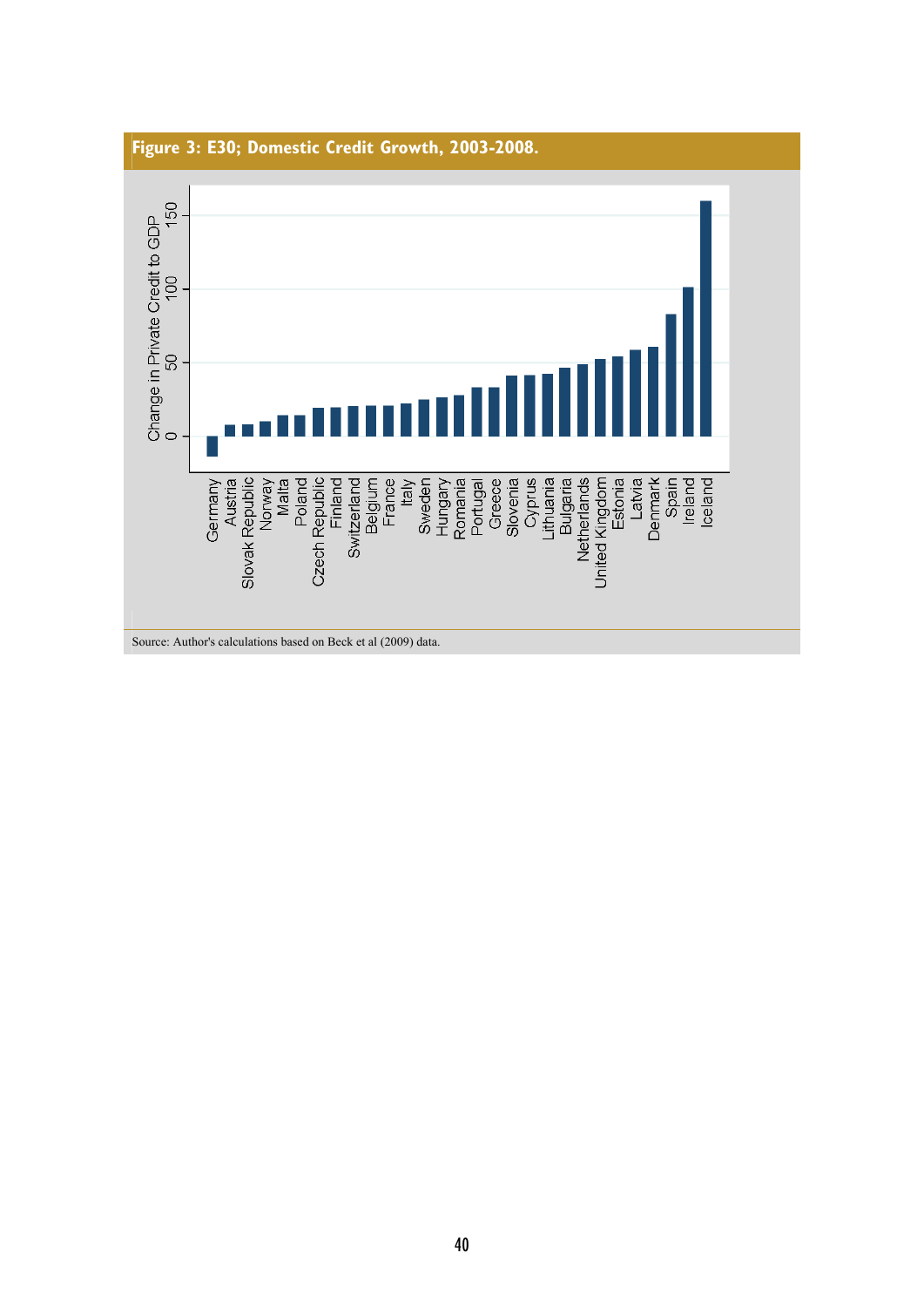

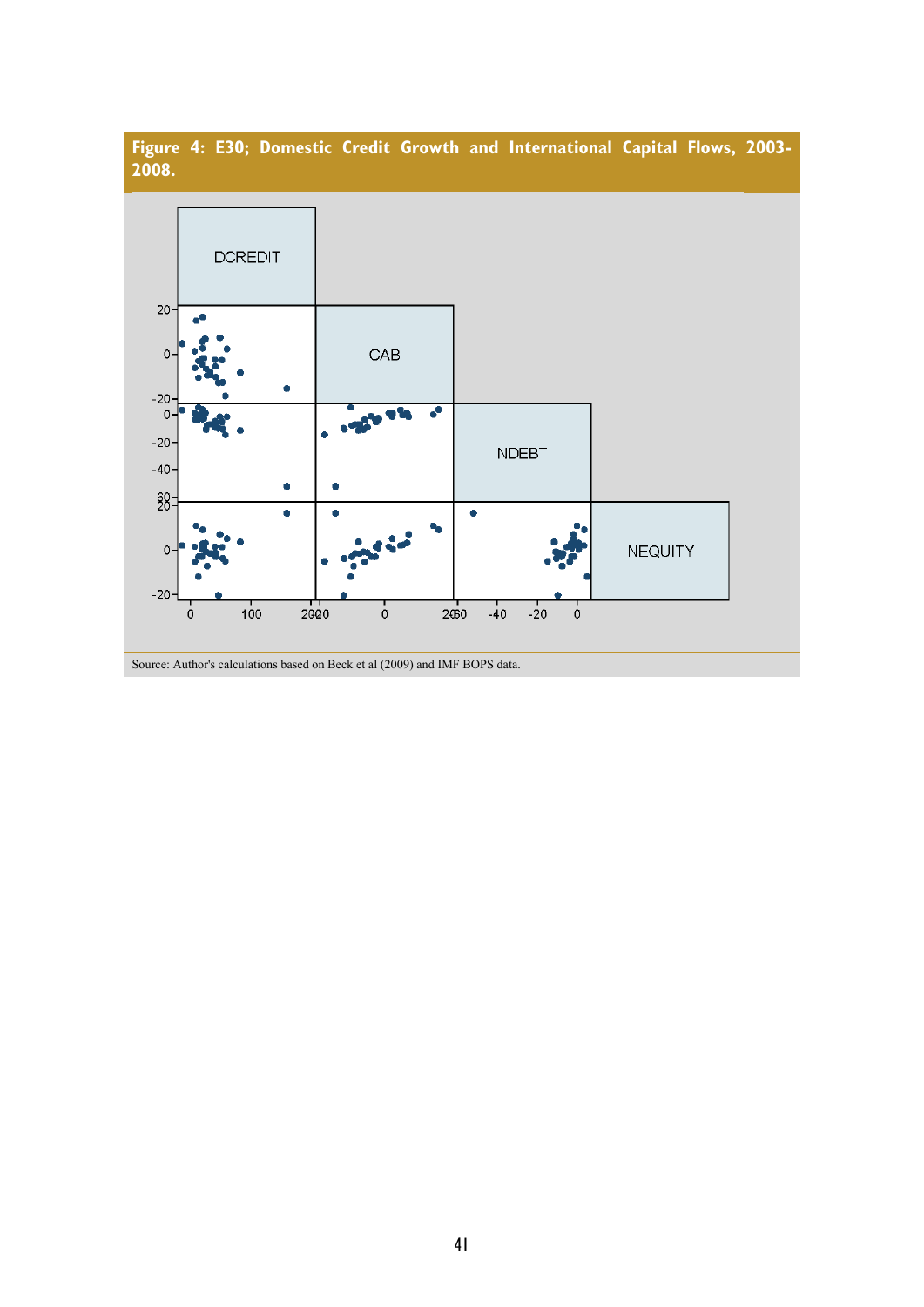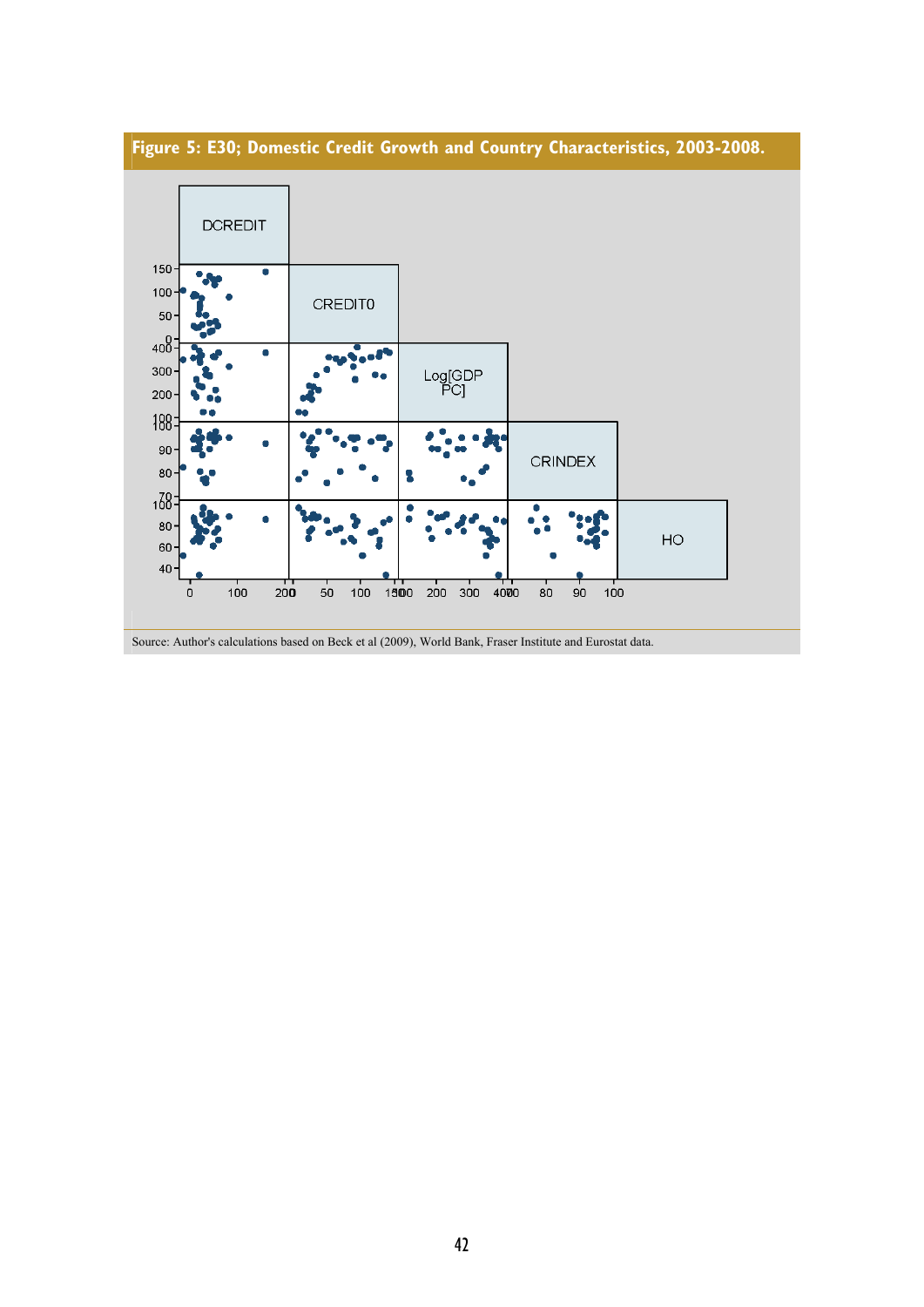